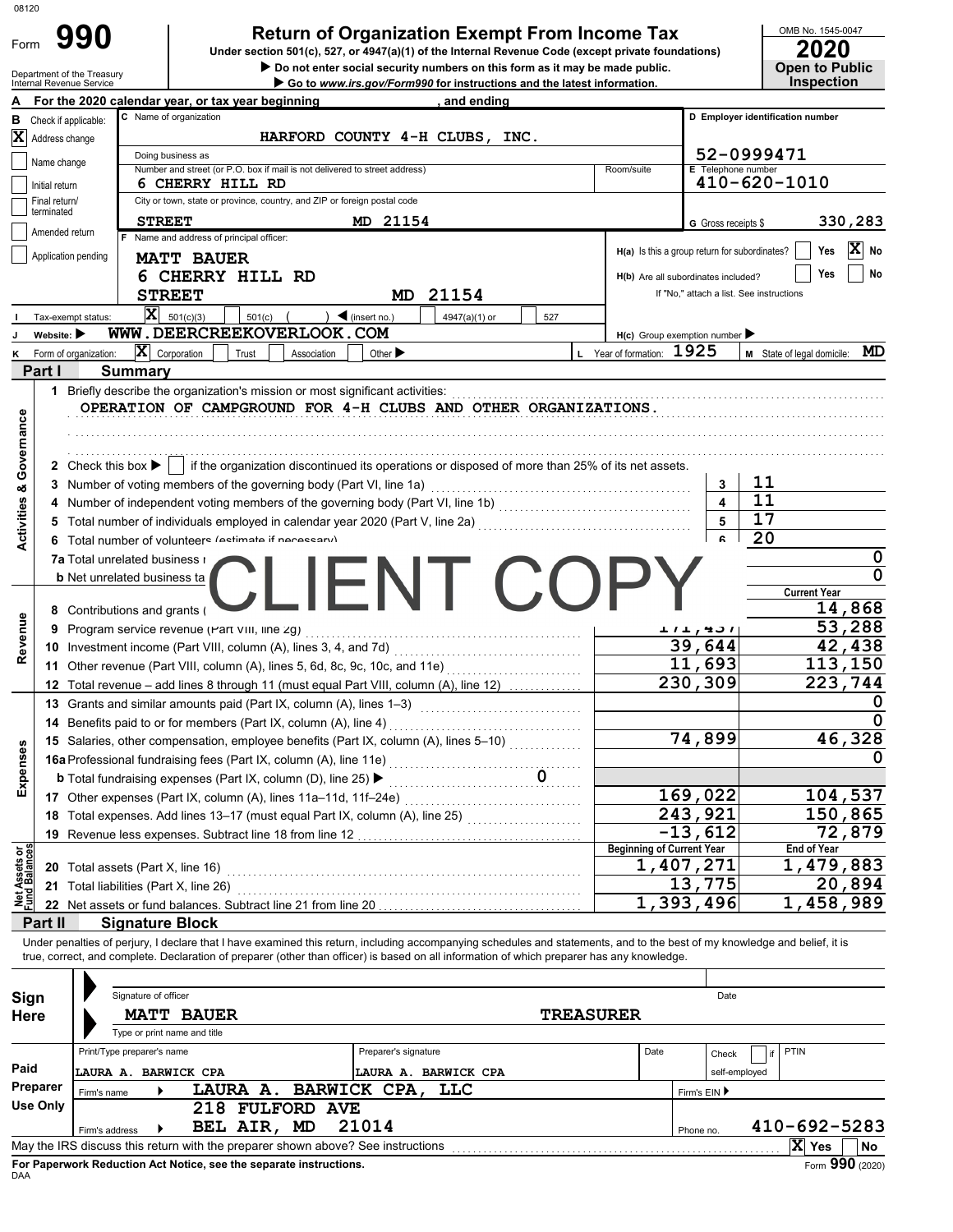|                                                      | Form 990 (2020) HARFORD COUNTY 4-H CLUBS, INC.                                                                                                                                                                 | 52-0999471  | Page 2                |
|------------------------------------------------------|----------------------------------------------------------------------------------------------------------------------------------------------------------------------------------------------------------------|-------------|-----------------------|
| Part III                                             | <b>Statement of Program Service Accomplishments</b><br>Check if Schedule O contains a response or note to any line in this Part III [11] [11] [11] [11] [11] [11] [1                                           |             |                       |
| 1 Briefly describe the organization's mission:       |                                                                                                                                                                                                                |             |                       |
|                                                      | OPERATION OF CAMPGROUND FOR 4-H CLUBS AND OTHER ORGANIZATIONS.                                                                                                                                                 |             |                       |
|                                                      |                                                                                                                                                                                                                |             |                       |
|                                                      |                                                                                                                                                                                                                |             |                       |
| $\mathbf{2}$                                         | Did the organization undertake any significant program services during the year which were not listed on the                                                                                                   |             |                       |
| prior Form 990 or 990-EZ?                            |                                                                                                                                                                                                                |             | Yes $ X $ No          |
| If "Yes," describe these new services on Schedule O. |                                                                                                                                                                                                                |             |                       |
| 3                                                    | Did the organization cease conducting, or make significant changes in how it conducts, any program                                                                                                             |             |                       |
| services?                                            |                                                                                                                                                                                                                |             | Yes $\overline{X}$ No |
| If "Yes," describe these changes on Schedule O.      |                                                                                                                                                                                                                |             |                       |
| 4                                                    | Describe the organization's program service accomplishments for each of its three largest program services, as measured by                                                                                     |             |                       |
|                                                      | expenses. Section 501(c)(3) and 501(c)(4) organizations are required to report the amount of grants and allocations to others,<br>the total expenses, and revenue, if any, for each program service reported.  |             |                       |
| 4a (Code:                                            | ) (Expenses $\sqrt[6]{\begin{array}{cc} 1.31,342 \end{array}}}$ including grants of $\sqrt[6]{\begin{array}{cc} 5.1,1.1,1.1.1 \end{array}}}$ (Revenue $\sqrt[6]{\begin{array}{cc} 5.1,1.1,1.1.1 \end{array}}}$ |             | 53,288                |
|                                                      | OPERATION OF CAMPGROUND FOR 4-H CLUBS AND OTHER ORGANIZATIONS.                                                                                                                                                 |             |                       |
|                                                      |                                                                                                                                                                                                                |             |                       |
|                                                      |                                                                                                                                                                                                                |             |                       |
|                                                      |                                                                                                                                                                                                                |             |                       |
|                                                      |                                                                                                                                                                                                                |             |                       |
|                                                      |                                                                                                                                                                                                                |             |                       |
|                                                      |                                                                                                                                                                                                                |             |                       |
|                                                      |                                                                                                                                                                                                                |             |                       |
|                                                      |                                                                                                                                                                                                                |             |                       |
|                                                      | CLIENT COPY                                                                                                                                                                                                    |             |                       |
|                                                      |                                                                                                                                                                                                                |             |                       |
| $4b$ (Code:<br>ب    ) (Expense) (                    |                                                                                                                                                                                                                |             |                       |
| N/A                                                  |                                                                                                                                                                                                                |             |                       |
|                                                      |                                                                                                                                                                                                                |             |                       |
|                                                      |                                                                                                                                                                                                                |             |                       |
|                                                      |                                                                                                                                                                                                                |             |                       |
|                                                      |                                                                                                                                                                                                                |             |                       |
|                                                      |                                                                                                                                                                                                                |             |                       |
|                                                      |                                                                                                                                                                                                                |             |                       |
|                                                      |                                                                                                                                                                                                                |             |                       |
|                                                      |                                                                                                                                                                                                                |             |                       |
|                                                      |                                                                                                                                                                                                                |             |                       |
|                                                      |                                                                                                                                                                                                                |             |                       |
| ) (Expenses \$<br><b>4c</b> (Code:                   |                                                                                                                                                                                                                |             |                       |
| N/A                                                  |                                                                                                                                                                                                                |             |                       |
|                                                      |                                                                                                                                                                                                                |             |                       |
|                                                      |                                                                                                                                                                                                                |             |                       |
|                                                      |                                                                                                                                                                                                                |             |                       |
|                                                      |                                                                                                                                                                                                                |             |                       |
|                                                      |                                                                                                                                                                                                                |             |                       |
|                                                      |                                                                                                                                                                                                                |             |                       |
|                                                      |                                                                                                                                                                                                                |             |                       |
|                                                      |                                                                                                                                                                                                                |             |                       |
|                                                      |                                                                                                                                                                                                                |             |                       |
|                                                      |                                                                                                                                                                                                                |             |                       |
| 4d Other program services (Describe on Schedule O.)  |                                                                                                                                                                                                                |             |                       |
| (Expenses \$                                         | including grants of \$                                                                                                                                                                                         | (Revenue \$ |                       |
| 4e Total program service expenses ▶                  | 131,342                                                                                                                                                                                                        |             |                       |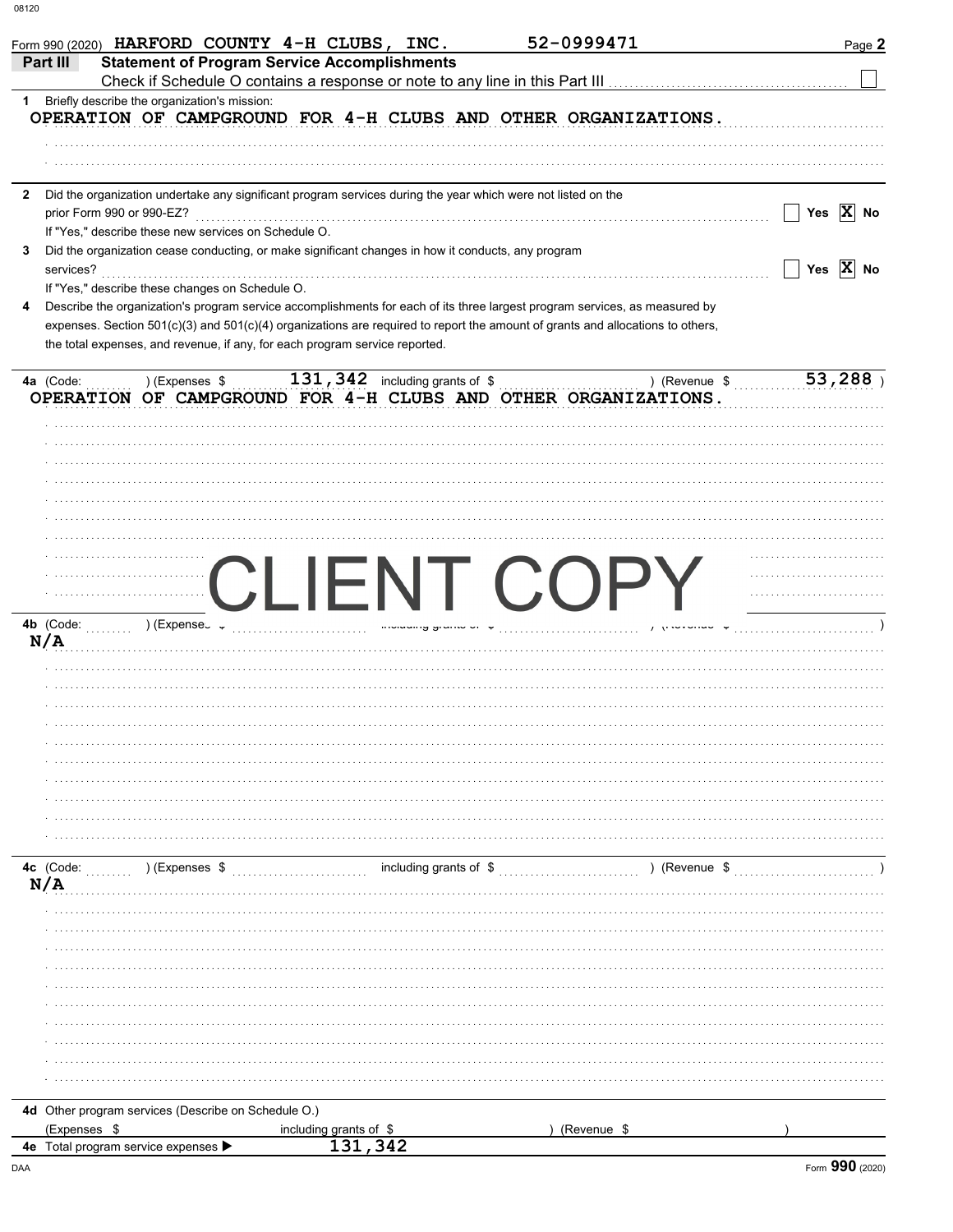|         | Form 990 (2020) HARFORD COUNTY 4-H CLUBS, | INC. | 52-0999471 | $P$ ade $\sim$ |
|---------|-------------------------------------------|------|------------|----------------|
| Part IV | Chackliet of Damirad Schadulae            |      |            |                |

|     | rait IV<br>Checking of Reddited Schedules                                                                                                                                                                                           |                 |     |                         |
|-----|-------------------------------------------------------------------------------------------------------------------------------------------------------------------------------------------------------------------------------------|-----------------|-----|-------------------------|
|     |                                                                                                                                                                                                                                     |                 | Yes | No                      |
| 1   | Is the organization described in section 501(c)(3) or 4947(a)(1) (other than a private foundation)? If "Yes,"                                                                                                                       |                 |     |                         |
|     | complete Schedule A                                                                                                                                                                                                                 | 1               | X   |                         |
| 2   | Is the organization required to complete Schedule B, Schedule of Contributors (see instructions)?                                                                                                                                   | $\overline{2}$  |     | X                       |
| 3   | Did the organization engage in direct or indirect political campaign activities on behalf of or in opposition to                                                                                                                    |                 |     |                         |
|     | candidates for public office? If "Yes," complete Schedule C, Part I                                                                                                                                                                 | 3               |     | X                       |
| 4   | Section 501(c)(3) organizations. Did the organization engage in lobbying activities, or have a section 501(h)                                                                                                                       |                 |     | X                       |
|     | election in effect during the tax year? If "Yes," complete Schedule C, Part II                                                                                                                                                      | 4               |     |                         |
| 5   | Is the organization a section $501(c)(4)$ , $501(c)(5)$ , or $501(c)(6)$ organization that receives membership dues,                                                                                                                | 5               |     | X                       |
| 6   | assessments, or similar amounts as defined in Revenue Procedure 98-19? If "Yes," complete Schedule C, Part III<br>Did the organization maintain any donor advised funds or any similar funds or accounts for which donors           |                 |     |                         |
|     | have the right to provide advice on the distribution or investment of amounts in such funds or accounts? If                                                                                                                         |                 |     |                         |
|     | "Yes," complete Schedule D, Part I                                                                                                                                                                                                  | 6               |     | X                       |
| 7   | Did the organization receive or hold a conservation easement, including easements to preserve open space,                                                                                                                           |                 |     |                         |
|     | the environment, historic land areas, or historic structures? If "Yes," complete Schedule D, Part II                                                                                                                                | $\overline{7}$  | X   |                         |
| 8   | Did the organization maintain collections of works of art, historical treasures, or other similar assets? If "Yes,"                                                                                                                 |                 |     |                         |
|     | complete Schedule D, Part III                                                                                                                                                                                                       | 8               |     | X                       |
| 9   | Did the organization report an amount in Part X, line 21, for escrow or custodial account liability, serve as a                                                                                                                     |                 |     |                         |
|     | custodian for amounts not listed in Part X; or provide credit counseling, debt management, credit repair, or                                                                                                                        |                 |     |                         |
|     | debt negotiation services? If "Yes," complete Schedule D, Part IV                                                                                                                                                                   | 9               |     | X                       |
| 10  | Did the organization, directly or through a related organization, hold assets in donor-restricted endowments                                                                                                                        |                 |     |                         |
|     | or in quasi endowments? If "Yes," complete Schedule D, Part V                                                                                                                                                                       | 10              |     | X                       |
| 11  | If the organization's answer to any of the following questions is "Yes," then complete Schedule D, Parts VI,                                                                                                                        |                 |     |                         |
|     | VII, VIII, IX, or X as applicable.                                                                                                                                                                                                  |                 |     |                         |
| а   | Did the organization report an amount for land, buildings, and equipment in Part X, line 10? If "Yes,"                                                                                                                              |                 |     |                         |
|     | complete Schedule D, Part VI                                                                                                                                                                                                        | 11a             | X   |                         |
| b   | Did the organization report an                                                                                                                                                                                                      |                 |     |                         |
|     | CLIENT COF<br>of its total assets reported in $F$                                                                                                                                                                                   | 11 <sub>b</sub> |     | X                       |
| c   | Did the organization report an                                                                                                                                                                                                      |                 |     |                         |
|     | of its total assets reported in Parco, and room now, complete concurrence, range m                                                                                                                                                  | 11c             |     | X                       |
| d   | Did the organization report an amount for other assets in Part X, line 15, that is 5% or more of its total assets                                                                                                                   |                 |     |                         |
|     | reported in Part X, line 16? If "Yes," complete Schedule D, Part IX                                                                                                                                                                 | 11d             | x   |                         |
|     | Did the organization report an amount for other liabilities in Part X, line 25? If "Yes," complete Schedule D, Part X                                                                                                               | 11e             | X   |                         |
| f   | Did the organization's separate or consolidated financial statements for the tax year include a footnote that addresses                                                                                                             |                 |     |                         |
|     | the organization's liability for uncertain tax positions under FIN 48 (ASC 740)? If "Yes," complete Schedule D, Part X                                                                                                              | 11f             |     | X                       |
|     | 12a Did the organization obtain separate, independent audited financial statements for the tax year? If "Yes," complete                                                                                                             |                 |     |                         |
|     | Schedule D, Parts XI and XII                                                                                                                                                                                                        | 12a             |     | x                       |
| b   | Was the organization included in consolidated, independent audited financial statements for the tax year? If                                                                                                                        |                 |     |                         |
|     |                                                                                                                                                                                                                                     | 12 <sub>b</sub> |     | X<br>$\mathbf{x}$       |
| 13  |                                                                                                                                                                                                                                     | 13              |     | $\mathbf{x}$            |
| 14a | Did the organization maintain an office, employees, or agents outside of the United States?                                                                                                                                         | 14a             |     |                         |
| b   | Did the organization have aggregate revenues or expenses of more than \$10,000 from grantmaking,                                                                                                                                    |                 |     |                         |
|     | fundraising, business, investment, and program service activities outside the United States, or aggregate                                                                                                                           |                 |     | X                       |
|     | foreign investments valued at \$100,000 or more? If "Yes," complete Schedule F, Parts I and IV [[[[[[[[[[[[[[[<br>Did the organization report on Part IX, column (A), line 3, more than \$5,000 of grants or other assistance to or | 14b             |     |                         |
| 15  | for any foreign organization? If "Yes," complete Schedule F, Parts II and IV                                                                                                                                                        | 15              |     | X                       |
| 16  | Did the organization report on Part IX, column (A), line 3, more than \$5,000 of aggregate grants or other                                                                                                                          |                 |     |                         |
|     |                                                                                                                                                                                                                                     | 16              |     | X                       |
| 17  | Did the organization report a total of more than \$15,000 of expenses for professional fundraising services on                                                                                                                      |                 |     |                         |
|     |                                                                                                                                                                                                                                     | 17              |     | X                       |
| 18  | Did the organization report more than \$15,000 total of fundraising event gross income and contributions on                                                                                                                         |                 |     |                         |
|     |                                                                                                                                                                                                                                     | 18              | X   |                         |
| 19  | Did the organization report more than \$15,000 of gross income from gaming activities on Part VIII, line 9a?                                                                                                                        |                 |     |                         |
|     |                                                                                                                                                                                                                                     | 19              |     | X                       |
| 20a |                                                                                                                                                                                                                                     | 20a             |     | $\overline{\mathbf{x}}$ |
| b   | If "Yes" to line 20a, did the organization attach a copy of its audited financial statements to this return?                                                                                                                        | 20 <sub>b</sub> |     |                         |
| 21  | Did the organization report more than \$5,000 of grants or other assistance to any domestic organization or                                                                                                                         |                 |     |                         |
|     |                                                                                                                                                                                                                                     | 21              |     | X                       |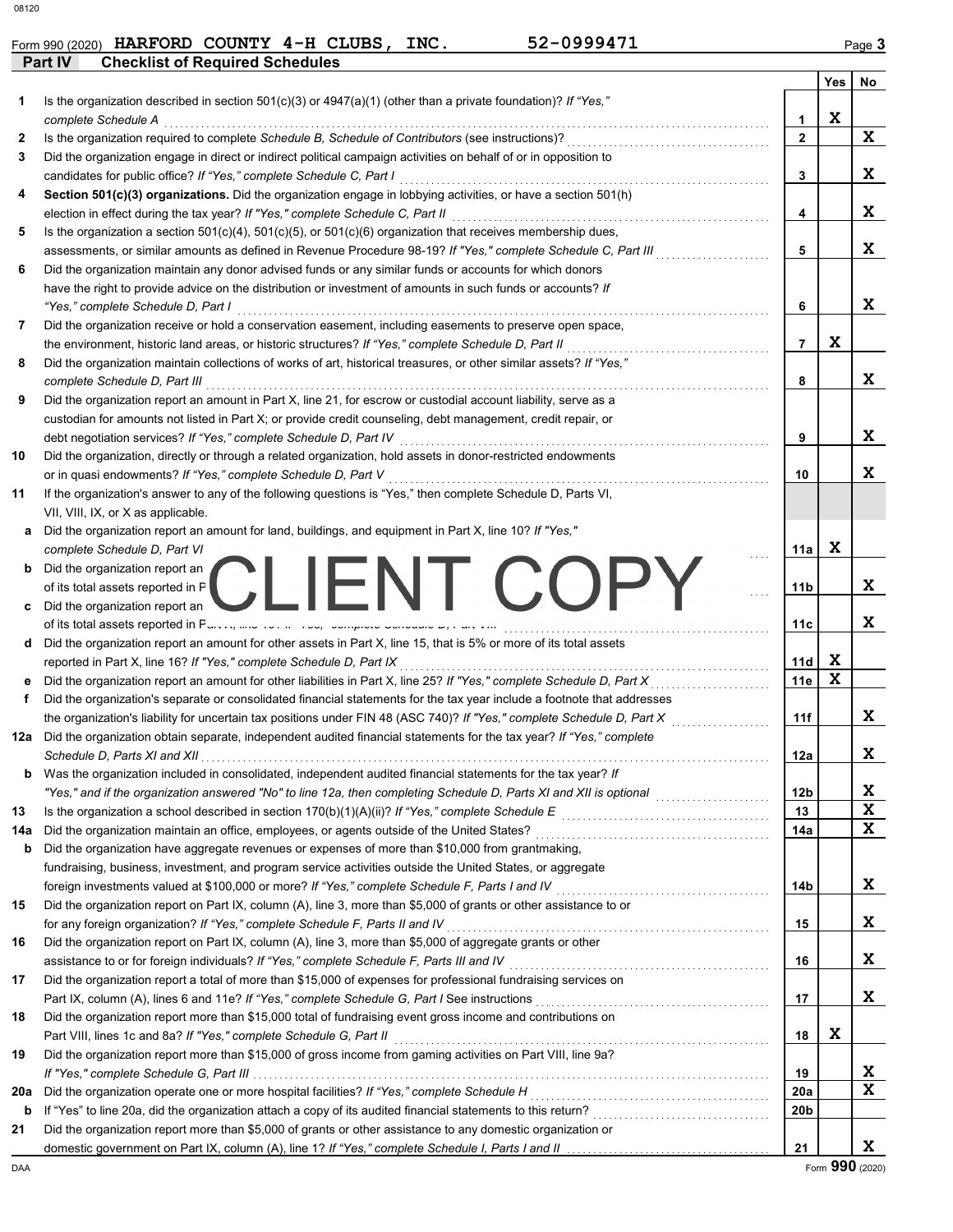**Part IV** Checklist of Required Schedules *(continued)* 

|     |                                                                                                                                                                                                                                  |                 | Yes             | No           |
|-----|----------------------------------------------------------------------------------------------------------------------------------------------------------------------------------------------------------------------------------|-----------------|-----------------|--------------|
| 22  | Did the organization report more than \$5,000 of grants or other assistance to or for domestic individuals on                                                                                                                    |                 |                 |              |
|     | Part IX, column (A), line 2? If "Yes," complete Schedule I, Parts I and III [11]                                                                                                                                                 | 22              |                 | X            |
| 23  | Did the organization answer "Yes" to Part VII, Section A, line 3, 4, or 5 about compensation of the                                                                                                                              |                 |                 |              |
|     | organization's current and former officers, directors, trustees, key employees, and highest compensated                                                                                                                          |                 |                 |              |
|     | employees? If "Yes," complete Schedule J                                                                                                                                                                                         | 23              |                 | X            |
|     | 24a Did the organization have a tax-exempt bond issue with an outstanding principal amount of more than                                                                                                                          |                 |                 |              |
|     | \$100,000 as of the last day of the year, that was issued after December 31, 2002? If "Yes," answer lines 24b                                                                                                                    |                 |                 |              |
|     | through 24d and complete Schedule K. If "No," go to line 25a                                                                                                                                                                     | 24a             |                 | X            |
| b   |                                                                                                                                                                                                                                  | 24b             |                 |              |
| c   | Did the organization maintain an escrow account other than a refunding escrow at any time during the year                                                                                                                        |                 |                 |              |
|     | to defease any tax-exempt bonds?<br>Did the organization act as an "on behalf of" issuer for bonds outstanding at any time during the year?                                                                                      | 24c             |                 |              |
| d   |                                                                                                                                                                                                                                  | 24d             |                 |              |
| 25a | Section 501(c)(3), 501(c)(4), and 501(c)(29) organizations. Did the organization engage in an excess benefit                                                                                                                     | 25a             |                 | X            |
|     | transaction with a disqualified person during the year? If "Yes," complete Schedule L, Part I                                                                                                                                    |                 |                 |              |
| b   | Is the organization aware that it engaged in an excess benefit transaction with a disqualified person in a prior<br>year, and that the transaction has not been reported on any of the organization's prior Forms 990 or 990-EZ? |                 |                 |              |
|     |                                                                                                                                                                                                                                  |                 |                 | X            |
|     | If "Yes," complete Schedule L, Part I<br>Did the organization report any amount on Part X, line 5 or 22, for receivables from or payables to any current                                                                         | 25 <sub>b</sub> |                 |              |
| 26  |                                                                                                                                                                                                                                  |                 |                 |              |
|     | or former officer, director, trustee, key employee, creator or founder, substantial contributor, or 35%<br>controlled entity or family member of any of these persons? If "Yes," complete Schedule L, Part II                    | 26              |                 | X            |
| 27  | Did the organization provide a grant or other assistance to any current or former officer, director, trustee, key                                                                                                                |                 |                 |              |
|     | employee, creator or founder, substantial contributor or employee thereof, a grant selection committee                                                                                                                           |                 |                 |              |
|     | member, or to a 35% controlled entity (including an employee thereof) or family member of any of these                                                                                                                           |                 |                 |              |
|     | persons? If "Yes," complete Schedule L, Part III                                                                                                                                                                                 | 27              |                 | X            |
| 28  | Was the organization a party t                                                                                                                                                                                                   |                 |                 |              |
|     | IV instructions, for applicable f                                                                                                                                                                                                |                 |                 |              |
| a   | CLIENT COPY<br>A current or former officer, dire                                                                                                                                                                                 |                 |                 |              |
|     | "Yes," complete Schedule L, F                                                                                                                                                                                                    | 28a             |                 | X            |
| b   | A family member of any individual according to the code in the complete concurrence, that                                                                                                                                        | 28 <sub>b</sub> |                 | $\mathbf x$  |
| c   | A 35% controlled entity of one or more individuals and/or organizations described in lines 28a or 28b? If                                                                                                                        |                 |                 |              |
|     | "Yes," complete Schedule L, Part IV                                                                                                                                                                                              | 28c             |                 | X            |
| 29  | Did the organization receive more than \$25,000 in non-cash contributions? If "Yes," complete Schedule M                                                                                                                         | 29              |                 | X            |
| 30  | Did the organization receive contributions of art, historical treasures, or other similar assets, or qualified                                                                                                                   |                 |                 |              |
|     | conservation contributions? If "Yes," complete Schedule M                                                                                                                                                                        | 30              |                 | X            |
| 31  | Did the organization liquidate, terminate, or dissolve and cease operations? If "Yes," complete Schedule N, Part I                                                                                                               | 31              |                 | $\mathbf{x}$ |
| 32  | Did the organization sell, exchange, dispose of, or transfer more than 25% of its net assets? If "Yes,"                                                                                                                          |                 |                 |              |
|     | complete Schedule N, Part II                                                                                                                                                                                                     | 32              |                 | X            |
| 33  | Did the organization own 100% of an entity disregarded as separate from the organization under Regulations                                                                                                                       |                 |                 |              |
|     | sections 301.7701-2 and 301.7701-3? If "Yes," complete Schedule R, Part I                                                                                                                                                        | 33              |                 | X            |
| 34  | Was the organization related to any tax-exempt or taxable entity? If "Yes," complete Schedule R, Part II, III,                                                                                                                   |                 |                 |              |
|     | or IV, and Part V, line 1                                                                                                                                                                                                        | 34              |                 | X            |
| 35a |                                                                                                                                                                                                                                  | 35a             |                 | $\mathbf x$  |
| b   | If "Yes" to line 35a, did the organization receive any payment from or engage in any transaction with a                                                                                                                          |                 |                 |              |
|     | controlled entity within the meaning of section 512(b)(13)? If "Yes," complete Schedule R, Part V, line 2                                                                                                                        | 35 <sub>b</sub> |                 |              |
| 36  | Section 501(c)(3) organizations. Did the organization make any transfers to an exempt non-charitable                                                                                                                             |                 |                 |              |
|     | related organization? If "Yes," complete Schedule R, Part V, line 2                                                                                                                                                              | 36              |                 | X            |
| 37  | Did the organization conduct more than 5% of its activities through an entity that is not a related organization                                                                                                                 |                 |                 |              |
|     |                                                                                                                                                                                                                                  | 37              |                 | X            |
| 38  | Did the organization complete Schedule O and provide explanations in Schedule O for Part VI, lines 11b and                                                                                                                       |                 |                 |              |
|     | 19? Note: All Form 990 filers are required to complete Schedule O.                                                                                                                                                               | 38              | X               |              |
|     | <b>Statements Regarding Other IRS Filings and Tax Compliance</b><br>Part V                                                                                                                                                       |                 |                 |              |
|     | Check if Schedule O contains a response or note to any line in this Part V.                                                                                                                                                      |                 |                 |              |
|     |                                                                                                                                                                                                                                  |                 | Yes             | No           |
| 1a  | $\mathbf 0$<br>Enter the number reported in Box 3 of Form 1096. Enter -0- if not applicable [[[[[[[[[[[[[[[[[[[[[[[[[[[[[[[[<br>1а                                                                                               |                 |                 |              |
| b   | $\mathbf 0$<br>1 <sub>b</sub><br>Enter the number of Forms W-2G included in line 1a. Enter -0- if not applicable <i>manus contained</i>                                                                                          |                 |                 |              |
| c   | Did the organization comply with backup withholding rules for reportable payments to vendors and                                                                                                                                 |                 |                 |              |
|     |                                                                                                                                                                                                                                  | 1c              |                 | x            |
| DAA |                                                                                                                                                                                                                                  |                 | Form 990 (2020) |              |

**Form 990 (2020) HARFORD COUNTY 4-H CLUBS, INC.** 52-0999471 Page 4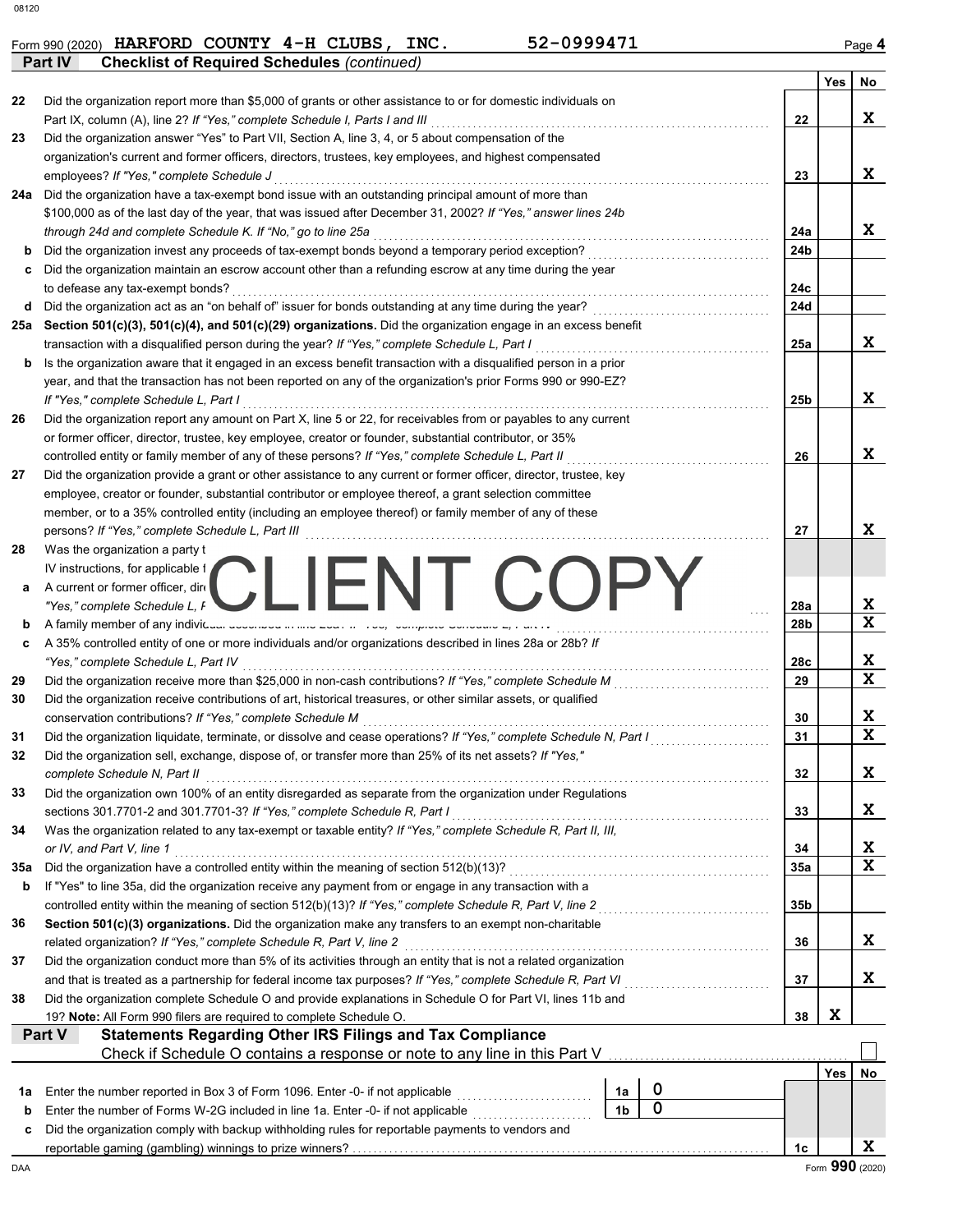|                  | 52-0999471<br>HARFORD COUNTY 4-H CLUBS, INC.<br>Form 990 (2020)                                                                                                                                                                               |                |     | Page 5       |
|------------------|-----------------------------------------------------------------------------------------------------------------------------------------------------------------------------------------------------------------------------------------------|----------------|-----|--------------|
|                  | Statements Regarding Other IRS Filings and Tax Compliance (continued)<br>Part V                                                                                                                                                               |                |     |              |
|                  |                                                                                                                                                                                                                                               |                | Yes | No           |
| 2a               | Enter the number of employees reported on Form W-3, Transmittal of Wage and Tax                                                                                                                                                               |                |     |              |
|                  | 17<br>2a<br>Statements, filed for the calendar year ending with or within the year covered by this return                                                                                                                                     |                |     |              |
| b                | If at least one is reported on line 2a, did the organization file all required federal employment tax returns?                                                                                                                                | 2b             | X   |              |
|                  | Note: If the sum of lines 1a and 2a is greater than 250, you may be required to e-file (see instructions)                                                                                                                                     |                |     |              |
| За               | Did the organization have unrelated business gross income of \$1,000 or more during the year?                                                                                                                                                 | За             |     | X            |
| b                | If "Yes," has it filed a Form 990-T for this year? If "No" to line 3b, provide an explanation on Schedule O                                                                                                                                   | 3b             |     |              |
| 4a               | At any time during the calendar year, did the organization have an interest in, or a signature or other authority over,<br>a financial account in a foreign country (such as a bank account, securities account, or other financial account)? | 4a             |     | X            |
| b                | If "Yes," enter the name of the foreign country ▶                                                                                                                                                                                             |                |     |              |
|                  | See instructions for filing requirements for FinCEN Form 114, Report of Foreign Bank and Financial Accounts (FBAR).                                                                                                                           |                |     |              |
| 5a               | Was the organization a party to a prohibited tax shelter transaction at any time during the tax year?                                                                                                                                         | 5a             |     | X            |
| b                | Did any taxable party notify the organization that it was or is a party to a prohibited tax shelter transaction?                                                                                                                              | 5 <sub>b</sub> |     | $\mathbf{x}$ |
| с                | If "Yes" to line 5a or 5b, did the organization file Form 8886-T?                                                                                                                                                                             | 5c             |     |              |
| 6a               | Does the organization have annual gross receipts that are normally greater than \$100,000, and did the                                                                                                                                        |                |     |              |
|                  | organization solicit any contributions that were not tax deductible as charitable contributions?                                                                                                                                              | 6a             |     | X            |
| b                | If "Yes," did the organization include with every solicitation an express statement that such contributions or                                                                                                                                |                |     |              |
|                  | gifts were not tax deductible?                                                                                                                                                                                                                | 6b             |     |              |
| 7                | Organizations that may receive deductible contributions under section 170(c).                                                                                                                                                                 |                |     |              |
| а                | Did the organization receive a payment in excess of \$75 made partly as a contribution and partly for goods                                                                                                                                   |                |     |              |
|                  | and services provided to the payor?                                                                                                                                                                                                           | 7a             |     |              |
| b                | If "Yes," did the organization notify the donor of the value of the goods or services provided?                                                                                                                                               | 7b             |     |              |
| с                | Did the organization sell, exchange, or otherwise dispose of tangible personal property for which it was                                                                                                                                      |                |     |              |
|                  | required to file Form 8282?                                                                                                                                                                                                                   | 7c             |     |              |
| d                | If "Yes," indicate the number of Forms 8282 filed during the year<br>[[[[[[[[[[[[[[[]]]]]<br>7d                                                                                                                                               |                |     |              |
| е                | Did the organization receive a                                                                                                                                                                                                                | 7е             |     |              |
| f                | Did the organization, during th                                                                                                                                                                                                               | 7f             |     |              |
| g                | <b>JUENT COF</b><br>If the organization received a                                                                                                                                                                                            | 7g             |     |              |
| h                | If the organization received a                                                                                                                                                                                                                | 7h             |     |              |
| 8                | Sponsoring organizations numerous world were consumed that<br>au nanu mummumuu ay una                                                                                                                                                         |                |     |              |
|                  | sponsoring organization have excess business holdings at any time during the year?                                                                                                                                                            | 8              |     |              |
| 9                | Sponsoring organizations maintaining donor advised funds.                                                                                                                                                                                     | 9a             |     |              |
| а<br>$\mathbf b$ | Did the sponsoring organization make any taxable distributions under section 4966?<br>Did the sponsoring organization make a distribution to a donor, donor advisor, or related person?                                                       | 9b             |     |              |
| 10               | Section 501(c)(7) organizations. Enter:                                                                                                                                                                                                       |                |     |              |
| a                | 10a<br>Initiation fees and capital contributions included on Part VIII, line 12                                                                                                                                                               |                |     |              |
| b                | 10 <sub>b</sub><br>Gross receipts, included on Form 990, Part VIII, line 12, for public use of club facilities                                                                                                                                |                |     |              |
| 11               | Section 501(c)(12) organizations. Enter:                                                                                                                                                                                                      |                |     |              |
| а                | 11a<br>Gross income from members or shareholders                                                                                                                                                                                              |                |     |              |
| b                | Gross income from other sources (Do not net amounts due or paid to other sources                                                                                                                                                              |                |     |              |
|                  | 11 <sub>b</sub><br>against amounts due or received from them.)                                                                                                                                                                                |                |     |              |
| 12a              | Section 4947(a)(1) non-exempt charitable trusts. Is the organization filing Form 990 in lieu of Form 1041?                                                                                                                                    | 12a            |     |              |
| b                | 12 <sub>b</sub><br>If "Yes," enter the amount of tax-exempt interest received or accrued during the year conservance of                                                                                                                       |                |     |              |
| 13               | Section 501(c)(29) qualified nonprofit health insurance issuers.                                                                                                                                                                              |                |     |              |
| а                | Is the organization licensed to issue qualified health plans in more than one state?                                                                                                                                                          | 13a            |     |              |
|                  | Note: See the instructions for additional information the organization must report on Schedule O.                                                                                                                                             |                |     |              |
| b                | Enter the amount of reserves the organization is required to maintain by the states in which                                                                                                                                                  |                |     |              |
|                  | 13 <sub>b</sub><br>the organization is licensed to issue qualified health plans                                                                                                                                                               |                |     |              |
| c                | 13 <sub>c</sub><br>Enter the amount of reserves on hand                                                                                                                                                                                       |                |     |              |
| 14a              | Did the organization receive any payments for indoor tanning services during the tax year?                                                                                                                                                    | 14a            |     | X            |
| b                | If "Yes," has it filed a Form 720 to report these payments? If "No," provide an explanation on Schedule O                                                                                                                                     | 14b            |     |              |
| 15               | Is the organization subject to the section 4960 tax on payment(s) of more than \$1,000,000 in remuneration or                                                                                                                                 |                |     |              |
|                  | excess parachute payment(s) during the year?                                                                                                                                                                                                  | 15             |     | X            |
|                  | If "Yes," see instructions and file Form 4720, Schedule N.                                                                                                                                                                                    |                |     |              |
| 16               | Is the organization an educational institution subject to the section 4968 excise tax on net investment income?                                                                                                                               | 16             |     | X            |
|                  | If "Yes," complete Form 4720, Schedule O.                                                                                                                                                                                                     |                |     |              |

Form **990** (2020)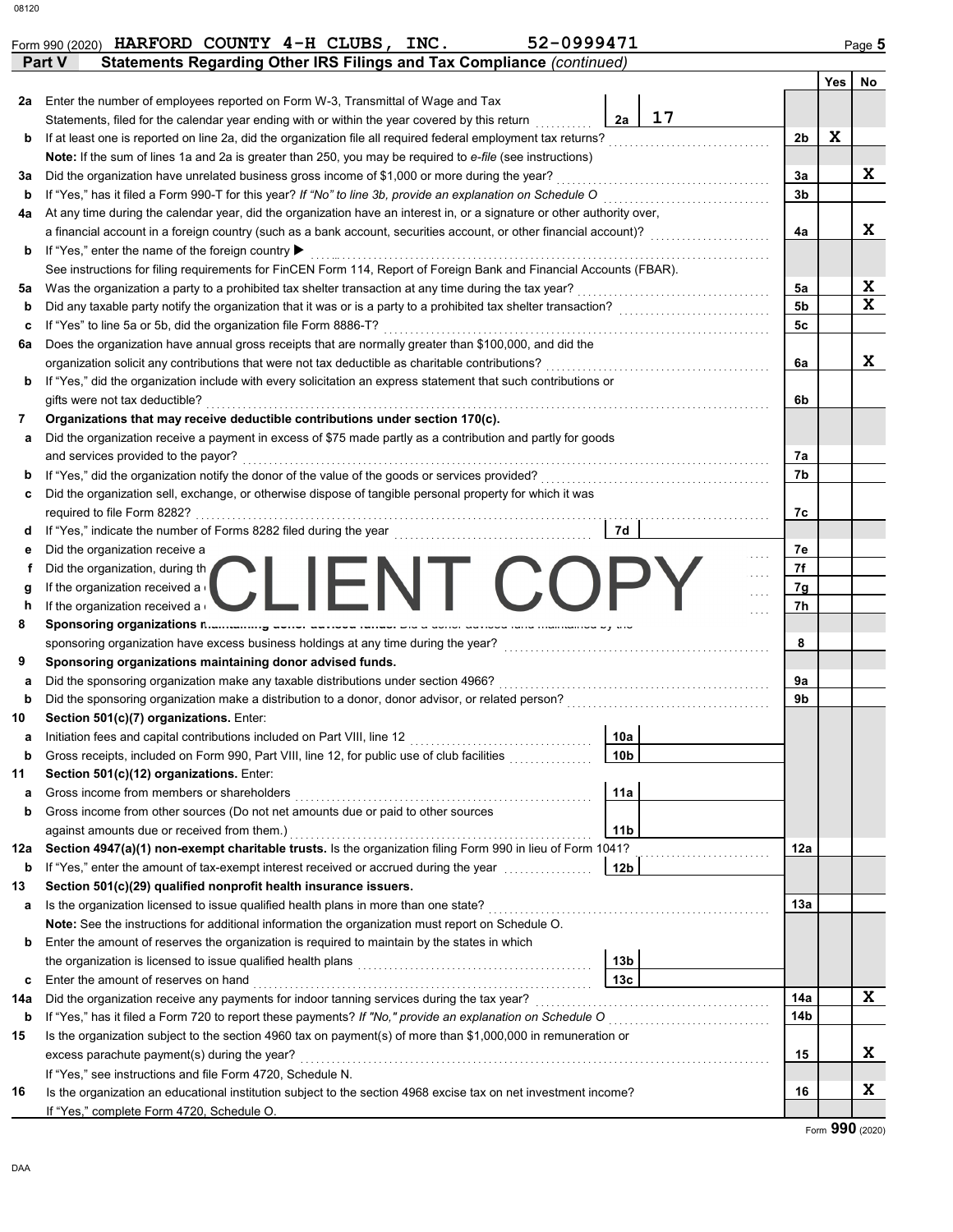|     | 52-0999471<br>Form 990 (2020) HARFORD COUNTY 4-H CLUBS, INC.<br>Governance, Management, and Disclosure For each "Yes" response to lines 2 through 7b below, and for a "No"<br><b>Part VI</b><br>response to line 8a, 8b, or 10b below, describe the circumstances, processes, or changes on Schedule O. See instructions. |                |    |                 |     | Page 6          |
|-----|---------------------------------------------------------------------------------------------------------------------------------------------------------------------------------------------------------------------------------------------------------------------------------------------------------------------------|----------------|----|-----------------|-----|-----------------|
|     | Check if Schedule O contains a response or note to any line in this Part VI                                                                                                                                                                                                                                               |                |    |                 |     | $ \mathbf{x} $  |
|     | <b>Section A. Governing Body and Management</b>                                                                                                                                                                                                                                                                           |                |    |                 |     |                 |
|     |                                                                                                                                                                                                                                                                                                                           |                |    |                 | Yes | No              |
| 1а  | Enter the number of voting members of the governing body at the end of the tax year                                                                                                                                                                                                                                       | 1a             | 11 |                 |     |                 |
|     | If there are material differences in voting rights among members of the governing body, or                                                                                                                                                                                                                                |                |    |                 |     |                 |
|     | if the governing body delegated broad authority to an executive committee or similar                                                                                                                                                                                                                                      |                |    |                 |     |                 |
|     | committee, explain on Schedule O.                                                                                                                                                                                                                                                                                         |                |    |                 |     |                 |
| b   | Enter the number of voting members included on line 1a, above, who are independent                                                                                                                                                                                                                                        | 1 <sub>b</sub> | 11 |                 |     |                 |
| 2   | Did any officer, director, trustee, or key employee have a family relationship or a business relationship with                                                                                                                                                                                                            |                |    |                 |     |                 |
|     | any other officer, director, trustee, or key employee?                                                                                                                                                                                                                                                                    |                |    | 2               |     | X               |
| 3   | Did the organization delegate control over management duties customarily performed by or under the direct                                                                                                                                                                                                                 |                |    |                 |     |                 |
|     | supervision of officers, directors, trustees, or key employees to a management company or other person?                                                                                                                                                                                                                   |                |    | 3               | X   |                 |
| 4   | Did the organization make any significant changes to its governing documents since the prior Form 990 was filed?                                                                                                                                                                                                          |                |    | 4               |     | X               |
| 5   | Did the organization become aware during the year of a significant diversion of the organization's assets?                                                                                                                                                                                                                |                |    | 5               |     | X               |
| 6   | Did the organization have members or stockholders?                                                                                                                                                                                                                                                                        |                |    | 6               |     | X               |
| 7a  | Did the organization have members, stockholders, or other persons who had the power to elect or appoint                                                                                                                                                                                                                   |                |    |                 |     |                 |
|     | one or more members of the governing body?                                                                                                                                                                                                                                                                                |                |    | 7a              |     | x               |
| b   | Are any governance decisions of the organization reserved to (or subject to approval by) members,                                                                                                                                                                                                                         |                |    |                 |     |                 |
|     | stockholders, or persons other than the governing body?                                                                                                                                                                                                                                                                   |                |    | 7b              |     | X               |
| 8   | Did the organization contemporaneously document the meetings held or written actions undertaken during the year by the following:                                                                                                                                                                                         |                |    |                 |     |                 |
| а   | The governing body?                                                                                                                                                                                                                                                                                                       |                |    | 8a              | X   |                 |
| b   | Each committee with authority to act on behalf of the governing body?                                                                                                                                                                                                                                                     |                |    | 8b              | X   |                 |
| 9   | Is there any officer, director, trustee, or key employee listed in Part VII, Section A, who cannot be reached at                                                                                                                                                                                                          |                |    |                 |     |                 |
|     |                                                                                                                                                                                                                                                                                                                           |                |    |                 |     | X               |
|     | Section B. Policies (This Se                                                                                                                                                                                                                                                                                              |                |    | e Code.)        |     |                 |
|     | IFNI (X)                                                                                                                                                                                                                                                                                                                  |                |    |                 | Yes | No              |
| 10a | Did the organization have loca                                                                                                                                                                                                                                                                                            |                |    | 10a             |     | X               |
| b   | If "Yes," did the organization h                                                                                                                                                                                                                                                                                          |                |    |                 |     |                 |
| 11a | affiliates, and branches to ensure and operations are concluded marrare organization o overript parpool<br>Has the organization provided a complete copy of this Form 990 to all members of its governing body before filing the form?                                                                                    |                |    | 10b<br>11a      |     | X               |
| b   | Describe in Schedule O the process, if any, used by the organization to review this Form 990.                                                                                                                                                                                                                             |                |    |                 |     |                 |
| 12a | Did the organization have a written conflict of interest policy? If "No," go to line 13                                                                                                                                                                                                                                   |                |    | 12a             | X   |                 |
| b   | Were officers, directors, or trustees, and key employees required to disclose annually interests that could give rise to conflicts?                                                                                                                                                                                       |                |    | 12 <sub>b</sub> | X   |                 |
| c   | Did the organization regularly and consistently monitor and enforce compliance with the policy? If "Yes,"                                                                                                                                                                                                                 |                |    |                 |     |                 |
|     | describe in Schedule O how this was done                                                                                                                                                                                                                                                                                  |                |    | 12c             | X   |                 |
| 13  | Did the organization have a written whistleblower policy?                                                                                                                                                                                                                                                                 |                |    | 13              |     | X               |
| 14  | Did the organization have a written document retention and destruction policy?                                                                                                                                                                                                                                            |                |    | 14              |     | X               |
| 15  | Did the process for determining compensation of the following persons include a review and approval by                                                                                                                                                                                                                    |                |    |                 |     |                 |
|     | independent persons, comparability data, and contemporaneous substantiation of the deliberation and decision?                                                                                                                                                                                                             |                |    |                 |     |                 |
| а   |                                                                                                                                                                                                                                                                                                                           |                |    | 15a             |     | X               |
| b   | Other officers or key employees of the organization                                                                                                                                                                                                                                                                       |                |    | 15 <sub>b</sub> |     | X               |
|     | If "Yes" to line 15a or 15b, describe the process in Schedule O (see instructions).                                                                                                                                                                                                                                       |                |    |                 |     |                 |
| 16a | Did the organization invest in, contribute assets to, or participate in a joint venture or similar arrangement                                                                                                                                                                                                            |                |    |                 |     |                 |
|     | with a taxable entity during the year?                                                                                                                                                                                                                                                                                    |                |    | 16a             |     | X               |
| b   | If "Yes," did the organization follow a written policy or procedure requiring the organization to evaluate its                                                                                                                                                                                                            |                |    |                 |     |                 |
|     | participation in joint venture arrangements under applicable federal tax law, and take steps to safeguard the                                                                                                                                                                                                             |                |    |                 |     |                 |
|     |                                                                                                                                                                                                                                                                                                                           |                |    | 16b             |     |                 |
|     | <b>Section C. Disclosure</b>                                                                                                                                                                                                                                                                                              |                |    |                 |     |                 |
| 17  | List the states with which a copy of this Form 990 is required to be filed ▶<br><b>NONE</b>                                                                                                                                                                                                                               |                |    |                 |     |                 |
| 18  | Section 6104 requires an organization to make its Forms 1023 (1024 or 1024-A, if applicable), 990, and 990-T (Section 501(c)                                                                                                                                                                                              |                |    |                 |     |                 |
|     | (3)s only) available for public inspection. Indicate how you made these available. Check all that apply.                                                                                                                                                                                                                  |                |    |                 |     |                 |
|     | Another's website $\ \mathbf{X}\ $ Upon request<br>Other (explain on Schedule O)<br>Own website                                                                                                                                                                                                                           |                |    |                 |     |                 |
| 19  | Describe on Schedule O whether (and if so, how) the organization made its governing documents, conflict of interest policy, and                                                                                                                                                                                           |                |    |                 |     |                 |
|     | financial statements available to the public during the tax year.                                                                                                                                                                                                                                                         |                |    |                 |     |                 |
| 20  | State the name, address, and telephone number of the person who possesses the organization's books and records ▶                                                                                                                                                                                                          |                |    |                 |     |                 |
|     | <b>MATT BAUER</b><br>6 CHERRY HILL RD                                                                                                                                                                                                                                                                                     |                |    |                 |     |                 |
|     | MD 21154<br><b>STREET</b>                                                                                                                                                                                                                                                                                                 |                |    | 410-620-1010    |     |                 |
| DAA |                                                                                                                                                                                                                                                                                                                           |                |    |                 |     | Form 990 (2020) |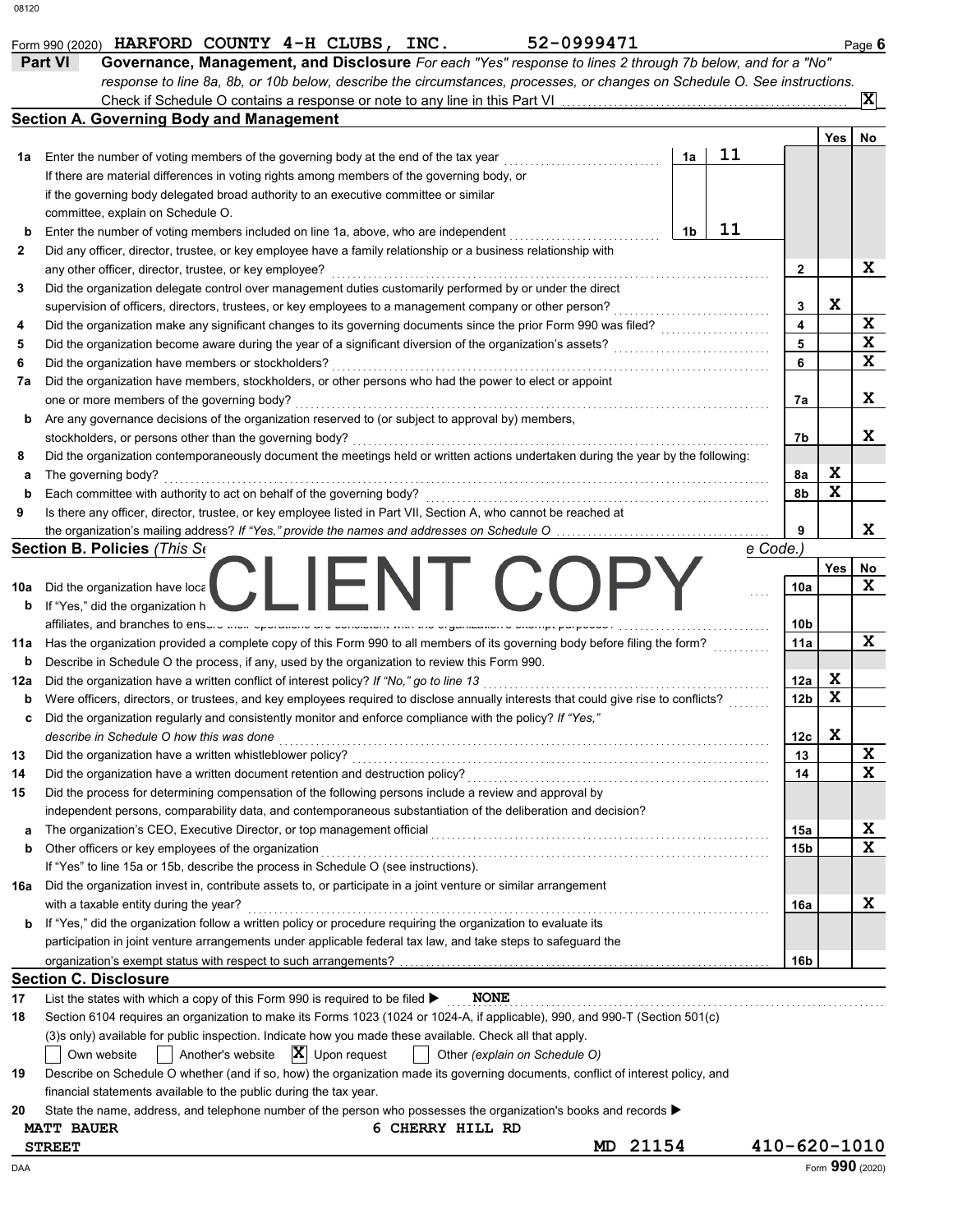| Form 990 (2020)                                                                                                                                                                                                                                                                                          |         | HARFORD COUNTY 4-H CLUBS, INC.                                                                   | 52-0999471 |            | Page 7                  |
|----------------------------------------------------------------------------------------------------------------------------------------------------------------------------------------------------------------------------------------------------------------------------------------------------------|---------|--------------------------------------------------------------------------------------------------|------------|------------|-------------------------|
| <b>Part VII</b>                                                                                                                                                                                                                                                                                          |         | Compensation of Officers, Directors, Trustees, Key Employees, Highest Compensated Employees, and |            |            |                         |
| <b>Independent Contractors</b>                                                                                                                                                                                                                                                                           |         |                                                                                                  |            |            |                         |
|                                                                                                                                                                                                                                                                                                          |         | Check if Schedule O contains a response or note to any line in this Part VII                     |            |            |                         |
| Section A.                                                                                                                                                                                                                                                                                               |         | Officers, Directors, Trustees, Key Employees, and Highest Compensated Employees                  |            |            |                         |
| 1a Complete this table for all persons required to be listed. Report compensation for the calendar year ending with or within the<br>organization's tax year.                                                                                                                                            |         |                                                                                                  |            |            |                         |
| • List all of the organization's <b>current</b> officers, directors, trustees (whether individuals or organizations), regardless of amount of<br>compensation. Enter -0- in columns $(D)$ , $(E)$ , and $(F)$ if no compensation was paid.                                                               |         |                                                                                                  |            |            |                         |
| • List all of the organization's current key employees, if any. See instructions for definition of "key employee."                                                                                                                                                                                       |         |                                                                                                  |            |            |                         |
| List the organization's five current highest compensated employees (other than an officer, director, trustee, or key employee)<br>who received reportable compensation (Box 5 of Form W-2 and/or Box 7 of Form 1099-MISC) of more than \$100,000 from the<br>organization and any related organizations. |         |                                                                                                  |            |            |                         |
| List all of the organization's former officers, key employees, and highest compensated employees who received more than<br>\$100,000 of reportable compensation from the organization and any related organizations.                                                                                     |         |                                                                                                  |            |            |                         |
| • List all of the organization's former directors or trustees that received, in the capacity as a former director or trustee of the<br>organization, more than \$10,000 of reportable compensation from the organization and any related organizations.                                                  |         |                                                                                                  |            |            |                         |
| See instructions for the order in which to list the persons above.                                                                                                                                                                                                                                       |         |                                                                                                  |            |            |                         |
| X<br>Check this box if neither the organization nor any related organization compensated any current officer, director, or trustee.                                                                                                                                                                      |         |                                                                                                  |            |            |                         |
| (A)                                                                                                                                                                                                                                                                                                      | (B)     | (C)                                                                                              | (D)        | (E)        | (F)                     |
| Name and title                                                                                                                                                                                                                                                                                           | Average | Position                                                                                         | Reportable | Reportable | <b>Estimated amount</b> |

| Name and title                  | Average<br>hours<br>per week<br>(list any                      |                                   |                      | Position                | (do not check more than one<br>box, unless person is both an<br>officer and a director/trustee) | Reportable<br>compensation<br>from the<br>organization | Reportable<br>Estimated amount<br>compensation<br>of other<br>from related<br>compensation<br>organizations<br>from the<br>(W-2/1099-MISC) |                                           |
|---------------------------------|----------------------------------------------------------------|-----------------------------------|----------------------|-------------------------|-------------------------------------------------------------------------------------------------|--------------------------------------------------------|--------------------------------------------------------------------------------------------------------------------------------------------|-------------------------------------------|
|                                 | hours for<br>related<br>organizations<br>below<br>dotted line) | Individual trustee<br>or director | nstitutional trustee | Officer<br>Key employee | Former<br>Highest compensated<br>employee                                                       | (W-2/1099-MISC)                                        |                                                                                                                                            | organization and<br>related organizations |
| (1) MARY HILYARD                |                                                                |                                   |                      |                         |                                                                                                 |                                                        |                                                                                                                                            |                                           |
| PRESIDENT<br>(2) DELORES MCCANN | $\mathbf{L}$                                                   |                                   |                      |                         |                                                                                                 | <b>JENT COPY</b>                                       |                                                                                                                                            | $\mathbf 0$                               |
| <b>VICE PRESIDENT</b>           |                                                                |                                   |                      |                         |                                                                                                 |                                                        |                                                                                                                                            | $\mathbf 0$                               |
| $(3)$ MATT BAUER                | 5.00                                                           |                                   |                      |                         |                                                                                                 |                                                        |                                                                                                                                            |                                           |
| <b>TREASURER</b>                | 0.00                                                           | $\mathbf x$                       |                      | $\mathbf x$             |                                                                                                 | 0                                                      | $\mathbf 0$                                                                                                                                | $\pmb{0}$                                 |
| (4) MARK ZIMMERMAN              | 5.00                                                           |                                   |                      |                         |                                                                                                 |                                                        |                                                                                                                                            |                                           |
| <b>SECRETARY</b>                | 0.00                                                           | $\mathbf x$                       |                      | $\mathbf x$             |                                                                                                 | 0                                                      | 0                                                                                                                                          | $\pmb{0}$                                 |
| (5)                             |                                                                |                                   |                      |                         |                                                                                                 |                                                        |                                                                                                                                            |                                           |
| (6)                             |                                                                |                                   |                      |                         |                                                                                                 |                                                        |                                                                                                                                            |                                           |
| (7)                             |                                                                |                                   |                      |                         |                                                                                                 |                                                        |                                                                                                                                            |                                           |
| (8)                             |                                                                |                                   |                      |                         |                                                                                                 |                                                        |                                                                                                                                            |                                           |
| (9)                             |                                                                |                                   |                      |                         |                                                                                                 |                                                        |                                                                                                                                            |                                           |
| (10)                            |                                                                |                                   |                      |                         |                                                                                                 |                                                        |                                                                                                                                            |                                           |
| (11)                            |                                                                |                                   |                      |                         |                                                                                                 |                                                        |                                                                                                                                            |                                           |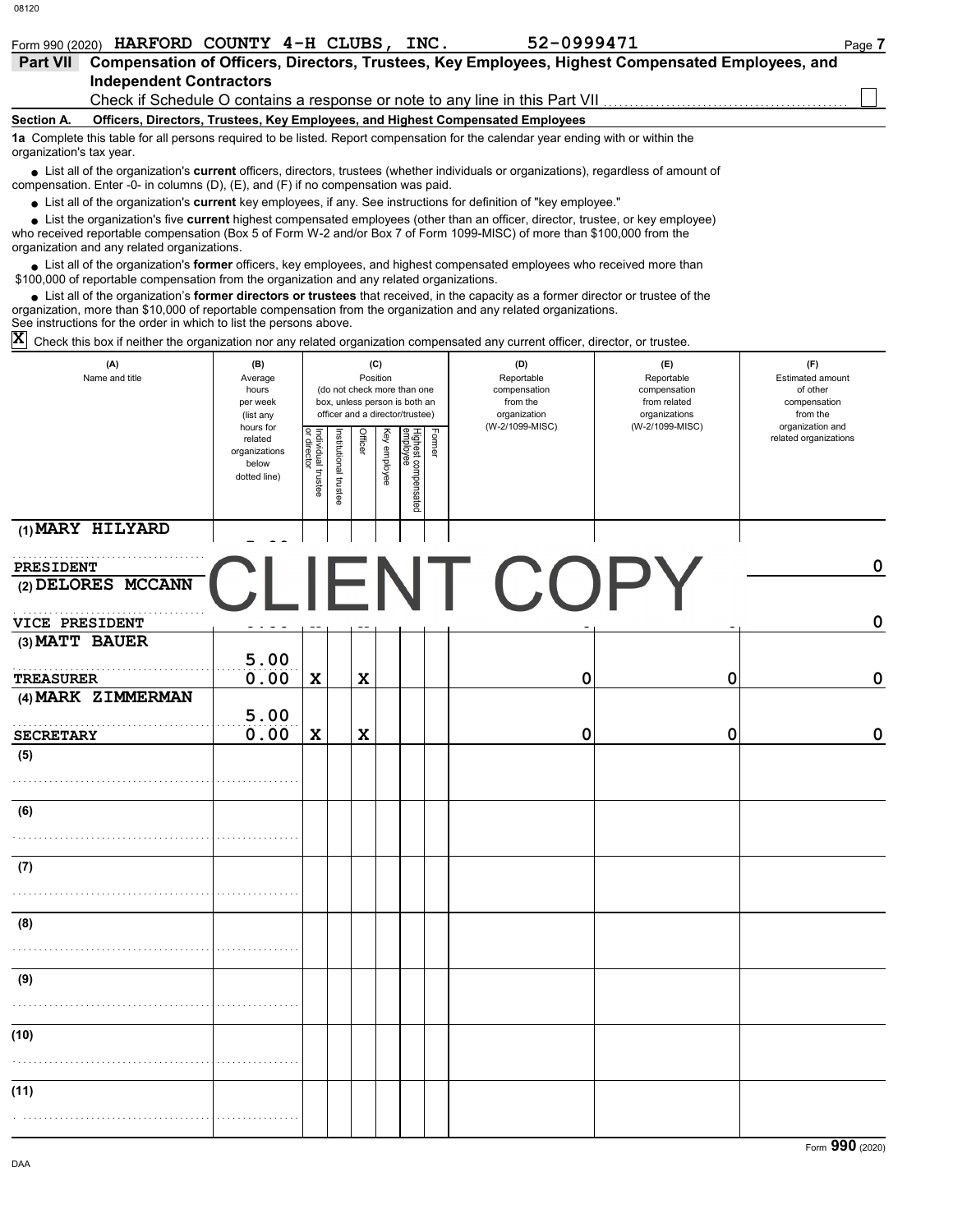| 08120        | HARFORD COUNTY 4-H CLUBS, INC.<br>Form 990 (2020)<br><b>Part VII</b>                                                                                                                                                                                                                                                                                                                                                                                                                                                                                            |                                                                |                                  |                      |         |              |                                 |        | 52-0999471<br>Section A. Officers, Directors, Trustees, Key Employees, and Highest Compensated Employees (continued) |                                | Page 8                                    |  |  |  |  |                                                                                                 |  |  |  |  |  |                                                               |                                                                    |                                                                 |
|--------------|-----------------------------------------------------------------------------------------------------------------------------------------------------------------------------------------------------------------------------------------------------------------------------------------------------------------------------------------------------------------------------------------------------------------------------------------------------------------------------------------------------------------------------------------------------------------|----------------------------------------------------------------|----------------------------------|----------------------|---------|--------------|---------------------------------|--------|----------------------------------------------------------------------------------------------------------------------|--------------------------------|-------------------------------------------|--|--|--|--|-------------------------------------------------------------------------------------------------|--|--|--|--|--|---------------------------------------------------------------|--------------------------------------------------------------------|-----------------------------------------------------------------|
|              | (A)<br>Name and title                                                                                                                                                                                                                                                                                                                                                                                                                                                                                                                                           | (B)<br>Average<br>hours<br>per week<br>(list any               | (C)<br>Position                  |                      |         |              |                                 |        |                                                                                                                      |                                |                                           |  |  |  |  | (do not check more than one<br>box, unless person is both an<br>officer and a director/trustee) |  |  |  |  |  | (D)<br>Reportable<br>compensation<br>from the<br>organization | (E)<br>Reportable<br>compensation<br>from related<br>organizations | (F)<br>Estimated amount<br>of other<br>compensation<br>from the |
|              |                                                                                                                                                                                                                                                                                                                                                                                                                                                                                                                                                                 | hours for<br>related<br>organizations<br>below<br>dotted line) | ndividual trustee<br>or director | nstitutional trustee | Officer | Key employee | Highest compensated<br>employee | Former | (W-2/1099-MISC)                                                                                                      | (W-2/1099-MISC)                | organization and<br>related organizations |  |  |  |  |                                                                                                 |  |  |  |  |  |                                                               |                                                                    |                                                                 |
|              |                                                                                                                                                                                                                                                                                                                                                                                                                                                                                                                                                                 |                                                                |                                  |                      |         |              |                                 |        |                                                                                                                      |                                |                                           |  |  |  |  |                                                                                                 |  |  |  |  |  |                                                               |                                                                    |                                                                 |
|              |                                                                                                                                                                                                                                                                                                                                                                                                                                                                                                                                                                 |                                                                |                                  |                      |         |              |                                 |        |                                                                                                                      |                                |                                           |  |  |  |  |                                                                                                 |  |  |  |  |  |                                                               |                                                                    |                                                                 |
|              |                                                                                                                                                                                                                                                                                                                                                                                                                                                                                                                                                                 |                                                                |                                  |                      |         |              |                                 |        |                                                                                                                      |                                |                                           |  |  |  |  |                                                                                                 |  |  |  |  |  |                                                               |                                                                    |                                                                 |
|              |                                                                                                                                                                                                                                                                                                                                                                                                                                                                                                                                                                 |                                                                |                                  |                      |         |              |                                 |        |                                                                                                                      |                                |                                           |  |  |  |  |                                                                                                 |  |  |  |  |  |                                                               |                                                                    |                                                                 |
|              |                                                                                                                                                                                                                                                                                                                                                                                                                                                                                                                                                                 |                                                                |                                  |                      |         |              |                                 |        |                                                                                                                      |                                |                                           |  |  |  |  |                                                                                                 |  |  |  |  |  |                                                               |                                                                    |                                                                 |
|              |                                                                                                                                                                                                                                                                                                                                                                                                                                                                                                                                                                 |                                                                |                                  |                      |         |              |                                 |        |                                                                                                                      |                                |                                           |  |  |  |  |                                                                                                 |  |  |  |  |  |                                                               |                                                                    |                                                                 |
|              |                                                                                                                                                                                                                                                                                                                                                                                                                                                                                                                                                                 |                                                                |                                  |                      |         |              |                                 |        | <b>CLIENT COPY</b>                                                                                                   |                                |                                           |  |  |  |  |                                                                                                 |  |  |  |  |  |                                                               |                                                                    |                                                                 |
| 1b           | Subtotal                                                                                                                                                                                                                                                                                                                                                                                                                                                                                                                                                        |                                                                |                                  |                      |         |              |                                 |        |                                                                                                                      |                                |                                           |  |  |  |  |                                                                                                 |  |  |  |  |  |                                                               |                                                                    |                                                                 |
| c<br>d       | Total from continuation sheets to Part VII, Section A.<br>Total (add lines 1b and 1c)                                                                                                                                                                                                                                                                                                                                                                                                                                                                           |                                                                |                                  |                      |         |              |                                 |        |                                                                                                                      |                                |                                           |  |  |  |  |                                                                                                 |  |  |  |  |  |                                                               |                                                                    |                                                                 |
| $\mathbf{2}$ | Total number of individuals (including but not limited to those listed above) who received more than \$100,000 of<br>reportable compensation from the organization ▶                                                                                                                                                                                                                                                                                                                                                                                            |                                                                |                                  | 0                    |         |              |                                 |        |                                                                                                                      |                                |                                           |  |  |  |  |                                                                                                 |  |  |  |  |  |                                                               |                                                                    |                                                                 |
| 3<br>4       | Did the organization list any former officer, director, trustee, key employee, or highest compensated<br>For any individual listed on line 1a, is the sum of reportable compensation and other compensation from the<br>organization and related organizations greater than \$150,000? If "Yes," complete Schedule J for such<br>individual with a construction of the construction of the construction of the construction of the construction of the construction of the construction of the construction of the construction of the construction of the cons |                                                                |                                  |                      |         |              |                                 |        |                                                                                                                      |                                | Yes<br>No<br>X<br>3<br>X<br>4             |  |  |  |  |                                                                                                 |  |  |  |  |  |                                                               |                                                                    |                                                                 |
| 5            | Did any person listed on line 1a receive or accrue compensation from any unrelated organization or individual<br>for services rendered to the organization? If "Yes," complete Schedule J for such person                                                                                                                                                                                                                                                                                                                                                       |                                                                |                                  |                      |         |              |                                 |        |                                                                                                                      |                                | x<br>5                                    |  |  |  |  |                                                                                                 |  |  |  |  |  |                                                               |                                                                    |                                                                 |
| 1            | <b>Section B. Independent Contractors</b><br>Complete this table for your five highest compensated independent contractors that received more than \$100,000 of                                                                                                                                                                                                                                                                                                                                                                                                 |                                                                |                                  |                      |         |              |                                 |        |                                                                                                                      |                                |                                           |  |  |  |  |                                                                                                 |  |  |  |  |  |                                                               |                                                                    |                                                                 |
|              | compensation from the organization. Report compensation for the calendar year ending with or within the organization's tax year.                                                                                                                                                                                                                                                                                                                                                                                                                                | (A)<br>Name and business address                               |                                  |                      |         |              |                                 |        |                                                                                                                      | (B)<br>Description of services | (C)<br>Compensation                       |  |  |  |  |                                                                                                 |  |  |  |  |  |                                                               |                                                                    |                                                                 |
|              |                                                                                                                                                                                                                                                                                                                                                                                                                                                                                                                                                                 |                                                                |                                  |                      |         |              |                                 |        |                                                                                                                      |                                |                                           |  |  |  |  |                                                                                                 |  |  |  |  |  |                                                               |                                                                    |                                                                 |
|              |                                                                                                                                                                                                                                                                                                                                                                                                                                                                                                                                                                 |                                                                |                                  |                      |         |              |                                 |        |                                                                                                                      |                                |                                           |  |  |  |  |                                                                                                 |  |  |  |  |  |                                                               |                                                                    |                                                                 |
|              |                                                                                                                                                                                                                                                                                                                                                                                                                                                                                                                                                                 |                                                                |                                  |                      |         |              |                                 |        |                                                                                                                      |                                |                                           |  |  |  |  |                                                                                                 |  |  |  |  |  |                                                               |                                                                    |                                                                 |
|              |                                                                                                                                                                                                                                                                                                                                                                                                                                                                                                                                                                 |                                                                |                                  |                      |         |              |                                 |        |                                                                                                                      |                                |                                           |  |  |  |  |                                                                                                 |  |  |  |  |  |                                                               |                                                                    |                                                                 |
| 2            | Total number of independent contractors (including but not limited to those listed above) who<br>received more than \$100,000 of compensation from the organization ▶                                                                                                                                                                                                                                                                                                                                                                                           |                                                                |                                  |                      |         |              |                                 |        |                                                                                                                      | 0                              |                                           |  |  |  |  |                                                                                                 |  |  |  |  |  |                                                               |                                                                    |                                                                 |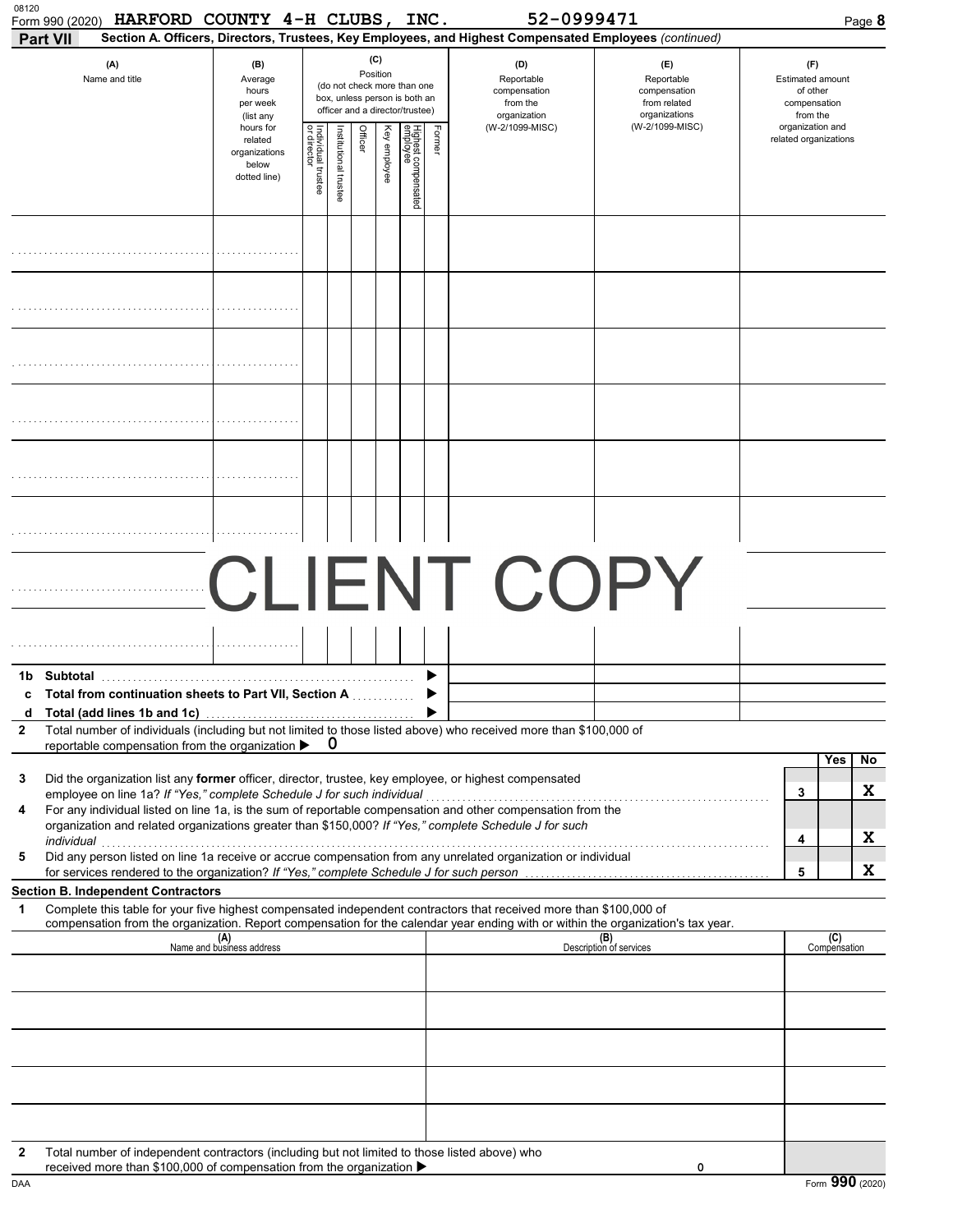| $-$ |
|-----|
|-----|

|                                          |                  | Form 990 (2020) HARFORD COUNTY 4-H CLUBS, INC.                                 |                 |                      |                                           | 52-0999471                                   |                                      | Page 9                                                        |
|------------------------------------------|------------------|--------------------------------------------------------------------------------|-----------------|----------------------|-------------------------------------------|----------------------------------------------|--------------------------------------|---------------------------------------------------------------|
|                                          | <b>Part VIII</b> | <b>Statement of Revenue</b>                                                    |                 |                      |                                           |                                              |                                      |                                                               |
|                                          |                  |                                                                                |                 |                      |                                           |                                              |                                      |                                                               |
|                                          |                  |                                                                                |                 |                      | (A)<br>Total revenue                      | (B)<br>Related or exempt<br>function revenue | (C)<br>Unrelated<br>business revenue | (D)<br>Revenue excluded<br>from tax under<br>sections 512-514 |
|                                          |                  | 1a Federated campaigns                                                         | 1a              |                      |                                           |                                              |                                      |                                                               |
| , Grants<br>mounts                       |                  | <b>b</b> Membership dues<br>.                                                  | 1 <sub>b</sub>  |                      |                                           |                                              |                                      |                                                               |
|                                          |                  | c Fundraising events<br>.                                                      | 1 <sub>c</sub>  |                      |                                           |                                              |                                      |                                                               |
| Gifts,<br>ilar Ar                        |                  | d Related organizations<br>.                                                   | 1 <sub>d</sub>  |                      |                                           |                                              |                                      |                                                               |
|                                          |                  | e Government grants (contributions)                                            | 1e              |                      |                                           |                                              |                                      |                                                               |
|                                          |                  | f All other contributions, gifts, grants,                                      |                 |                      |                                           |                                              |                                      |                                                               |
| <b>Contributions,<br/>and Other Simi</b> |                  | and similar amounts not included above                                         | 1f              | 14,868               |                                           |                                              |                                      |                                                               |
|                                          |                  | <b>g</b> Noncash contributions included in lines 1a-1f                         | $1g$ \$         |                      |                                           |                                              |                                      |                                                               |
|                                          |                  |                                                                                |                 |                      | 14,868                                    |                                              |                                      |                                                               |
|                                          |                  |                                                                                |                 | <b>Business Code</b> | 53,288                                    | 53,288                                       |                                      |                                                               |
|                                          | 2a               | CAMPGROUND RENTALS                                                             |                 |                      |                                           |                                              |                                      |                                                               |
|                                          | b<br>c           |                                                                                |                 |                      |                                           |                                              |                                      |                                                               |
| evenue                                   |                  |                                                                                |                 |                      |                                           |                                              |                                      |                                                               |
| Program Service                          |                  |                                                                                |                 |                      |                                           |                                              |                                      |                                                               |
|                                          |                  | f All other program service revenue $\ldots, \ldots, \ldots, \ldots$           |                 |                      |                                           |                                              |                                      |                                                               |
|                                          |                  |                                                                                |                 | ▶                    | 53,288                                    |                                              |                                      |                                                               |
|                                          | 3                | Investment income (including dividends, interest, and                          |                 |                      |                                           |                                              |                                      |                                                               |
|                                          |                  | other similar amounts)                                                         |                 |                      | 33,739                                    | 33,739                                       |                                      |                                                               |
|                                          | 4                | Income from investment of tax-exempt bond proceeds                             |                 |                      |                                           |                                              |                                      |                                                               |
|                                          | 5                |                                                                                |                 |                      |                                           |                                              |                                      |                                                               |
|                                          |                  |                                                                                |                 |                      |                                           |                                              |                                      |                                                               |
|                                          |                  | <b>6a</b> Gross rents<br>6a                                                    |                 |                      |                                           |                                              |                                      |                                                               |
|                                          |                  | 6b<br>Less: rental expenses                                                    |                 |                      | $N$ $\vdash$ $($ $\ldots$ $\vdash$ $\lor$ |                                              |                                      |                                                               |
|                                          |                  | 6c<br><b>C</b> Rental inc. or (loss)                                           |                 |                      |                                           |                                              |                                      |                                                               |
|                                          |                  | d Net rental income or (loss)<br><b>7a</b> Gross amount from<br>(i) Securities |                 | (ii) Other           |                                           |                                              |                                      |                                                               |
|                                          |                  | sales of assets<br>7a                                                          | 106,111         |                      |                                           |                                              |                                      |                                                               |
|                                          |                  | other than inventory<br><b>b</b> Less: cost or other                           |                 |                      |                                           |                                              |                                      |                                                               |
| Revenue                                  |                  | 7b<br>basis and sales exps.                                                    | 97,412          |                      |                                           |                                              |                                      |                                                               |
|                                          |                  | 7c<br>c Gain or (loss)                                                         | 8,699           |                      |                                           |                                              |                                      |                                                               |
|                                          |                  |                                                                                |                 |                      | 8,699                                     | 8,699                                        |                                      |                                                               |
| Other                                    |                  | 8a Gross income from fundraising events                                        |                 |                      |                                           |                                              |                                      |                                                               |
|                                          |                  |                                                                                |                 |                      |                                           |                                              |                                      |                                                               |
|                                          |                  | of contributions reported on line 1c).                                         |                 |                      |                                           |                                              |                                      |                                                               |
|                                          |                  | See Part IV, line 18                                                           | 8a              | 16,932               |                                           |                                              |                                      |                                                               |
|                                          |                  | <b>b</b> Less: direct expenses <i>minimum</i>                                  | 8b              | 9,127                |                                           |                                              |                                      |                                                               |
|                                          |                  | c Net income or (loss) from fundraising events                                 |                 |                      | 7,805                                     |                                              |                                      |                                                               |
|                                          |                  | 9a Gross income from gaming activities.                                        | 9а              |                      |                                           |                                              |                                      |                                                               |
|                                          |                  | See Part IV, line 19<br><b>b</b> Less: direct expenses                         | 9b              |                      |                                           |                                              |                                      |                                                               |
|                                          |                  | c Net income or (loss) from gaming activities                                  |                 |                      |                                           |                                              |                                      |                                                               |
|                                          |                  | 10a Gross sales of inventory, less                                             |                 |                      |                                           |                                              |                                      |                                                               |
|                                          |                  | returns and allowances<br>.                                                    | 10a             |                      |                                           |                                              |                                      |                                                               |
|                                          |                  | <b>b</b> Less: cost of goods sold                                              | 10 <sub>b</sub> |                      |                                           |                                              |                                      |                                                               |
|                                          |                  | <b>c</b> Net income or (loss) from sales of inventory                          |                 |                      |                                           |                                              |                                      |                                                               |
|                                          |                  |                                                                                |                 | <b>Business Code</b> |                                           |                                              |                                      |                                                               |
|                                          | 11a              | INSURANCE PROCEEDS                                                             |                 |                      | 105,345                                   | 105,345                                      |                                      |                                                               |
| scellaneous<br>Revenue                   | b                |                                                                                |                 |                      |                                           |                                              |                                      |                                                               |
|                                          |                  |                                                                                |                 |                      |                                           |                                              |                                      |                                                               |
| Nis                                      |                  |                                                                                |                 |                      |                                           |                                              |                                      |                                                               |
|                                          |                  |                                                                                |                 | ▶                    | 105,345                                   |                                              |                                      |                                                               |
|                                          |                  |                                                                                |                 |                      | 223,744                                   | 201,071                                      | 0                                    | 0                                                             |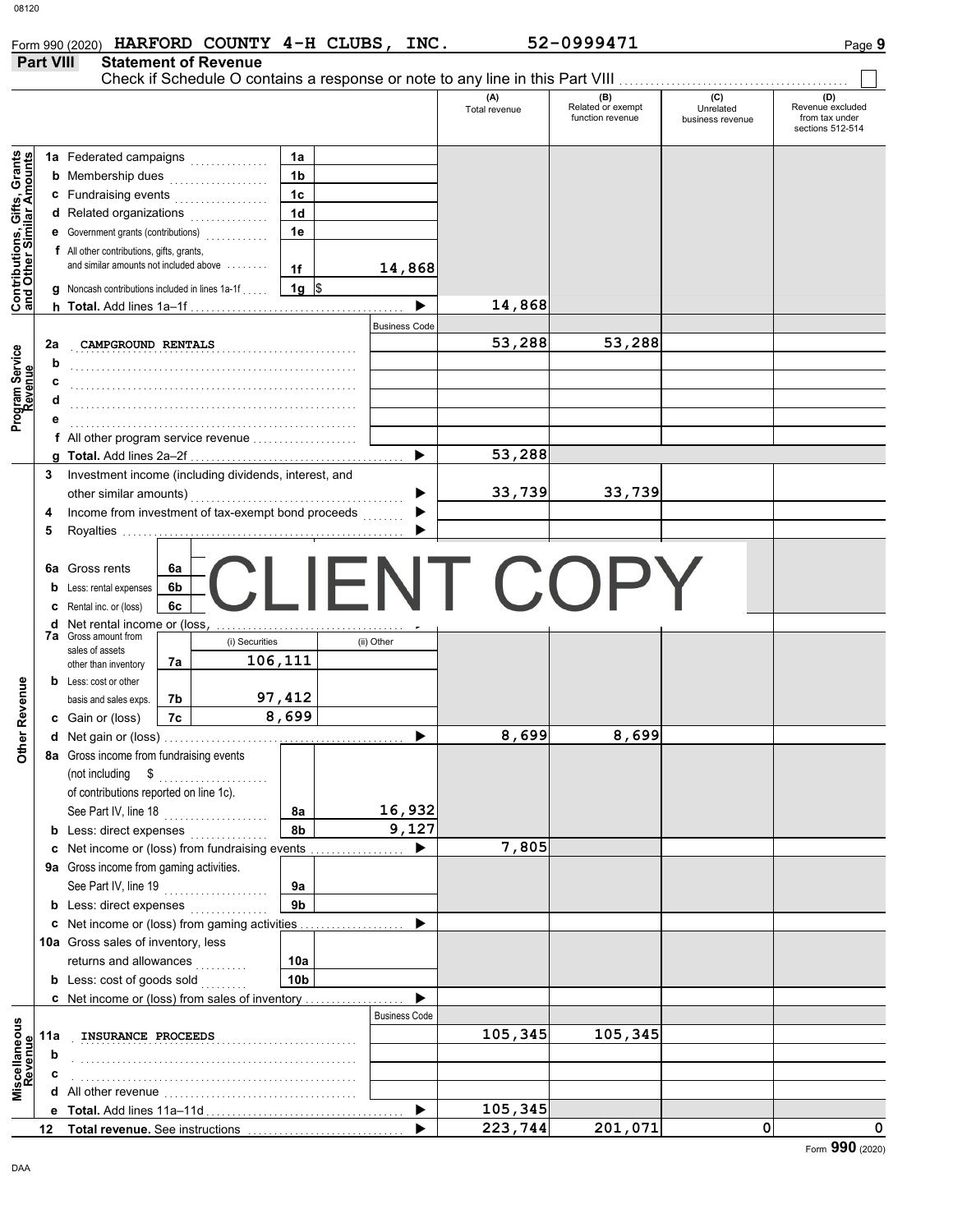|              | HARFORD COUNTY 4-H CLUBS, INC.<br>Form 990 (2020)                                                                          |                       | 52-0999471                         |                                           | Page 10                        |
|--------------|----------------------------------------------------------------------------------------------------------------------------|-----------------------|------------------------------------|-------------------------------------------|--------------------------------|
|              | Part IX<br><b>Statement of Functional Expenses</b>                                                                         |                       |                                    |                                           |                                |
|              | Section 501(c)(3) and 501(c)(4) organizations must complete all columns. All other organizations must complete column (A). |                       |                                    |                                           |                                |
|              | Check if Schedule O contains a response or note to any line in this Part IX                                                |                       |                                    |                                           |                                |
|              | Do not include amounts reported on lines 6b,<br>7b, 8b, 9b, and 10b of Part VIII.                                          | (A)<br>Total expenses | (B)<br>Program service<br>expenses | (C)<br>Management and<br>general expenses | (D)<br>Fundraising<br>expenses |
| 1.           | Grants and other assistance to domestic organizations                                                                      |                       |                                    |                                           |                                |
|              | and domestic governments. See Part IV, line 21                                                                             |                       |                                    |                                           |                                |
| $\mathbf{2}$ | Grants and other assistance to domestic                                                                                    |                       |                                    |                                           |                                |
|              | individuals. See Part IV, line 22                                                                                          |                       |                                    |                                           |                                |
| 3            | Grants and other assistance to foreign                                                                                     |                       |                                    |                                           |                                |
|              | organizations, foreign governments, and foreign                                                                            |                       |                                    |                                           |                                |
|              | individuals. See Part IV, lines 15 and 16                                                                                  |                       |                                    |                                           |                                |
| 4            | Benefits paid to or for members                                                                                            |                       |                                    |                                           |                                |
| 5            | Compensation of current officers, directors,                                                                               |                       |                                    |                                           |                                |
|              | trustees, and key employees                                                                                                |                       |                                    |                                           |                                |
| 6            | Compensation not included above to disqualified<br>persons (as defined under section 4958(f)(1)) and                       |                       |                                    |                                           |                                |
|              | persons described in section 4958(c)(3)(B)                                                                                 |                       |                                    |                                           |                                |
| 7            | Other salaries and wages                                                                                                   | 42,983                | 42,983                             |                                           |                                |
| 8            | Pension plan accruals and contributions (include                                                                           |                       |                                    |                                           |                                |
|              | section 401(k) and 403(b) employer contributions)                                                                          |                       |                                    |                                           |                                |
| 9            | Other employee benefits                                                                                                    |                       |                                    |                                           |                                |
| 10           | Payroll taxes                                                                                                              | 3,345                 | 3,345                              |                                           |                                |
| 11           | Fees for services (nonemployees):                                                                                          |                       |                                    |                                           |                                |
| а            |                                                                                                                            |                       |                                    |                                           |                                |
| b            | Legal                                                                                                                      |                       |                                    |                                           |                                |
| c            | Accounting                                                                                                                 |                       |                                    |                                           |                                |
| d            | Lobbying<br>. 1                                                                                                            | CI IFNT COP'          |                                    |                                           |                                |
| е            | Professional fundraising services.                                                                                         |                       |                                    |                                           |                                |
| f            | Investment management fees                                                                                                 |                       |                                    |                                           |                                |
| g            | Other. (If line 11g amount exceeds 10% o.                                                                                  |                       |                                    |                                           |                                |
|              |                                                                                                                            |                       |                                    |                                           |                                |
| 12<br>13     | Office expenses                                                                                                            | 1,445                 |                                    | 1,445                                     |                                |
| 14           |                                                                                                                            |                       |                                    |                                           |                                |
| 15           |                                                                                                                            |                       |                                    |                                           |                                |
| 16           | Occupancy                                                                                                                  | 6,504                 | 6,504                              |                                           |                                |
| 17           | Travel                                                                                                                     |                       |                                    |                                           |                                |
|              | 18 Payments of travel or entertainment expenses                                                                            |                       |                                    |                                           |                                |
|              | for any federal, state, or local public officials                                                                          |                       |                                    |                                           |                                |
| 19           | Conferences, conventions, and meetings                                                                                     |                       |                                    |                                           |                                |
| 20           | Interest                                                                                                                   |                       |                                    |                                           |                                |
| 21           | Payments to affiliates                                                                                                     |                       |                                    |                                           |                                |
| 22           | Depreciation, depletion, and amortization                                                                                  | 47,954                | 47,954                             |                                           |                                |
| 23           | Insurance                                                                                                                  | 14,563                |                                    | 14,563                                    |                                |
| 24           | Other expenses. Itemize expenses not covered                                                                               |                       |                                    |                                           |                                |
|              | above (List miscellaneous expenses on line 24e. If<br>line 24e amount exceeds 10% of line 25, column                       |                       |                                    |                                           |                                |
|              | (A) amount, list line 24e expenses on Schedule O.)                                                                         |                       |                                    |                                           |                                |
| а            | DEER CREEK OVERLOOK                                                                                                        | 14,580                | 14,580                             |                                           |                                |
| b            | REPAIRS AND MAINTENANCE                                                                                                    | 14,015                | 14,015                             |                                           |                                |
| c            | <b>INSPECTIONS</b>                                                                                                         | 1,417                 | 1,417                              |                                           |                                |
| d            | GROCERIES FOR CAMP                                                                                                         | 544                   | 544                                |                                           |                                |
| е            | All other expenses                                                                                                         | 500                   |                                    | 500                                       |                                |
| 25           | Total functional expenses. Add lines 1 through 24e                                                                         | 150,865               | 131,342                            | 19,523                                    | $\mathbf 0$                    |
| 26           | Joint costs. Complete this line only if the                                                                                |                       |                                    |                                           |                                |
|              | organization reported in column (B) joint costs<br>from a combined educational campaign and                                |                       |                                    |                                           |                                |
|              | fundraising solicitation. Check here<br>if                                                                                 |                       |                                    |                                           |                                |
|              | following SOP 98-2 (ASC 958-720)                                                                                           |                       |                                    |                                           |                                |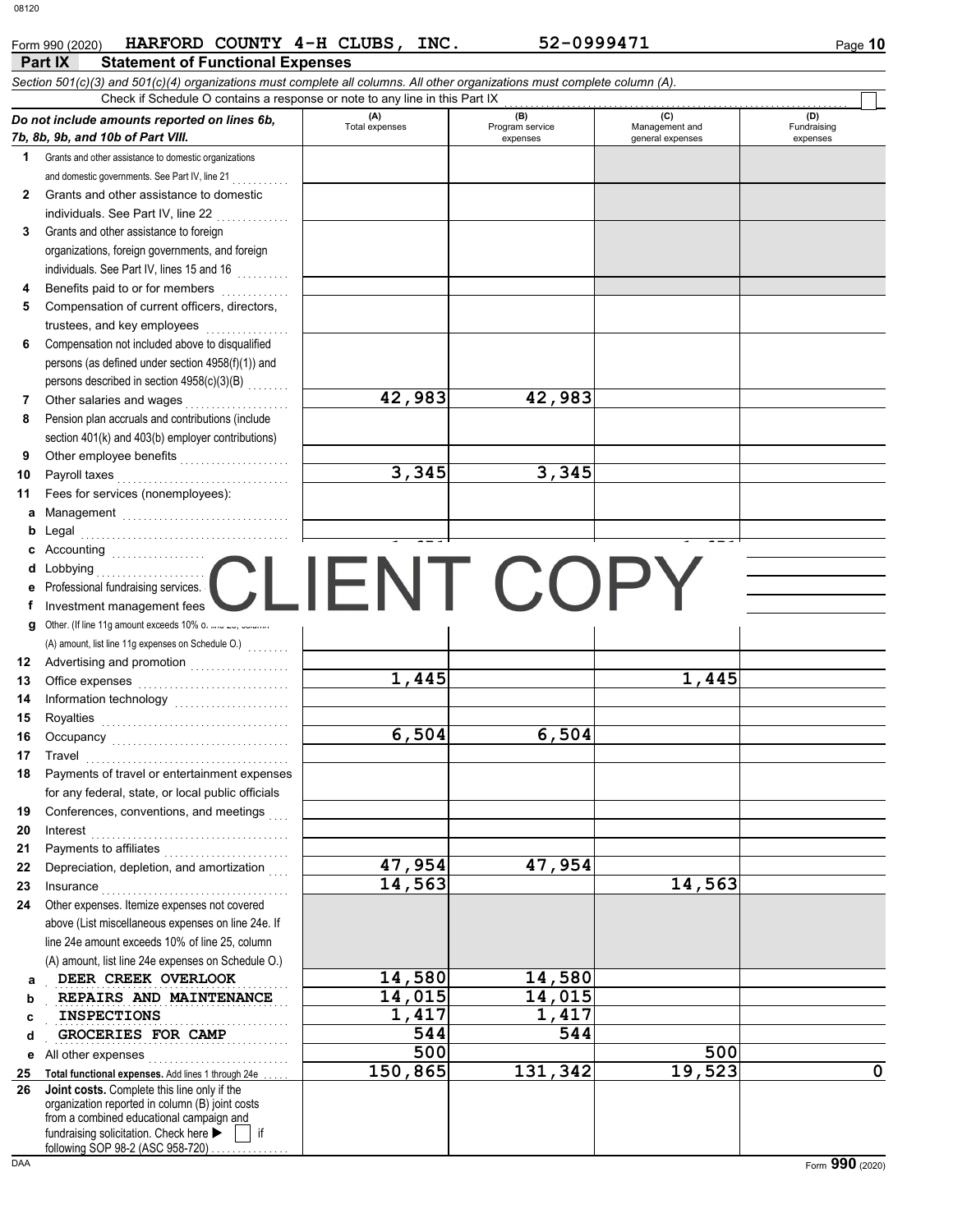|                             |        | HARFORD COUNTY 4-H CLUBS, INC.<br>Form 990 (2020)                                                   |                 |                | 52-0999471               |                         | Page 11            |     |
|-----------------------------|--------|-----------------------------------------------------------------------------------------------------|-----------------|----------------|--------------------------|-------------------------|--------------------|-----|
|                             | Part X | <b>Balance Sheet</b>                                                                                |                 |                |                          |                         |                    |     |
|                             |        | Check if Schedule O contains a response or note to any line in this Part X.                         |                 |                |                          |                         |                    |     |
|                             |        |                                                                                                     |                 |                | (A)<br>Beginning of year |                         | (B)<br>End of year |     |
|                             | 1      | Cash-non-interest-bearing                                                                           |                 |                | 7,213                    | $\overline{1}$          | 75,570             |     |
|                             | 2      |                                                                                                     |                 |                | 15,865                   | $\mathbf{2}$            | 14,776             |     |
|                             | 3      |                                                                                                     |                 |                |                          | 3                       |                    |     |
|                             | 4      | Accounts receivable, net                                                                            |                 |                | 7,383                    | $\overline{\mathbf{4}}$ |                    | 875 |
|                             | 5      | Loans and other receivables from any current or former officer, director,                           |                 |                |                          |                         |                    |     |
|                             |        | trustee, key employee, creator or founder, substantial contributor, or 35%                          |                 |                |                          |                         |                    |     |
|                             |        | controlled entity or family member of any of these persons                                          |                 |                |                          | 5                       |                    |     |
|                             | 6      | Loans and other receivables from other disqualified persons (as defined                             |                 |                |                          |                         |                    |     |
|                             |        |                                                                                                     |                 |                |                          | 6                       |                    |     |
| Assets                      | 7      | Notes and loans receivable, net                                                                     |                 |                |                          | $\overline{7}$          |                    |     |
|                             | 8      | Inventories for sale or use                                                                         |                 |                |                          | 8                       |                    |     |
|                             | 9      | Prepaid expenses and deferred charges                                                               |                 |                | 3,832                    | 9                       | 3,715              |     |
|                             |        | 10a Land, buildings, and equipment: cost or other                                                   |                 |                |                          |                         |                    |     |
|                             |        | basis. Complete Part VI of Schedule D                                                               | 10a             | 1,651,175      |                          |                         |                    |     |
|                             | b      | Less: accumulated depreciation<br>.                                                                 | 10 <sub>b</sub> | 709,234        | $919, 110$ 10c           |                         | 941,941            |     |
|                             | 11     |                                                                                                     |                 |                | 176,803                  | 11                      | 98,249             |     |
|                             | 12     |                                                                                                     |                 |                |                          | 12                      |                    |     |
|                             | 13     |                                                                                                     |                 |                |                          | 13                      |                    |     |
|                             | 14     | Intangible assets                                                                                   |                 |                |                          | 14                      |                    |     |
|                             | 15     | Other assets. See Part IV, line 11                                                                  |                 |                | 277,065                  | 15                      | 344,757            |     |
|                             | 16     |                                                                                                     |                 |                | 1,407,271                | 16                      | 1,479,883          |     |
|                             | 17     |                                                                                                     |                 |                | 8,320                    | 17                      | 2,872              |     |
|                             | 18     | Grants payable                                                                                      |                 |                |                          |                         |                    |     |
|                             | 19     | Deferred revenue                                                                                    |                 |                |                          |                         | 2,175              |     |
|                             | 20     | Tax-exempt bond liabilitie:                                                                         |                 | $\sqrt{1+(1)}$ |                          |                         |                    |     |
|                             | 21     | Escrow or custodial accou                                                                           |                 |                |                          |                         |                    |     |
|                             | 22     | Loans and other payables to dry burrout or routing binoon, unboast,                                 |                 |                |                          |                         |                    |     |
|                             |        | trustee, key employee, creator or founder, substantial contributor, or 35%                          |                 |                |                          |                         |                    |     |
| Liabilities                 |        | controlled entity or family member of any of these persons                                          |                 |                |                          | 22                      |                    |     |
|                             | 23     | Secured mortgages and notes payable to unrelated third parties                                      |                 |                |                          | 23                      |                    |     |
|                             | 24     | Unsecured notes and loans payable to unrelated third parties                                        |                 | .              | 4,350                    | 24                      | 15,179             |     |
|                             | 25     | Other liabilities (including federal income tax, payables to related third                          |                 |                |                          |                         |                    |     |
|                             |        | parties, and other liabilities not included on lines 17-24). Complete Part X                        |                 |                |                          |                         |                    |     |
|                             |        | of Schedule D                                                                                       |                 |                | 1,005                    | 25                      |                    | 668 |
|                             | 26     | Total liabilities. Add lines 17 through 25                                                          |                 |                | $\overline{13}$ , 775    | 26                      | 20,894             |     |
|                             |        | Organizations that follow FASB ASC 958, check here $\blacktriangleright \; [\overline{\mathbf{X}}]$ |                 |                |                          |                         |                    |     |
|                             |        | and complete lines 27, 28, 32, and 33.                                                              |                 |                |                          |                         |                    |     |
|                             | 27     | Net assets without donor restrictions                                                               |                 |                | 1,393,496                | 27                      | 1,458,989          |     |
|                             | 28     | Net assets with donor restrictions                                                                  |                 |                |                          | 28                      |                    |     |
|                             |        | Organizations that do not follow FASB ASC 958, check here >                                         |                 |                |                          |                         |                    |     |
|                             |        | and complete lines 29 through 33.                                                                   |                 |                |                          |                         |                    |     |
|                             | 29     | Capital stock or trust principal, or current funds                                                  |                 |                |                          | 29                      |                    |     |
|                             | 30     | Paid-in or capital surplus, or land, building, or equipment fund                                    |                 |                |                          | 30                      |                    |     |
| Net Assets or Fund Balances | 31     | Retained earnings, endowment, accumulated income, or other funds                                    |                 |                |                          | 31                      |                    |     |
|                             | 32     | Total net assets or fund balances                                                                   |                 |                | 1,393,496                | 32                      | 1,458,989          |     |
|                             | 33     |                                                                                                     |                 |                | 1,407,271                | 33                      | 1,479,883          |     |

Form **990** (2020)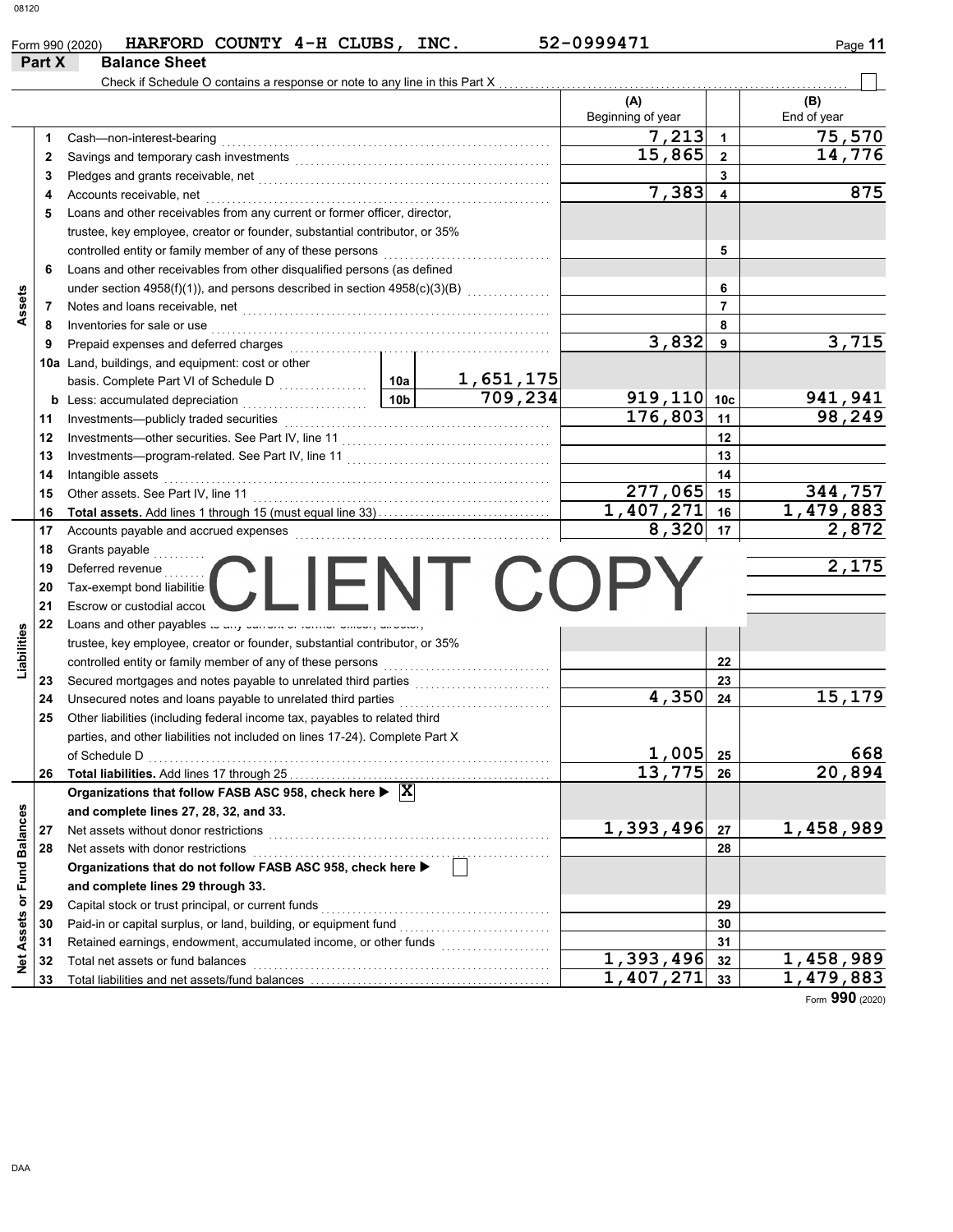|    | 52-0999471<br>Form 990 (2020) HARFORD COUNTY 4-H CLUBS, INC.                                                                                                                                                                         |                         |                |            | Page 12        |
|----|--------------------------------------------------------------------------------------------------------------------------------------------------------------------------------------------------------------------------------------|-------------------------|----------------|------------|----------------|
|    | Part XI<br><b>Reconciliation of Net Assets</b>                                                                                                                                                                                       |                         |                |            |                |
|    |                                                                                                                                                                                                                                      |                         |                |            | $ \mathbf{x} $ |
|    |                                                                                                                                                                                                                                      | $\overline{1}$          |                | 223,744    |                |
| 2  |                                                                                                                                                                                                                                      | $\overline{2}$          |                | 150,865    |                |
| 3  |                                                                                                                                                                                                                                      | $\mathbf{3}$            |                | 72,879     |                |
| 4  |                                                                                                                                                                                                                                      | $\overline{\mathbf{4}}$ | 1,393,496      |            |                |
| 5  |                                                                                                                                                                                                                                      | 5                       |                | $-7,386$   |                |
| 6  | Donated services and use of facilities <b>constant of the constant of the constant of the constant of the constant of the constant of the constant of the constant of the constant of the constant of the constant of the consta</b> | 6                       |                |            |                |
| 7  | Investment expenses                                                                                                                                                                                                                  | $\overline{7}$          |                |            |                |
| 8  | Prior period adjustments                                                                                                                                                                                                             | 8                       |                |            |                |
| 9  | Other changes in net assets or fund balances (explain on Schedule O)                                                                                                                                                                 | 9                       |                |            |                |
| 10 | Net assets or fund balances at end of year. Combine lines 3 through 9 (must equal Part X, line                                                                                                                                       |                         |                |            |                |
|    | 32, column (B))                                                                                                                                                                                                                      | 10                      | 1,458,989      |            |                |
|    | <b>Financial Statements and Reporting</b><br><b>Part XII</b>                                                                                                                                                                         |                         |                |            |                |
|    | Check if Schedule O contains a response or note to any line in this Part XII                                                                                                                                                         |                         |                |            |                |
|    |                                                                                                                                                                                                                                      |                         |                | <b>Yes</b> | No             |
| 1. | $ \mathbf{X} $<br>Cash<br>Accrual<br>Other<br>Accounting method used to prepare the Form 990:                                                                                                                                        |                         |                |            |                |
|    | If the organization changed its method of accounting from a prior year or checked "Other," explain in                                                                                                                                |                         |                |            |                |
|    | Schedule O.                                                                                                                                                                                                                          |                         |                |            |                |
|    | 2a Were the organization's financial statements compiled or reviewed by an independent accountant?                                                                                                                                   |                         | 2a             | X          |                |
|    | If "Yes," check a box below to indicate whether the financial statements for the year were compiled or                                                                                                                               |                         |                |            |                |
|    | reviewed on a separate basis, consolidated basis, or both:                                                                                                                                                                           |                         |                |            |                |
|    | $ \mathbf{X} $ Separate basis<br><b>Consolidated basis</b><br>Both consolidated and separate basis                                                                                                                                   |                         |                |            |                |
|    | b Were the organization's financial statements audited by an independent accountant?                                                                                                                                                 |                         | 2 <sub>b</sub> |            | X              |
|    | If "Yes," check a box below to indicate whether the financial statements for the year were audited on a                                                                                                                              |                         |                |            |                |
|    | separate basis, consolidated basis, or both:                                                                                                                                                                                         |                         |                |            |                |
|    | Separate basis                                                                                                                                                                                                                       |                         |                |            |                |
|    | c If "Yes" to line 2a or 2b, does t                                                                                                                                                                                                  |                         |                |            |                |
|    | CI IFNT COPY<br>the audit, review, or compilation                                                                                                                                                                                    |                         | 2c             |            |                |
|    | If the organization changed eil                                                                                                                                                                                                      |                         |                |            |                |
|    | Schedule O.                                                                                                                                                                                                                          |                         |                |            |                |
|    | 3a As a result of a federal award, was the organization required to undergo an audit or audits as set forth in the                                                                                                                   |                         |                |            |                |
|    | Single Audit Act and OMB Circular A-133?                                                                                                                                                                                             |                         | За             |            | X              |
|    | b If "Yes," did the organization undergo the required audit or audits? If the organization did not undergo the                                                                                                                       |                         |                |            |                |
|    | required audit or audits, explain why on Schedule O and describe any steps taken to undergo such audits                                                                                                                              |                         | 3 <sub>b</sub> |            |                |

Form **990** (2020)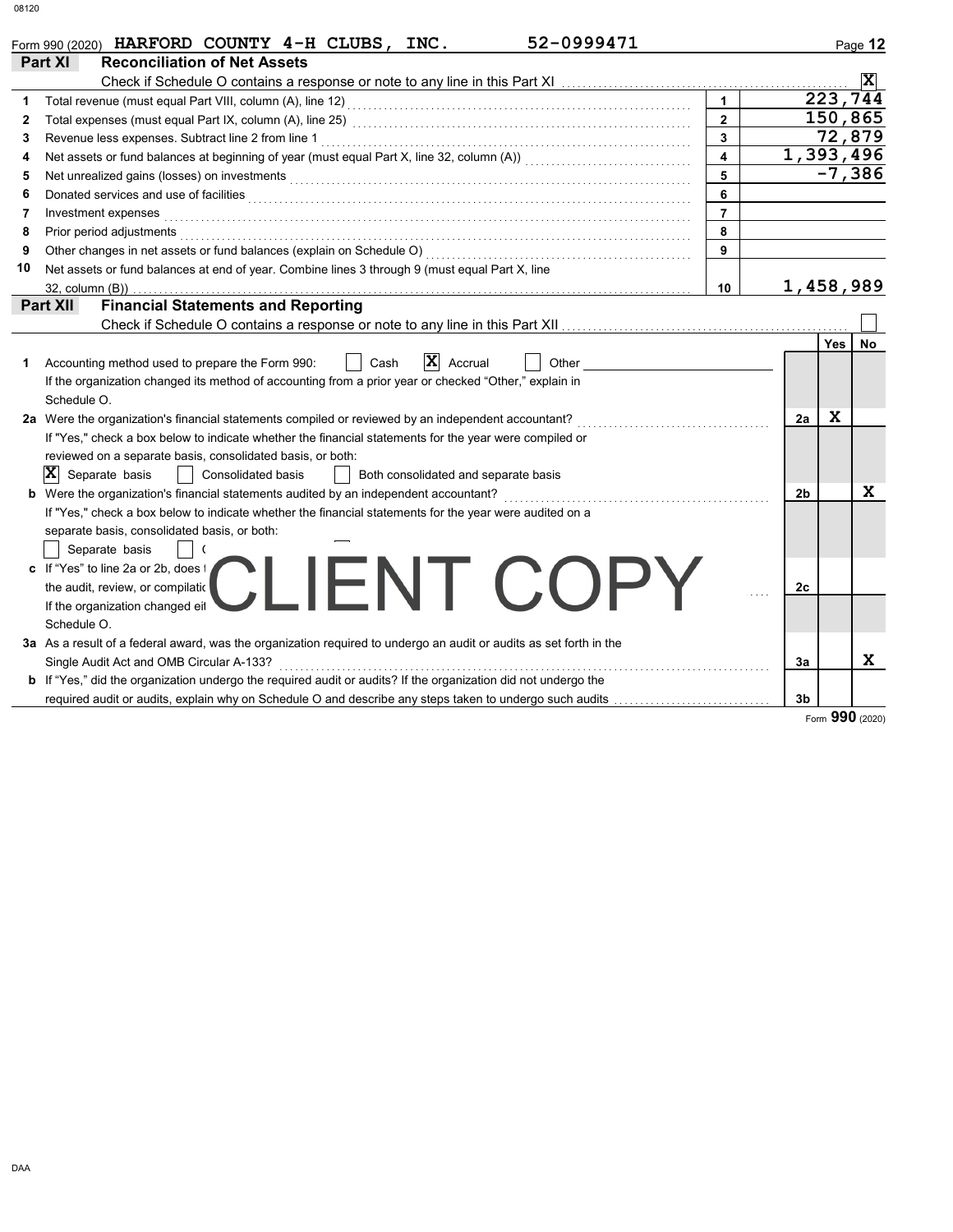| 08120                                                |                                                            |                                                                                                                                                                                                                                                                                                                                                                                                                                                                                                                                                                                          |                                                      |                                                     |                                      |
|------------------------------------------------------|------------------------------------------------------------|------------------------------------------------------------------------------------------------------------------------------------------------------------------------------------------------------------------------------------------------------------------------------------------------------------------------------------------------------------------------------------------------------------------------------------------------------------------------------------------------------------------------------------------------------------------------------------------|------------------------------------------------------|-----------------------------------------------------|--------------------------------------|
| <b>SCHEDULE A</b>                                    |                                                            | <b>Public Charity Status and Public Support</b>                                                                                                                                                                                                                                                                                                                                                                                                                                                                                                                                          |                                                      |                                                     | OMB No. 1545-0047                    |
| (Form 990 or 990-EZ)                                 |                                                            | Complete if the organization is a section 501(c)(3) organization or a section 4947(a)(1) nonexempt charitable trust.                                                                                                                                                                                                                                                                                                                                                                                                                                                                     |                                                      |                                                     | <b>2020</b>                          |
| Department of the Treasury                           |                                                            | Attach to Form 990 or Form 990-EZ.                                                                                                                                                                                                                                                                                                                                                                                                                                                                                                                                                       |                                                      |                                                     | <b>Open to Public</b>                |
| Internal Revenue Service                             |                                                            | Go to www.irs.gov/Form990 for instructions and the latest information.                                                                                                                                                                                                                                                                                                                                                                                                                                                                                                                   |                                                      |                                                     | Inspection                           |
| Name of the organization                             |                                                            | HARFORD COUNTY 4-H CLUBS, INC.                                                                                                                                                                                                                                                                                                                                                                                                                                                                                                                                                           |                                                      | <b>Employer identification number</b><br>52-0999471 |                                      |
| Part I                                               |                                                            | Reason for Public Charity Status. (All organizations must complete this part.) See instructions.                                                                                                                                                                                                                                                                                                                                                                                                                                                                                         |                                                      |                                                     |                                      |
|                                                      |                                                            | The organization is not a private foundation because it is: (For lines 1 through 12, check only one box.)                                                                                                                                                                                                                                                                                                                                                                                                                                                                                |                                                      |                                                     |                                      |
| 1                                                    |                                                            | A church, convention of churches, or association of churches described in section 170(b)(1)(A)(i).                                                                                                                                                                                                                                                                                                                                                                                                                                                                                       |                                                      |                                                     |                                      |
| 2                                                    |                                                            | A school described in section 170(b)(1)(A)(ii). (Attach Schedule E (Form 990 or 990-EZ).)                                                                                                                                                                                                                                                                                                                                                                                                                                                                                                |                                                      |                                                     |                                      |
| 3                                                    |                                                            | A hospital or a cooperative hospital service organization described in section 170(b)(1)(A)(iii).                                                                                                                                                                                                                                                                                                                                                                                                                                                                                        |                                                      |                                                     |                                      |
| 4                                                    |                                                            | A medical research organization operated in conjunction with a hospital described in section 170(b)(1)(A)(iii). Enter the hospital's name,                                                                                                                                                                                                                                                                                                                                                                                                                                               |                                                      |                                                     |                                      |
| city, and state:<br>5                                |                                                            | An organization operated for the benefit of a college or university owned or operated by a governmental unit described in                                                                                                                                                                                                                                                                                                                                                                                                                                                                |                                                      |                                                     |                                      |
|                                                      | section 170(b)(1)(A)(iv). (Complete Part II.)              |                                                                                                                                                                                                                                                                                                                                                                                                                                                                                                                                                                                          |                                                      |                                                     |                                      |
| 6                                                    |                                                            | A federal, state, or local government or governmental unit described in section 170(b)(1)(A)(v).                                                                                                                                                                                                                                                                                                                                                                                                                                                                                         |                                                      |                                                     |                                      |
| 7                                                    | described in section 170(b)(1)(A)(vi). (Complete Part II.) | An organization that normally receives a substantial part of its support from a governmental unit or from the general public                                                                                                                                                                                                                                                                                                                                                                                                                                                             |                                                      |                                                     |                                      |
| 8                                                    |                                                            | A community trust described in section 170(b)(1)(A)(vi). (Complete Part II.)                                                                                                                                                                                                                                                                                                                                                                                                                                                                                                             |                                                      |                                                     |                                      |
| 9                                                    |                                                            | An agricultural research organization described in section 170(b)(1)(A)(ix) operated in conjunction with a land-grant college                                                                                                                                                                                                                                                                                                                                                                                                                                                            |                                                      |                                                     |                                      |
| university:                                          |                                                            | or university or a non-land-grant college of agriculture (see instructions). Enter the name, city, and state of the college or                                                                                                                                                                                                                                                                                                                                                                                                                                                           |                                                      |                                                     |                                      |
| $ {\bf x} $<br>10<br>11                              |                                                            | An organization that normally receives: (1) more than 33 1/3% of its support from contributions, membership fees, and gross<br>receipts from activities related to its exempt functions, subject to certain exceptions; and (2) no more than 331/3% of its<br>support from gross investment income and unrelated business taxable income (less section 511 tax) from businesses<br>acquired by the organization after June 30, 1975. See section 509(a)(2). (Complete Part III.)<br>An organization organized and operated exclusively to test for public safety. See section 509(a)(4). |                                                      |                                                     |                                      |
| 12<br>An organization organized                      |                                                            |                                                                                                                                                                                                                                                                                                                                                                                                                                                                                                                                                                                          |                                                      |                                                     |                                      |
| of one or more publicly su                           |                                                            |                                                                                                                                                                                                                                                                                                                                                                                                                                                                                                                                                                                          |                                                      |                                                     |                                      |
| Check the box in lines 12a                           |                                                            | IFNI COPY                                                                                                                                                                                                                                                                                                                                                                                                                                                                                                                                                                                |                                                      |                                                     |                                      |
| Type I. A supporting o<br>a<br>the supported organiz |                                                            |                                                                                                                                                                                                                                                                                                                                                                                                                                                                                                                                                                                          |                                                      |                                                     |                                      |
|                                                      |                                                            | supporting organization. You must complete Part IV, Sections A and B.                                                                                                                                                                                                                                                                                                                                                                                                                                                                                                                    |                                                      |                                                     |                                      |
| b                                                    |                                                            | Type II. A supporting organization supervised or controlled in connection with its supported organization(s), by having                                                                                                                                                                                                                                                                                                                                                                                                                                                                  |                                                      |                                                     |                                      |
|                                                      |                                                            | control or management of the supporting organization vested in the same persons that control or manage the supported                                                                                                                                                                                                                                                                                                                                                                                                                                                                     |                                                      |                                                     |                                      |
|                                                      |                                                            | organization(s). You must complete Part IV, Sections A and C.                                                                                                                                                                                                                                                                                                                                                                                                                                                                                                                            |                                                      |                                                     |                                      |
| с                                                    |                                                            | Type III functionally integrated. A supporting organization operated in connection with, and functionally integrated with,<br>its supported organization(s) (see instructions). You must complete Part IV, Sections A, D, and E.                                                                                                                                                                                                                                                                                                                                                         |                                                      |                                                     |                                      |
| d                                                    |                                                            | Type III non-functionally integrated. A supporting organization operated in connection with its supported organization(s)                                                                                                                                                                                                                                                                                                                                                                                                                                                                |                                                      |                                                     |                                      |
|                                                      |                                                            | that is not functionally integrated. The organization generally must satisfy a distribution requirement and an attentiveness                                                                                                                                                                                                                                                                                                                                                                                                                                                             |                                                      |                                                     |                                      |
| е                                                    |                                                            | requirement (see instructions). You must complete Part IV, Sections A and D, and Part V.<br>Check this box if the organization received a written determination from the IRS that it is a Type I, Type II, Type III                                                                                                                                                                                                                                                                                                                                                                      |                                                      |                                                     |                                      |
|                                                      |                                                            | functionally integrated, or Type III non-functionally integrated supporting organization.                                                                                                                                                                                                                                                                                                                                                                                                                                                                                                |                                                      |                                                     |                                      |
| f                                                    | Enter the number of supported organizations                |                                                                                                                                                                                                                                                                                                                                                                                                                                                                                                                                                                                          |                                                      |                                                     |                                      |
| g                                                    |                                                            | Provide the following information about the supported organization(s).                                                                                                                                                                                                                                                                                                                                                                                                                                                                                                                   |                                                      |                                                     |                                      |
| (i) Name of supported<br>organization                | (ii) EIN                                                   | (iii) Type of organization<br>(described on lines 1-10                                                                                                                                                                                                                                                                                                                                                                                                                                                                                                                                   | (iv) Is the organization<br>listed in your governing | (v) Amount of monetary<br>support (see              | (vi) Amount of<br>other support (see |
|                                                      |                                                            | above (see instructions))                                                                                                                                                                                                                                                                                                                                                                                                                                                                                                                                                                | document?                                            | instructions)                                       | instructions)                        |
|                                                      |                                                            |                                                                                                                                                                                                                                                                                                                                                                                                                                                                                                                                                                                          | Yes<br>No                                            |                                                     |                                      |
| (A)                                                  |                                                            |                                                                                                                                                                                                                                                                                                                                                                                                                                                                                                                                                                                          |                                                      |                                                     |                                      |
| (B)                                                  |                                                            |                                                                                                                                                                                                                                                                                                                                                                                                                                                                                                                                                                                          |                                                      |                                                     |                                      |
| (C)                                                  |                                                            |                                                                                                                                                                                                                                                                                                                                                                                                                                                                                                                                                                                          |                                                      |                                                     |                                      |
| (D)                                                  |                                                            |                                                                                                                                                                                                                                                                                                                                                                                                                                                                                                                                                                                          |                                                      |                                                     |                                      |

**Schedule A (Form 990 or 990-EZ) 2020**

**(E)**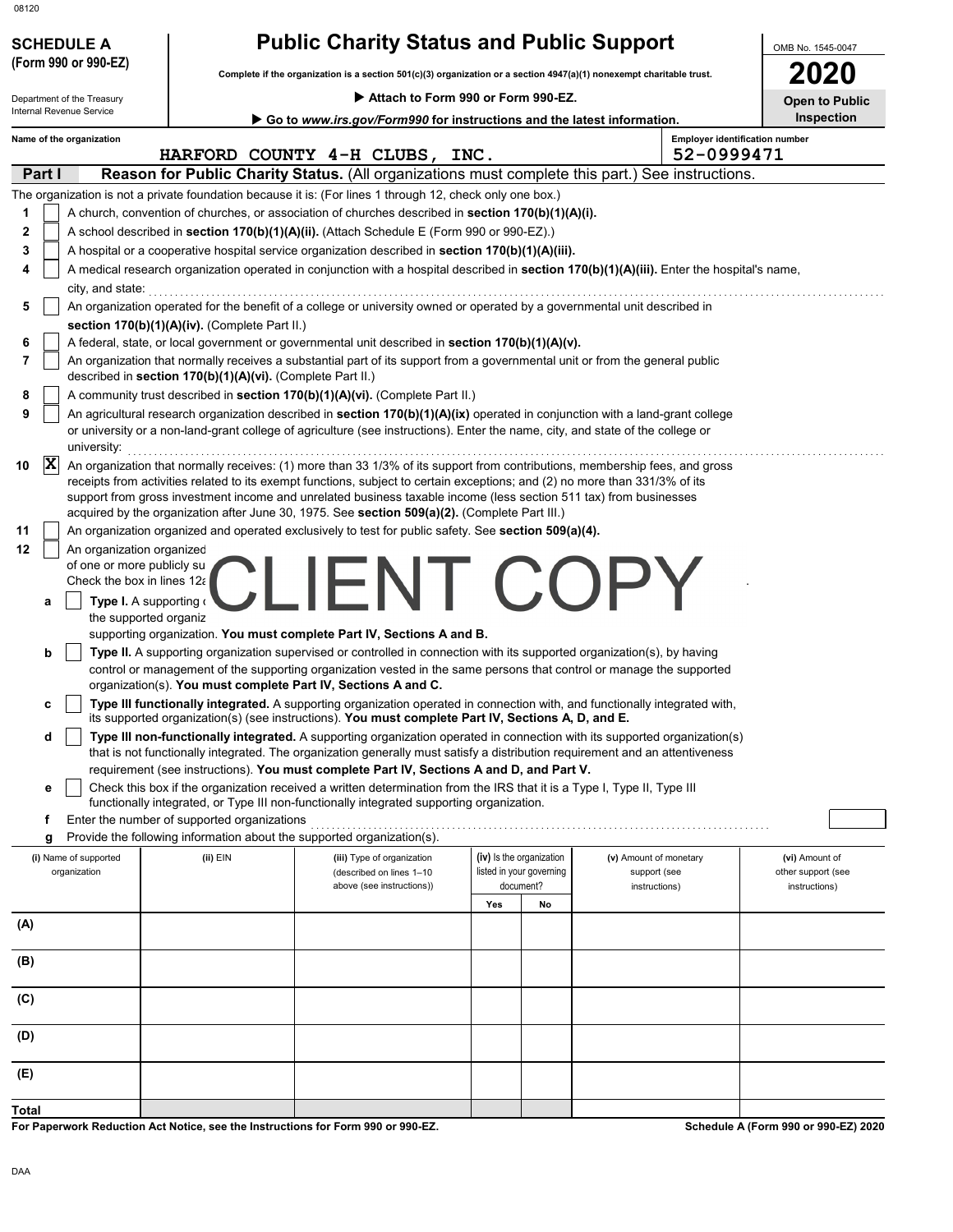|     | Schedule A (Form 990 or 990-EZ) 2020                                                                                                                                                                                                                |          | HARFORD COUNTY 4-H CLUBS, INC. |            |            | 52-0999471 | Page 2    |
|-----|-----------------------------------------------------------------------------------------------------------------------------------------------------------------------------------------------------------------------------------------------------|----------|--------------------------------|------------|------------|------------|-----------|
|     | Support Schedule for Organizations Described in Sections 170(b)(1)(A)(iv) and 170(b)(1)(A)(vi)<br>Part II                                                                                                                                           |          |                                |            |            |            |           |
|     | (Complete only if you checked the box on line 5, 7, or 8 of Part I or if the organization failed to qualify under                                                                                                                                   |          |                                |            |            |            |           |
|     | Part III. If the organization fails to qualify under the tests listed below, please complete Part III.)                                                                                                                                             |          |                                |            |            |            |           |
|     | <b>Section A. Public Support</b>                                                                                                                                                                                                                    |          |                                |            |            |            |           |
|     | Calendar year (or fiscal year beginning in)                                                                                                                                                                                                         | (a) 2016 | (b) 2017                       | $(c)$ 2018 | $(d)$ 2019 | (e) 2020   | (f) Total |
| 1.  | Gifts, grants, contributions, and                                                                                                                                                                                                                   |          |                                |            |            |            |           |
|     | membership fees received. (Do not<br>include any "unusual grants.")                                                                                                                                                                                 |          |                                |            |            |            |           |
|     |                                                                                                                                                                                                                                                     |          |                                |            |            |            |           |
| 2   | Tax revenues levied for the<br>organization's benefit and either paid<br>to or expended on its behalf                                                                                                                                               |          |                                |            |            |            |           |
| 3   | The value of services or facilities<br>furnished by a governmental unit to the<br>organization without charge www.com                                                                                                                               |          |                                |            |            |            |           |
| 4   | Total. Add lines 1 through 3                                                                                                                                                                                                                        |          |                                |            |            |            |           |
| 5   | The portion of total contributions by<br>each person (other than a<br>governmental unit or publicly<br>supported organization) included on<br>line 1 that exceeds 2% of the amount<br>shown on line 11, column (f) $\ldots$                         |          |                                |            |            |            |           |
| 6   | Public support. Subtract line 5 from line 4.                                                                                                                                                                                                        |          |                                |            |            |            |           |
|     | <b>Section B. Total Support</b>                                                                                                                                                                                                                     |          |                                |            |            |            |           |
|     | Calendar year (or fiscal year beginning in)                                                                                                                                                                                                         | (a) 2016 | (b) 2017                       | $(c)$ 2018 | $(d)$ 2019 | (e) $2020$ | (f) Total |
| 7   | Amounts from line 4                                                                                                                                                                                                                                 |          |                                |            |            |            |           |
| 8   | Gross income from interest, dividends,<br>payments received on securities loans,<br>rents, royalties, and income from<br>similar sources                                                                                                            |          |                                |            |            |            |           |
| 9   | Net income from unrelated by CLIENT COPY<br>is regularly carried on                                                                                                                                                                                 |          |                                |            |            |            |           |
| 10  | Other income. Do not include gain or<br>loss from the sale of capital assets                                                                                                                                                                        |          |                                |            |            |            |           |
| 11  | Total support. Add lines 7 through 10                                                                                                                                                                                                               |          |                                |            |            |            |           |
| 12  |                                                                                                                                                                                                                                                     |          |                                |            |            | 12         |           |
| 13  | First 5 years. If the Form 990 is for the organization's first, second, third, fourth, or fifth tax year as a section 501(c)(3)                                                                                                                     |          |                                |            |            |            |           |
|     | organization, check this box and stop here                                                                                                                                                                                                          |          |                                |            |            |            |           |
|     | <b>Section C. Computation of Public Support Percentage</b>                                                                                                                                                                                          |          |                                |            |            |            |           |
| 14  | Public support percentage for 2020 (line 6, column (f) divided by line 11, column (f)) [[[[[[[[[[[[[[[[[[[[[[                                                                                                                                       |          |                                |            |            | 14         |           |
| 15  |                                                                                                                                                                                                                                                     |          |                                |            |            | 15         | %<br>%    |
| 16a | 33 1/3% support test-2020. If the organization did not check the box on line 13, and line 14 is 33 1/3% or more, check this                                                                                                                         |          |                                |            |            |            |           |
|     | box and stop here. The organization qualifies as a publicly supported organization                                                                                                                                                                  |          |                                |            |            |            |           |
| b   | 33 1/3% support test—2019. If the organization did not check a box on line 13 or 16a, and line 15 is 33 1/3% or more, check                                                                                                                         |          |                                |            |            |            |           |
|     | this box and stop here. The organization qualifies as a publicly supported organization                                                                                                                                                             |          |                                |            |            |            |           |
|     | 17a 10%-facts-and-circumstances test-2020. If the organization did not check a box on line 13, 16a, or 16b, and line 14 is                                                                                                                          |          |                                |            |            |            |           |
|     | 10% or more, and if the organization meets the "facts-and-circumstances" test, check this box and stop here. Explain in                                                                                                                             |          |                                |            |            |            |           |
|     | Part VI how the organization meets the "facts-and-circumstances" test. The organization qualifies as a publicly supported                                                                                                                           |          |                                |            |            |            |           |
|     |                                                                                                                                                                                                                                                     |          |                                |            |            |            |           |
|     | organization                                                                                                                                                                                                                                        |          |                                |            |            |            |           |
| b   | 10%-facts-and-circumstances test-2019. If the organization did not check a box on line 13, 16a, 16b, or 17a, and line<br>15 is 10% or more, and if the organization meets the "facts-and-circumstances" test, check this box and stop here. Explain |          |                                |            |            |            |           |
|     | in Part VI how the organization meets the "facts-and-circumstances" test. The organization qualifies as a publicly supported                                                                                                                        |          |                                |            |            |            |           |
| 18  | organization<br>Private foundation. If the organization did not check a box on line 13, 16a, 16b, 17a, or 17b, check this box and see                                                                                                               |          |                                |            |            |            |           |

DAA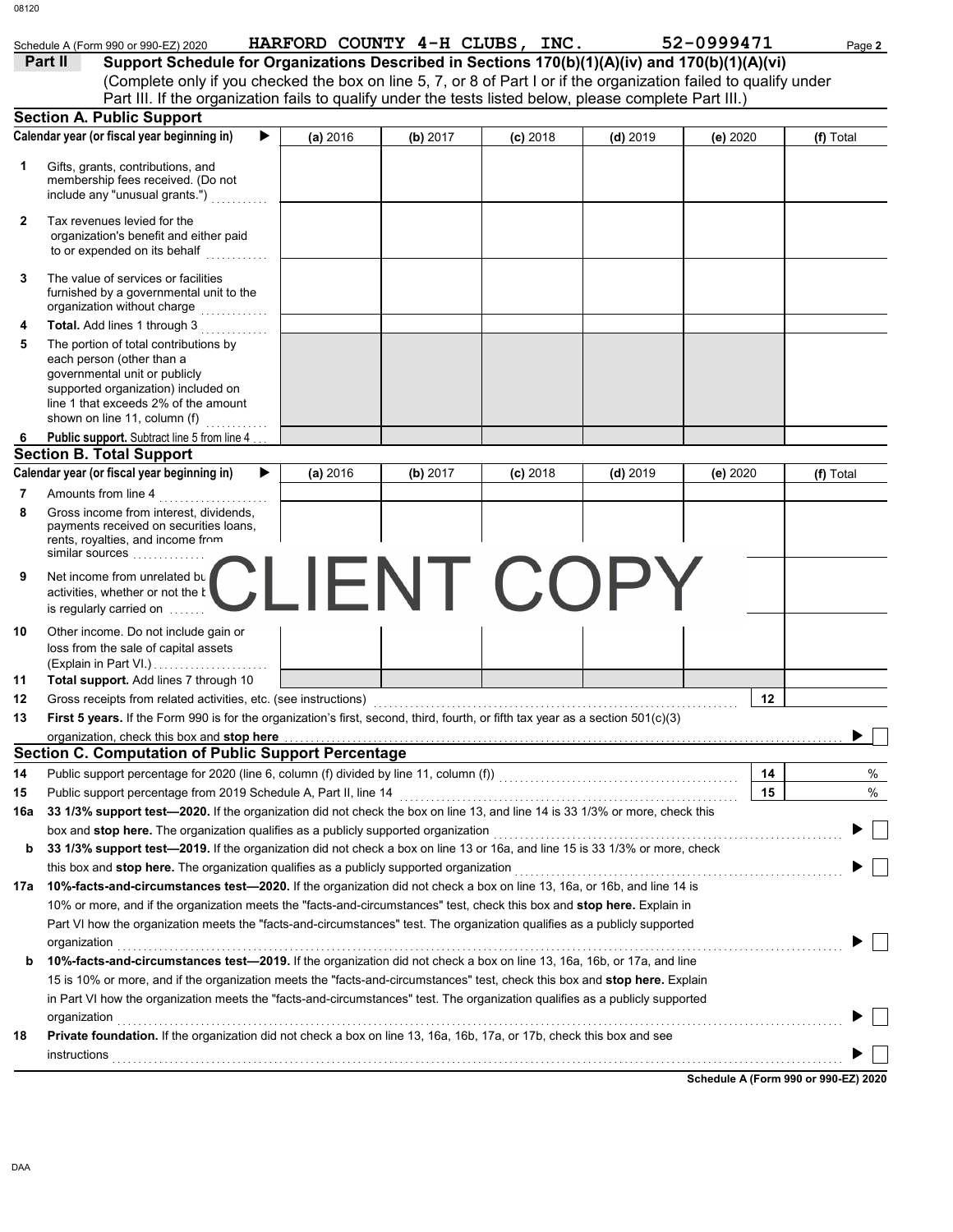|              | Schedule A (Form 990 or 990-EZ) 2020                                                                                                                                                                 | HARFORD COUNTY 4-H CLUBS, INC. |                  |            |            | 52-0999471 | Page 3          |
|--------------|------------------------------------------------------------------------------------------------------------------------------------------------------------------------------------------------------|--------------------------------|------------------|------------|------------|------------|-----------------|
|              | Part III<br>Support Schedule for Organizations Described in Section 509(a)(2)                                                                                                                        |                                |                  |            |            |            |                 |
|              | (Complete only if you checked the box on line 10 of Part I or if the organization failed to qualify under Part II.                                                                                   |                                |                  |            |            |            |                 |
|              | If the organization fails to qualify under the tests listed below, please complete Part II.)                                                                                                         |                                |                  |            |            |            |                 |
|              | <b>Section A. Public Support</b>                                                                                                                                                                     |                                |                  |            |            |            |                 |
|              | Calendar year (or fiscal year beginning in)                                                                                                                                                          | (a) 2016                       | (b) 2017         | $(c)$ 2018 | $(d)$ 2019 | (e) 2020   | (f) Total       |
| 1            | Gifts, grants, contributions, and membership fees<br>received. (Do not include any "unusual grants.")                                                                                                | 14,435                         | 1,685            | 13,473     | 7,535      | 14,868     | 51,996          |
| $\mathbf{2}$ | Gross receipts from admissions, merchandise                                                                                                                                                          |                                |                  |            |            |            |                 |
|              | sold or services performed, or facilities<br>furnished in any activity that is related to the                                                                                                        |                                |                  |            |            |            |                 |
|              | organization's tax-exempt purpose                                                                                                                                                                    | 170,105                        | 155,888          | 202,847    | 229,344    | 209,304    | 967,488         |
| 3            | Gross receipts from activities that are not an<br>unrelated trade or business under section 513                                                                                                      |                                |                  |            |            |            |                 |
| 4            | Tax revenues levied for the                                                                                                                                                                          |                                |                  |            |            |            |                 |
|              | organization's benefit and either paid<br>to or expended on its behalf                                                                                                                               |                                |                  |            |            |            |                 |
| 5            | The value of services or facilities                                                                                                                                                                  |                                |                  |            |            |            |                 |
|              | furnished by a governmental unit to the<br>organization without charge                                                                                                                               |                                |                  |            |            |            |                 |
| 6            | Total. Add lines 1 through 5                                                                                                                                                                         | 184,540                        | 157,573          | 216,320    | 236,879    | 224,172    | 1,019,484       |
|              | <b>7a</b> Amounts included on lines 1, 2, and 3<br>received from disqualified persons                                                                                                                |                                |                  |            |            |            |                 |
| b            | Amounts included on lines 2 and 3<br>received from other than disqualified<br>persons that exceed the greater of \$5,000<br>or 1% of the amount on line 13 for the year                              |                                |                  |            |            |            |                 |
| c            | Add lines 7a and 7b                                                                                                                                                                                  |                                |                  |            |            |            |                 |
| 8            | Public support. (Subtract line 7c from                                                                                                                                                               |                                |                  |            |            |            |                 |
|              | line $6.$ )                                                                                                                                                                                          |                                |                  |            |            |            | 1,019,484       |
|              | <b>Section B. Total Support</b>                                                                                                                                                                      |                                |                  |            |            |            |                 |
|              | Calendar year (or fiscal year beginnil                                                                                                                                                               |                                | <b>JENT COPY</b> |            |            | 20         | (f) Total       |
| 9            | Amounts from line 6                                                                                                                                                                                  |                                |                  |            |            | 4,172      | 1,019,484       |
| 10a          | Gross income from interest, dividenas,<br>payments received on securities loans, rents,<br>royalties, and income from similar sources                                                                | 32,356                         | 32,300           |            |            |            | 64,656          |
| b            | Unrelated business taxable income (less<br>section 511 taxes) from businesses<br>acquired after June 30, 1975                                                                                        |                                |                  |            |            |            |                 |
| c            | Add lines 10a and 10b                                                                                                                                                                                | 32,356                         | 32,300           |            |            |            | 64,656          |
| 11           | Net income from unrelated business<br>activities not included in line 10b, whether<br>or not the business is regularly carried on                                                                    |                                |                  |            |            |            |                 |
| 12           | Other income. Do not include gain or<br>loss from the sale of capital assets                                                                                                                         |                                |                  |            |            |            |                 |
| 13           | Total support. (Add lines 9, 10c, 11,                                                                                                                                                                |                                |                  |            |            |            |                 |
|              |                                                                                                                                                                                                      | 216,896                        | 189,873          | 216,320    | 236,879    | 224,172    | 1,084,140       |
| 14           | First 5 years. If the Form 990 is for the organization's first, second, third, fourth, or fifth tax year as a section 501(c)(3)                                                                      |                                |                  |            |            |            |                 |
|              | organization, check this box and stop here                                                                                                                                                           |                                |                  |            |            |            |                 |
|              | <b>Section C. Computation of Public Support Percentage</b>                                                                                                                                           |                                |                  |            |            |            |                 |
| 15           | Public support percentage for 2020 (line 8, column (f), divided by line 13, column (f))<br>maturity of the column (f)                                                                                |                                |                  |            |            | 15         | 94.04%          |
| 16           |                                                                                                                                                                                                      |                                |                  |            |            | 16         | 90.90%          |
|              | Section D. Computation of Investment Income Percentage                                                                                                                                               |                                |                  |            |            |            |                 |
| 17           |                                                                                                                                                                                                      |                                |                  |            |            | 17         | 6 %             |
| 18           | Investment income percentage from 2019 Schedule A, Part III, line 17<br>33 1/3% support tests-2020. If the organization did not check the box on line 14, and line 15 is more than 33 1/3%, and line |                                |                  |            |            | 18         | 9 %             |
| 19a          |                                                                                                                                                                                                      |                                |                  |            |            |            | $\vert x \vert$ |
| b            | 33 1/3% support tests—2019. If the organization did not check a box on line 14 or line 19a, and line 16 is more than 33 1/3%, and                                                                    |                                |                  |            |            |            |                 |
|              |                                                                                                                                                                                                      |                                |                  |            |            |            |                 |
| 20           |                                                                                                                                                                                                      |                                |                  |            |            |            |                 |

**Schedule A (Form 990 or 990-EZ) 2020**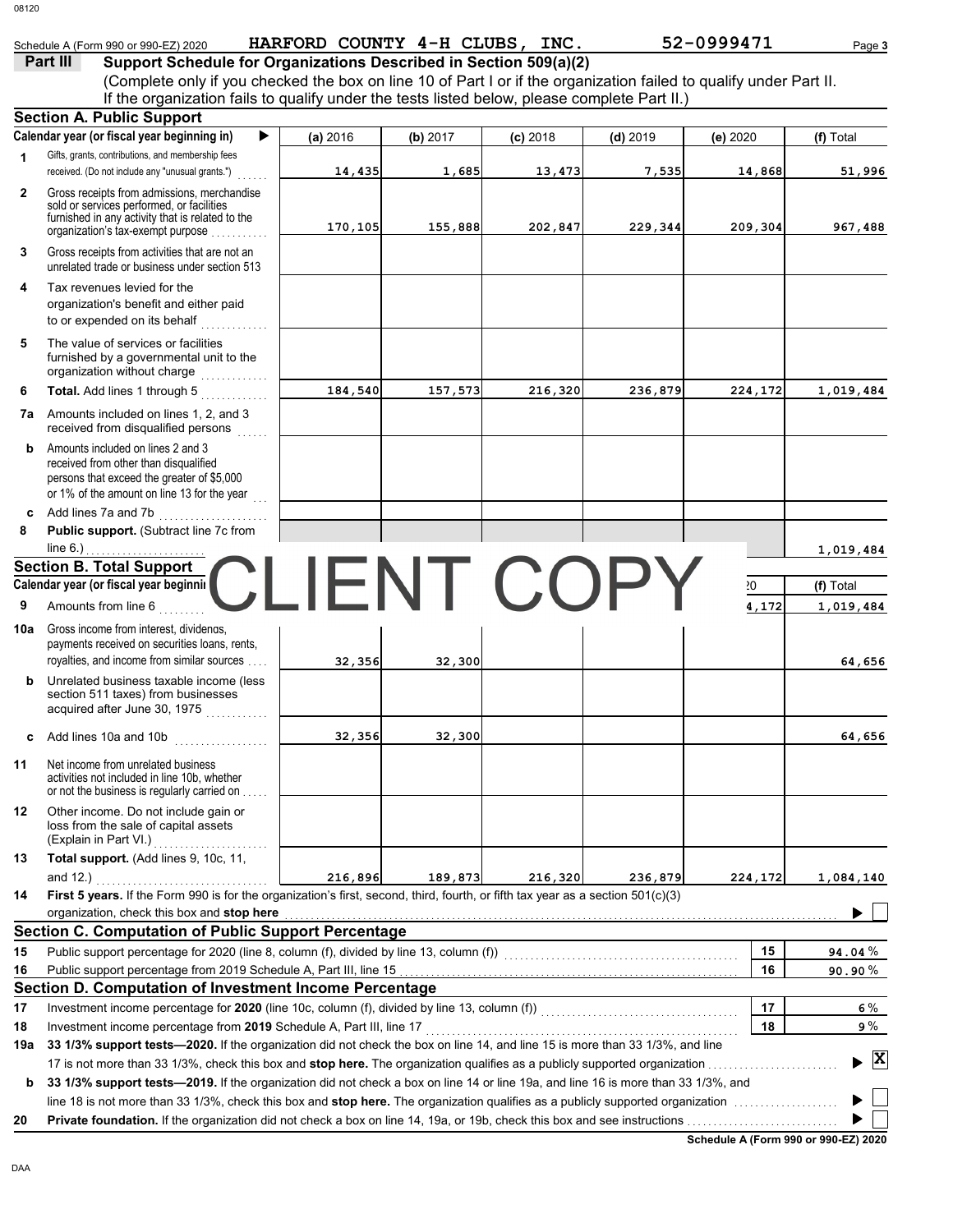| 08120          |                                                                                                          |                           |  |      |                                                                                                               |     |        |
|----------------|----------------------------------------------------------------------------------------------------------|---------------------------|--|------|---------------------------------------------------------------------------------------------------------------|-----|--------|
|                | Schedule A (Form 990 or 990-EZ) 2020                                                                     | HARFORD COUNTY 4-H CLUBS, |  | INC. | 52-0999471                                                                                                    |     | Page 4 |
| <b>Part IV</b> | <b>Supporting Organizations</b>                                                                          |                           |  |      |                                                                                                               |     |        |
|                |                                                                                                          |                           |  |      | (Complete only if you checked a box in line 12 on Part I. If you checked box 12a, Part I, complete Sections A |     |        |
|                |                                                                                                          |                           |  |      | and B. If you checked box 12b, Part I, complete Sections A and C. If you checked box 12c, Part I, complete    |     |        |
|                |                                                                                                          |                           |  |      | Sections A, D, and E. If you checked box 12d, Part I, complete Sections A and D, and complete Part V.)        |     |        |
|                | <b>Section A. All Supporting Organizations</b>                                                           |                           |  |      |                                                                                                               |     |        |
|                |                                                                                                          |                           |  |      |                                                                                                               | Yes | Nο     |
| 1              | Are all of the organization's supported organizations listed by name in the organization's governing     |                           |  |      |                                                                                                               |     |        |
|                | documents? If "No," describe in Part VI how the supported organizations are designated. If designated by |                           |  |      |                                                                                                               |     |        |
|                | class or purpose, describe the designation. If historic and continuing relationship, explain.            |                           |  |      |                                                                                                               |     |        |
|                |                                                                                                          |                           |  |      |                                                                                                               |     |        |

- Did the organization have any supported organization that does not have an IRS determination of status under section 509(a)(1) or (2)? *If "Yes," explain in Part VI how the organization determined that the supported organization was described in section 509(a)(1) or (2).* **2**
- **3a** Did the organization have a supported organization described in section 501(c)(4), (5), or (6)? *If "Yes," answer lines 3b and 3c below.*
- **b** Did the organization confirm that each supported organization qualified under section 501(c)(4), (5), or (6) and satisfied the public support tests under section 509(a)(2)? *If "Yes," describe in Part VI when and how the organization made the determination.*
- **c** Did the organization ensure that all support to such organizations was used exclusively for section  $170(c)(2)(B)$ purposes? *If "Yes," explain in Part VI what controls the organization put in place to ensure such use.*
- **4a** Was any supported organization not organized in the United States ("foreign supported organization")? *If "Yes," and if you checked 12a or 12b in Part I, answer (b) and (c) below.*
- **b** Did the organization have ultimate control and discretion in deciding whether to make grants to the foreign supported organization? *If "Yes," describe in Part VI how the organization had such control and discretion despite being controlled or supervised by or in connection with its supported organizations.*
- **c** Did the organization support any foreign supported organization that does not have an IRS determination under sections 501(c)(3) and 509(a)(1) or (2)? *If "Yes," explain in Part VI what controls the organization used to ensure that all support to purposes.*
- **5a** Did the organization add, su *answer lines 5b and 5c below (if applicable). Also, provide detail in Part VI, including (i) the names and EIN numbers of the supported organizations added, substituted, or removed; (ii) the reasons for each such action; (iii) the authority under the organization's organizing document authorizing such action; and (iv) how the action was accomplished (such as by amendment to the organizing document).*
- **b Type I or Type II only.** Was any added or substituted supported organization part of a class already designated in the organization's organizing document?
- **c Substitutions only.** Was the substitution the result of an event beyond the organization's control?
- **6** Did the organization provide support (whether in the form of grants or the provision of services or facilities) to anyone other than (i) its supported organizations, (ii) individuals that are part of the charitable class benefited by one or more of its supported organizations, or (iii) other supporting organizations that also support or benefit one or more of the filing organization's supported organizations? *If "Yes," provide detail in Part VI.*
- **7** Did the organization provide a grant, loan, compensation, or other similar payment to a substantial contributor (as defined in section 4958(c)(3)(C)), a family member of a substantial contributor, or a 35% controlled entity with regard to a substantial contributor? *If "Yes," complete Part I of Schedule L (Form 990 or 990-EZ).*
- **8** Did the organization make a loan to a disqualified person (as defined in section 4958) not described in line 7? *If "Yes," complete Part I of Schedule L (Form 990 or 990-EZ).*
- **9a** Was the organization controlled directly or indirectly at any time during the tax year by one or more disqualified persons, as defined in section 4946 (other than foundation managers and organizations described in section 509(a)(1) or (2))? *If "Yes," provide detail in Part VI.*
- **b** Did one or more disqualified persons (as defined in line 9a) hold a controlling interest in any entity in which the supporting organization had an interest? *If "Yes," provide detail in Part VI.*
- **c** Did a disqualified person (as defined in line 9a) have an ownership interest in, or derive any personal benefit from, assets in which the supporting organization also had an interest? *If "Yes," provide detail in Part VI.*
- **10a** Was the organization subject to the excess business holdings rules of section 4943 because of section 4943(f) (regarding certain Type II supporting organizations, and all Type III non-functionally integrated supporting organizations)? *If "Yes," answer line 10b below.*
- **b** Did the organization have any excess business holdings in the tax year? *(Use Schedule C, Form 4720, to determine whether the organization had excess business holdings.)*



**Schedule A (Form 990 or 990-EZ) 2020**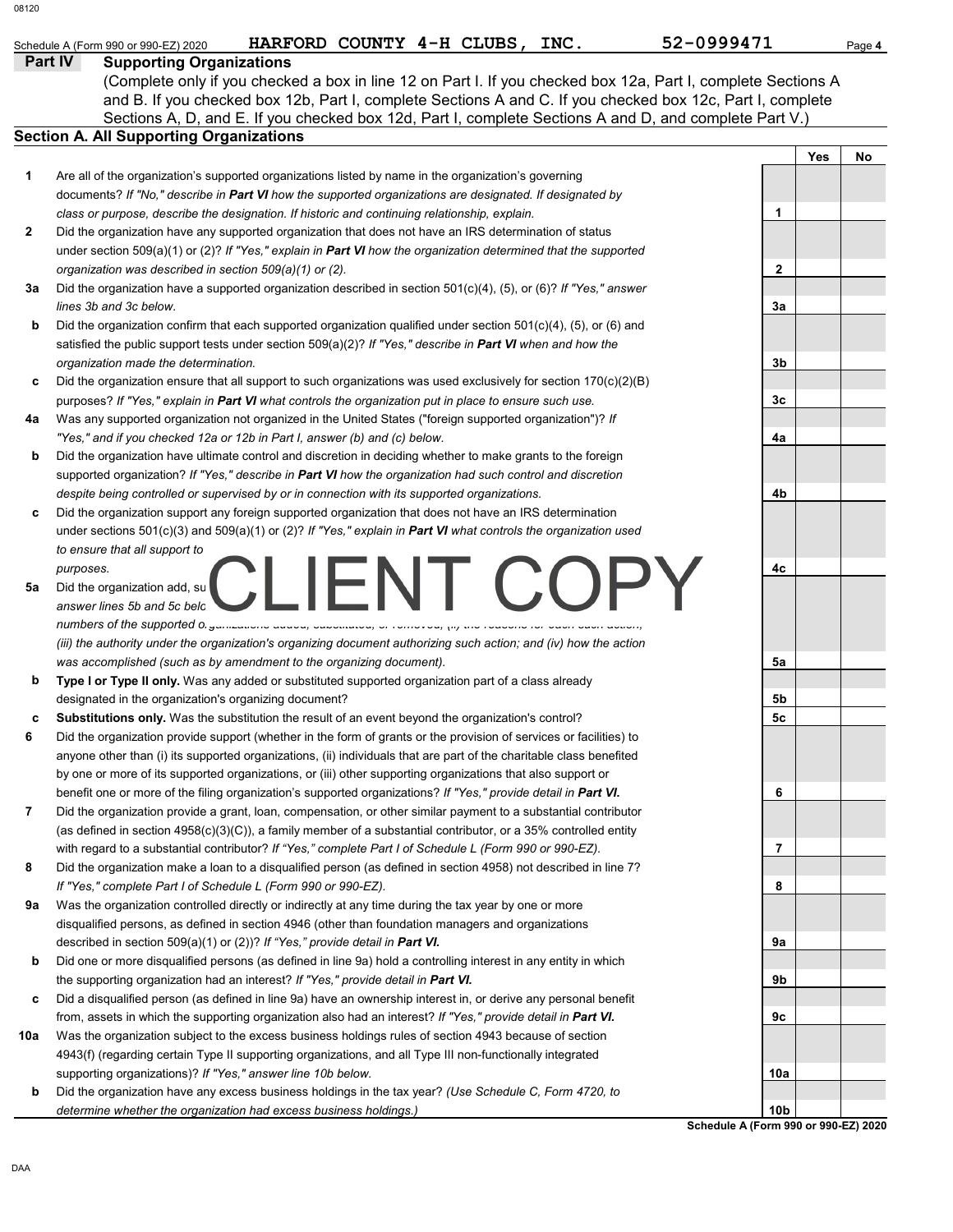| 08120 |                                                                                                                                |                 |     |        |
|-------|--------------------------------------------------------------------------------------------------------------------------------|-----------------|-----|--------|
|       | 52-0999471<br>HARFORD COUNTY 4-H CLUBS,<br>INC.<br>Schedule A (Form 990 or 990-EZ) 2020                                        |                 |     | Page 5 |
|       | Part IV<br><b>Supporting Organizations (continued)</b>                                                                         |                 |     |        |
|       |                                                                                                                                |                 | Yes | No     |
| 11    | Has the organization accepted a gift or contribution from any of the following persons?                                        |                 |     |        |
|       | a A person who directly or indirectly controls, either alone or together with persons described in lines 11b and               |                 |     |        |
|       | 11c below, the governing body of a supported organization?                                                                     | 11a             |     |        |
|       |                                                                                                                                |                 |     |        |
| b     | A family member of a person described in line 11a above?                                                                       | 11 <sub>b</sub> |     |        |
|       | c A 35% controlled entity of a person described in line 11a or 11b above? If "Yes" to line 11a, 11b, or 11c, provide           |                 |     |        |
|       | detail in Part VI.                                                                                                             | 11c             |     |        |
|       | <b>Section B. Type I Supporting Organizations</b>                                                                              |                 |     |        |
|       |                                                                                                                                |                 | Yes | No     |
| 1     | Did the governing body, members of the governing body, officers acting in their official capacity, or membership of one or     |                 |     |        |
|       | more supported organizations have the power to regularly appoint or elect at least a majority of the organization's officers,  |                 |     |        |
|       | directors, or trustees at all times during the tax year? If "No," describe in Part VI how the supported organization(s)        |                 |     |        |
|       | effectively operated, supervised, or controlled the organization's activities. If the organization had more than one supported |                 |     |        |
|       | organization, describe how the powers to appoint and/or remove officers, directors, or trustees were allocated among the       |                 |     |        |
|       | supported organizations and what conditions or restrictions, if any, applied to such powers during the tax year.               | 1               |     |        |
| 2     | Did the organization operate for the benefit of any supported organization other than the supported                            |                 |     |        |
|       | organization(s) that operated, supervised, or controlled the supporting organization? If "Yes," explain in Part                |                 |     |        |
|       | VI how providing such benefit carried out the purposes of the supported organization(s) that operated,                         |                 |     |        |
|       | supervised, or controlled the supporting organization.                                                                         | $\mathbf{2}$    |     |        |
|       | <b>Section C. Type II Supporting Organizations</b>                                                                             |                 |     |        |
|       |                                                                                                                                |                 | Yes | No     |
| 1     | Were a majority of the organization's directors or trustees during the tax year also a majority of the directors               |                 |     |        |
|       |                                                                                                                                |                 |     |        |
|       | or trustees of each of the organization's supported organization(s)? If "No," describe in Part VI how control                  |                 |     |        |
|       | or management of the supporting organization was vested in the same persons that controlled or managed                         |                 |     |        |
|       | the supported organization(s).                                                                                                 | 1               |     |        |
|       | <b>Section D. All Type III Supp</b>                                                                                            |                 |     |        |
|       | IFNI C                                                                                                                         |                 | Yes | No     |
| 1     | Did the organization provide                                                                                                   |                 |     |        |
|       | organization's tax year, (i) a                                                                                                 |                 |     |        |
|       | year, (ii) a copy of the Form you also must not resource and the same sense or modification, and (iii) outlook or and          |                 |     |        |
|       | organization's governing documents in effect on the date of notification, to the extent not previously provided?               | 1               |     |        |
| 2     | Were any of the organization's officers, directors, or trustees either (i) appointed or elected by the supported               |                 |     |        |
|       | organization(s) or (ii) serving on the governing body of a supported organization? If "No," explain in Part VI how             |                 |     |        |
|       | the organization maintained a close and continuous working relationship with the supported organization(s).                    | $\mathbf{2}$    |     |        |
| 3     | By reason of the relationship described in line 2, above, did the organization's supported organizations have                  |                 |     |        |
|       | a significant voice in the organization's investment policies and in directing the use of the organization's                   |                 |     |        |
|       | income or assets at all times during the tax year? If "Yes," describe in Part VI the role the organization's                   |                 |     |        |
|       | supported organizations played in this regard.                                                                                 | 3               |     |        |
|       |                                                                                                                                |                 |     |        |

#### **Section E. Type III Functionally-Integrated Supporting Organizations**

**1** *Check the box next to the method that the organization used to satisfy the Integral Part Test during the year (see instructions).*

- The organization satisfied the Activities Test. *Complete line 2 below.* **a**
- The organization is the parent of each of its supported organizations. *Complete line 3 below.* **b**
- The organization supported a governmental entity. *Describe in Part VI how you supported a governmental entity (see instructions).* **c**
- **2** Activities Test. *Answer lines 2a and 2b below.*
- **a** Did substantially all of the organization's activities during the tax year directly further the exempt purposes of the supported organization(s) to which the organization was responsive? *If "Yes," then in Part VI identify those supported organizations and explain how these activities directly furthered their exempt purposes, how the organization was responsive to those supported organizations, and how the organization determined that these activities constituted substantially all of its activities.*
- **b** Did the activities described in line 2a, above, constitute activities that, but for the organization's involvement, one or more of the organization's supported organization(s) would have been engaged in? If "Yes," explain in *Part VI the reasons for the organization's position that its supported organization(s) would have engaged in these activities but for the organization's involvement.*
- **3** Parent of Supported Organizations. *Answer lines 3a and 3b below.*
- **a** Did the organization have the power to regularly appoint or elect a majority of the officers, directors, or trustees of each of the supported organizations? *If "Yes" or "No," provide details in Part VI.*
- **b** Did the organization exercise a substantial degree of direction over the policies, programs, and activities of each of its supported organizations? *If "Yes," describe in Part VI the role played by the organization in this regard.*



DAA **Schedule A (Form 990 or 990-EZ) 2020**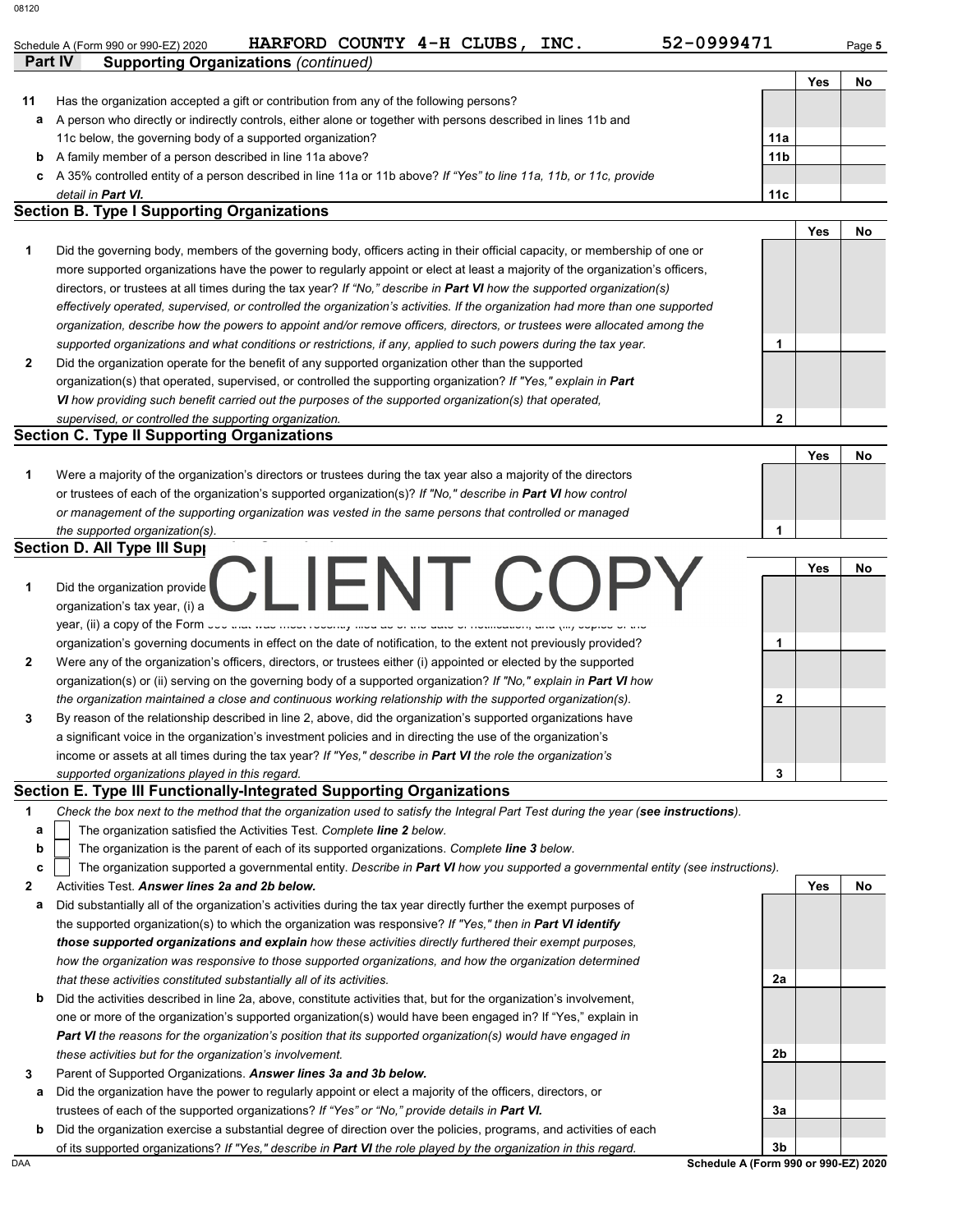| 08120                                                                                                                            |      |                |                  |        |
|----------------------------------------------------------------------------------------------------------------------------------|------|----------------|------------------|--------|
| HARFORD COUNTY 4-H CLUBS,<br>Schedule A (Form 990 or 990-EZ) 2020                                                                | INC. | 52-0999471     |                  | Page 6 |
| <b>Part V</b><br>Type III Non-Functionally Integrated 509(a)(3) Supporting Organizations                                         |      |                |                  |        |
| Check here if the organization satisfied the Integral Part Test as a qualifying trust on Nov. 20, 1970 (explain in Part VI). See |      |                |                  |        |
| instructions. All other Type III non-functionally integrated supporting organizations must complete Sections A through E.        |      |                |                  |        |
| Section A - Adjusted Net Income                                                                                                  |      | (A) Prior Year | (B) Current Year |        |
|                                                                                                                                  |      |                | (optional)       |        |
| Net short-term capital gain                                                                                                      |      |                |                  |        |

|                                                        | Section A - Adjusted Net Income                                                |                         | (A) Prior Year | (B) Current Year<br>(optional) |
|--------------------------------------------------------|--------------------------------------------------------------------------------|-------------------------|----------------|--------------------------------|
| 1<br>Net short-term capital gain                       |                                                                                | $\mathbf 1$             |                |                                |
| $\mathbf{2}$<br>Recoveries of prior-year distributions |                                                                                | $\mathbf 2$             |                |                                |
| 3<br>Other gross income (see instructions)             |                                                                                | 3                       |                |                                |
| Add lines 1 through 3.<br>4                            |                                                                                | 4                       |                |                                |
| 5<br>Depreciation and depletion                        |                                                                                | 5                       |                |                                |
| 6                                                      | Portion of operating expenses paid or incurred for production or collection of |                         |                |                                |
|                                                        | gross income or for management, conservation, or maintenance of property       |                         |                |                                |
| held for production of income (see instructions)       |                                                                                | 6                       |                |                                |
| 7<br>Other expenses (see instructions)                 |                                                                                | $\overline{7}$          |                |                                |
| 8                                                      | Adjusted Net Income (subtract lines 5, 6, and 7 from line 4)                   | 8                       |                |                                |
| Section B - Minimum Asset Amount                       |                                                                                |                         | (A) Prior Year | (B) Current Year<br>(optional) |
| 1                                                      | Aggregate fair market value of all non-exempt-use assets (see                  |                         |                |                                |
|                                                        | instructions for short tax year or assets held for part of year):              |                         |                |                                |
| a Average monthly value of securities                  |                                                                                | 1a                      |                |                                |
| <b>b</b> Average monthly cash balances                 |                                                                                | 1 <sub>b</sub>          |                |                                |
| c Fair market value of other non-exempt-use assets     |                                                                                | 1c                      |                |                                |
| d Total (add lines 1a, 1b, and 1c)                     |                                                                                | 1d                      |                |                                |
|                                                        | e Discount claimed for blockage or other factors                               |                         |                |                                |
|                                                        |                                                                                |                         |                |                                |
| (explain in detail in <b>Part VI</b> ):                |                                                                                |                         |                |                                |
| 2                                                      | Acquisition indebtedness applicable to non-exempt-use assets                   | $\mathbf{2}$            |                |                                |
| 3<br>Subtract line 2 from line 1d.                     |                                                                                |                         |                |                                |
| Cash deemed held for exem<br>4                         |                                                                                |                         |                |                                |
| see instructions).                                     |                                                                                |                         |                |                                |
| 5<br>Net value of non-exempt-us                        | CLIENT COPY                                                                    |                         |                |                                |
| 6<br>Multiply line 5 by 0.035.                         |                                                                                |                         |                |                                |
| 7<br>Recoveries of prior-year distributions            |                                                                                | 7                       |                |                                |
| 8<br>Minimum Asset Amount (add line 7 to line 6)       |                                                                                | 8                       |                |                                |
| Section C - Distributable Amount                       |                                                                                |                         |                | <b>Current Year</b>            |
| 1                                                      | Adjusted net income for prior year (from Section A, line 8, column A)          | $\mathbf{1}$            |                |                                |
| $\mathbf{2}$<br>Enter 0.85 of line 1.                  |                                                                                | $\mathbf{2}$            |                |                                |
| 3                                                      | Minimum asset amount for prior year (from Section B, line 8, column A)         | 3                       |                |                                |
| 4<br>Enter greater of line 2 or line 3.                |                                                                                | $\overline{\mathbf{4}}$ |                |                                |
| 5<br>Income tax imposed in prior year                  |                                                                                | 5                       |                |                                |
| 6                                                      | <b>Distributable Amount.</b> Subtract line 5 from line 4, unless subject to    |                         |                |                                |

**Schedule A (Form 990 or 990-EZ) 2020**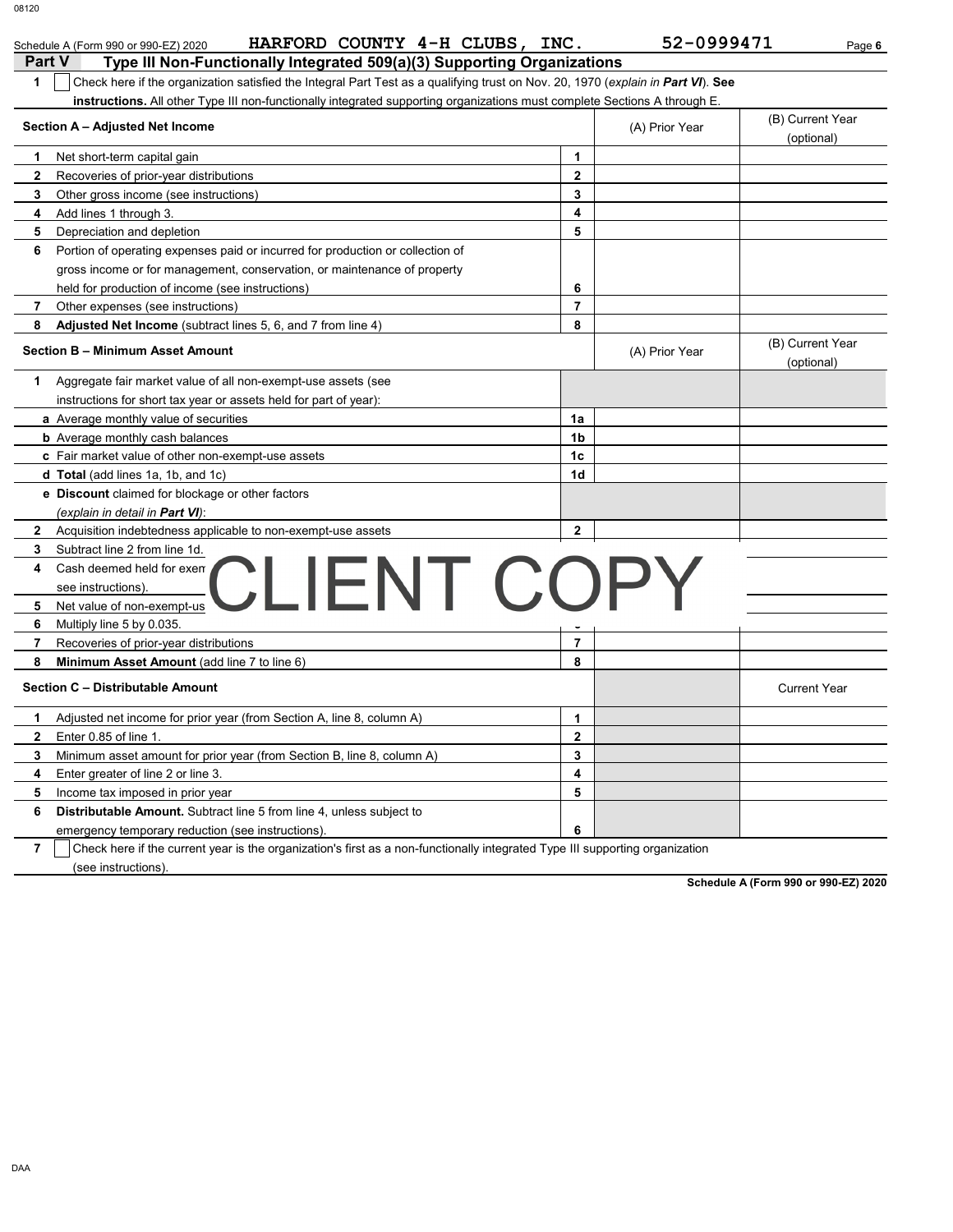Schedule A (Form 990 or 990-EZ) 2020 **HARFORD COUNTY 4-H CLUBS, INC.** 52-0999471 Page 7

| Part V       | Type III Non-Functionally Integrated 509(a)(3) Supporting Organizations (continued)                                         |                                    |                                               |                                                  |
|--------------|-----------------------------------------------------------------------------------------------------------------------------|------------------------------------|-----------------------------------------------|--------------------------------------------------|
|              | <b>Section D - Distributions</b>                                                                                            |                                    |                                               | <b>Current Year</b>                              |
| 1            | Amounts paid to supported organizations to accomplish exempt purposes                                                       |                                    |                                               |                                                  |
| $\mathbf{2}$ | Amounts paid to perform activity that directly furthers exempt purposes of supported                                        |                                    |                                               |                                                  |
|              | organizations, in excess of income from activity                                                                            |                                    |                                               |                                                  |
| 3            | Administrative expenses paid to accomplish exempt purposes of supported organizations                                       |                                    |                                               |                                                  |
| 4            | Amounts paid to acquire exempt-use assets                                                                                   |                                    |                                               |                                                  |
| 5            | Qualified set-aside amounts (prior IRS approval required— <i>provide details in Part VI</i> )                               |                                    |                                               |                                                  |
| 6            | Other distributions ( <i>describe in Part VI</i> ). See instructions.                                                       |                                    |                                               |                                                  |
| 7            | Total annual distributions. Add lines 1 through 6.                                                                          |                                    |                                               |                                                  |
| 8            | Distributions to attentive supported organizations to which the organization is responsive                                  |                                    |                                               |                                                  |
|              | ( <i>provide details in Part VI</i> ). See instructions.                                                                    |                                    |                                               |                                                  |
| 9            | Distributable amount for 2020 from Section C, line 6                                                                        |                                    |                                               |                                                  |
| 10           | Line 8 amount divided by line 9 amount                                                                                      |                                    |                                               |                                                  |
|              | Section E - Distribution Allocations (see instructions)                                                                     | (i)<br><b>Excess Distributions</b> | (ii)<br><b>Underdistributions</b><br>Pre-2020 | (iii)<br><b>Distributable</b><br>Amount for 2020 |
| 1            | Distributable amount for 2020 from Section C, line 6                                                                        |                                    |                                               |                                                  |
| $\mathbf{2}$ | Underdistributions, if any, for years prior to 2020<br>(reasonable cause required-explain in Part VI). See<br>instructions. |                                    |                                               |                                                  |
| 3            | Excess distributions carryover, if any, to 2020                                                                             |                                    |                                               |                                                  |
|              | <b>a</b> From 2015                                                                                                          |                                    |                                               |                                                  |
|              |                                                                                                                             |                                    |                                               |                                                  |
|              | <b>c</b> From 2017                                                                                                          |                                    |                                               |                                                  |
|              | d From 2018                                                                                                                 |                                    |                                               |                                                  |
|              | e From 2019<br><b>LIENT COPY</b>                                                                                            |                                    |                                               |                                                  |
|              | f Total of lines 3a through 3e<br>g Applied to underdistribution                                                            |                                    |                                               |                                                  |
|              |                                                                                                                             |                                    |                                               |                                                  |
|              | h Applied to 2020 distributable                                                                                             |                                    |                                               |                                                  |
|              | <i>i</i> Carryover from 2015 not applied (see instructions)                                                                 |                                    |                                               |                                                  |
|              | Remainder. Subtract lines 3g, 3h, and 3i from line 3f.                                                                      |                                    |                                               |                                                  |
| 4            | Distributions for 2020 from                                                                                                 |                                    |                                               |                                                  |
|              | Section D, line 7:<br>\$                                                                                                    |                                    |                                               |                                                  |
|              | a Applied to underdistributions of prior years                                                                              |                                    |                                               |                                                  |
|              | <b>b</b> Applied to 2020 distributable amount                                                                               |                                    |                                               |                                                  |
| 5            | <b>c</b> Remainder. Subtract lines 4a and 4b from line 4.                                                                   |                                    |                                               |                                                  |
|              | Remaining underdistributions for years prior to 2020, if<br>any. Subtract lines 3g and 4a from line 2. For result           |                                    |                                               |                                                  |
|              | greater than zero, explain in Part VI. See instructions.                                                                    |                                    |                                               |                                                  |
| 6            | Remaining underdistributions for 2020 Subtract lines 3h                                                                     |                                    |                                               |                                                  |
|              | and 4b from line 1. For result greater than zero, explain in                                                                |                                    |                                               |                                                  |
|              | <b>Part VI</b> . See instructions.                                                                                          |                                    |                                               |                                                  |
| 7            | Excess distributions carryover to 2021. Add lines 3j                                                                        |                                    |                                               |                                                  |
|              | and 4c.                                                                                                                     |                                    |                                               |                                                  |
| 8            | Breakdown of line 7:                                                                                                        |                                    |                                               |                                                  |
|              |                                                                                                                             |                                    |                                               |                                                  |
|              |                                                                                                                             |                                    |                                               |                                                  |
|              |                                                                                                                             |                                    |                                               |                                                  |
|              | <b>d</b> Excess from 2019                                                                                                   |                                    |                                               |                                                  |
|              | e Excess from 2020                                                                                                          |                                    |                                               |                                                  |
|              |                                                                                                                             |                                    |                                               |                                                  |

**Schedule A (Form 990 or 990-EZ) 2020**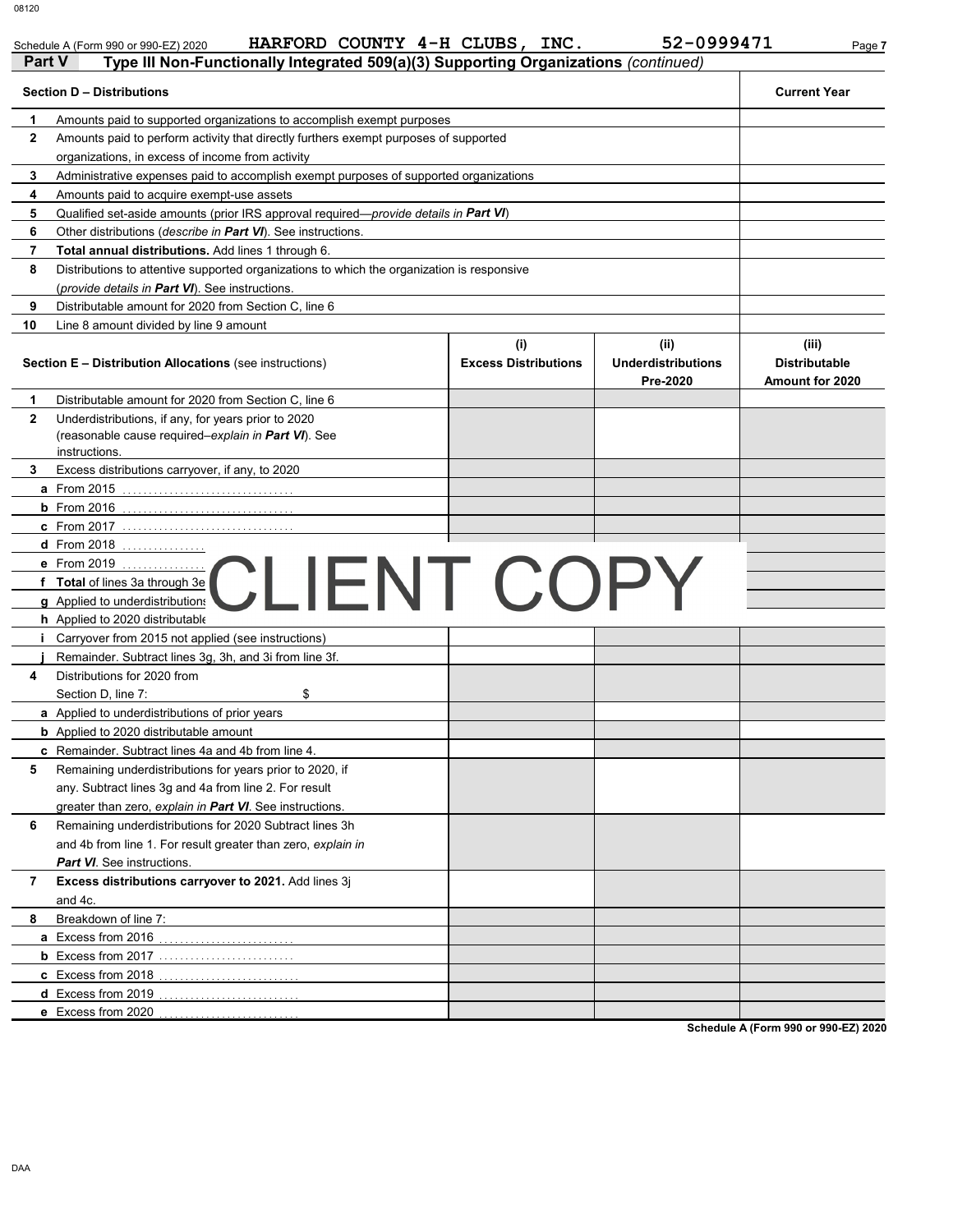| Part VI | 52-0999471<br>HARFORD COUNTY 4-H CLUBS, INC.<br>Schedule A (Form 990 or 990-EZ) 2020<br>Page 8<br>Supplemental Information. Provide the explanations required by Part II, line 10; Part II, line 17a or 17b; Part |
|---------|-------------------------------------------------------------------------------------------------------------------------------------------------------------------------------------------------------------------|
|         | III, line 12; Part IV, Section A, lines 1, 2, 3b, 3c, 4b, 4c, 5a, 6, 9a, 9b, 9c, 11a, 11b, and 11c; Part IV, Section                                                                                              |
|         | B, lines 1 and 2; Part IV, Section C, line 1; Part IV, Section D, lines 2 and 3; Part IV, Section E, lines 1c, 2a, 2b,                                                                                            |
|         | 3a, and 3b; Part V, line 1; Part V, Section B, line 1e; Part V, Section D, lines 5, 6, and 8; and Part V, Section E,                                                                                              |
|         | lines 2, 5, and 6. Also complete this part for any additional information. (See instructions.)                                                                                                                    |
|         |                                                                                                                                                                                                                   |
|         |                                                                                                                                                                                                                   |
|         |                                                                                                                                                                                                                   |
|         |                                                                                                                                                                                                                   |
|         |                                                                                                                                                                                                                   |
|         |                                                                                                                                                                                                                   |
|         |                                                                                                                                                                                                                   |
|         |                                                                                                                                                                                                                   |
|         |                                                                                                                                                                                                                   |
|         |                                                                                                                                                                                                                   |
|         |                                                                                                                                                                                                                   |
|         |                                                                                                                                                                                                                   |
|         |                                                                                                                                                                                                                   |
|         |                                                                                                                                                                                                                   |
|         |                                                                                                                                                                                                                   |
|         |                                                                                                                                                                                                                   |
|         |                                                                                                                                                                                                                   |
|         |                                                                                                                                                                                                                   |
|         | CLIENT COPY                                                                                                                                                                                                       |
|         |                                                                                                                                                                                                                   |
|         |                                                                                                                                                                                                                   |
|         |                                                                                                                                                                                                                   |
|         |                                                                                                                                                                                                                   |
|         |                                                                                                                                                                                                                   |
|         |                                                                                                                                                                                                                   |
|         |                                                                                                                                                                                                                   |
|         |                                                                                                                                                                                                                   |
|         |                                                                                                                                                                                                                   |
|         |                                                                                                                                                                                                                   |
|         |                                                                                                                                                                                                                   |
|         |                                                                                                                                                                                                                   |
|         |                                                                                                                                                                                                                   |
|         |                                                                                                                                                                                                                   |
|         |                                                                                                                                                                                                                   |
|         |                                                                                                                                                                                                                   |
|         |                                                                                                                                                                                                                   |
|         |                                                                                                                                                                                                                   |
|         |                                                                                                                                                                                                                   |
|         |                                                                                                                                                                                                                   |
|         |                                                                                                                                                                                                                   |
|         |                                                                                                                                                                                                                   |
|         |                                                                                                                                                                                                                   |
|         |                                                                                                                                                                                                                   |
|         |                                                                                                                                                                                                                   |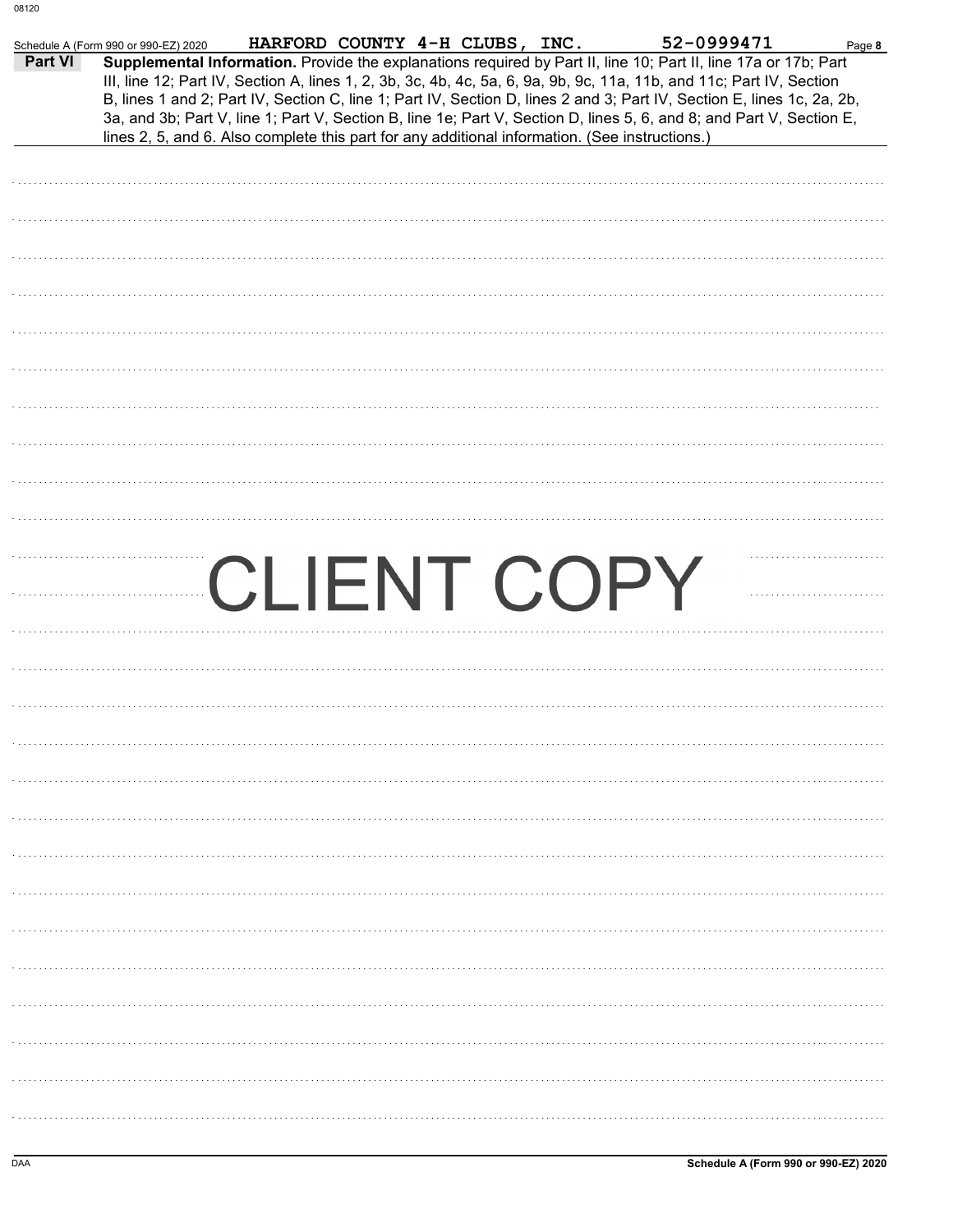| ×<br>٧<br>۰. | ۰, |
|--------------|----|

# **(Form 990)**

# Department of the Treasury

Internal Revenue Service

**Name of the organization**

# **SCHEDULE D Supplemental Financial Statements**

 **Attach to Form 990. Part IV, line 6, 7, 8, 9, 10, 11a, 11b, 11c, 11d, 11e, 11f, 12a, or 12b. Complete if the organization answered "Yes" on Form 990,**

 **Go to** *www.irs.gov/Form990* **for instructions and the latest information.**

**2020** OMB No. 1545-0047 **Open to Public Inspection**

**Employer identification number**

|    | HARFORD COUNTY 4-H CLUBS, INC.                                                                                                                                                                                                    |                                                    | 52-0999471                             |
|----|-----------------------------------------------------------------------------------------------------------------------------------------------------------------------------------------------------------------------------------|----------------------------------------------------|----------------------------------------|
|    | Organizations Maintaining Donor Advised Funds or Other Similar Funds or Accounts.<br>Part I<br>Complete if the organization answered "Yes" on Form 990, Part IV, line 6.                                                          |                                                    |                                        |
|    |                                                                                                                                                                                                                                   | (a) Donor advised funds                            | (b) Funds and other accounts           |
| 1. | Total number at end of year<br>expansional continuous continuous continuous continuous continuous continuous continuous continuous continuous continuous continuous continuous continuous continuous continuous continuous contin |                                                    |                                        |
| 2  | Aggregate value of contributions to (during year) [11] [11] Aggregate value of contributions of the Magnetian                                                                                                                     |                                                    |                                        |
| 3  | Aggregate value of grants from (during year)                                                                                                                                                                                      |                                                    |                                        |
|    |                                                                                                                                                                                                                                   |                                                    |                                        |
| 5  | Did the organization inform all donors and donor advisors in writing that the assets held in donor advised                                                                                                                        |                                                    |                                        |
|    |                                                                                                                                                                                                                                   |                                                    | Yes<br>No                              |
| 6  | Did the organization inform all grantees, donors, and donor advisors in writing that grant funds can be used                                                                                                                      |                                                    |                                        |
|    | only for charitable purposes and not for the benefit of the donor or donor advisor, or for any other purpose                                                                                                                      |                                                    |                                        |
|    | conferring impermissible private benefit?                                                                                                                                                                                         |                                                    | Yes<br>No                              |
|    | <b>Conservation Easements.</b><br>Part II                                                                                                                                                                                         |                                                    |                                        |
|    | Complete if the organization answered "Yes" on Form 990, Part IV, line 7.                                                                                                                                                         |                                                    |                                        |
|    | Purpose(s) of conservation easements held by the organization (check all that apply).                                                                                                                                             |                                                    |                                        |
|    | Preservation of land for public use (for example, recreation or education)                                                                                                                                                        | Preservation of a historically important land area |                                        |
|    | Protection of natural habitat                                                                                                                                                                                                     | Preservation of a certified historic structure     |                                        |
|    | Preservation of open space                                                                                                                                                                                                        |                                                    |                                        |
| 2  | Complete lines 2a through 2d if the organization held a qualified conservation contribution in the form of a conservation                                                                                                         |                                                    |                                        |
|    | easement on the last day of the tax year.                                                                                                                                                                                         |                                                    | Held at the End of the Tax Year        |
| а  | Total number of conservation                                                                                                                                                                                                      |                                                    | 2                                      |
| b  | Total acreage restricted by co                                                                                                                                                                                                    |                                                    | 188.00                                 |
| c  | Number of conservation easer                                                                                                                                                                                                      | CLIENT COPY                                        |                                        |
| d  | Number of conservation easer                                                                                                                                                                                                      |                                                    |                                        |
|    | historic structure listed in the National August.                                                                                                                                                                                 |                                                    |                                        |
| 3  | Number of conservation easements modified, transferred, released, extinguished, or terminated by the organization during the                                                                                                      |                                                    |                                        |
|    | tax year $\blacktriangleright$                                                                                                                                                                                                    |                                                    |                                        |
|    | Number of states where property subject to conservation easement is located >                                                                                                                                                     |                                                    |                                        |
| 5  | Does the organization have a written policy regarding the periodic monitoring, inspection, handling of                                                                                                                            |                                                    |                                        |
|    |                                                                                                                                                                                                                                   |                                                    | Yes $ \overline{X} $ No                |
| 6  | Staff and volunteer hours devoted to monitoring, inspecting, handling of violations, and enforcing conservation easements during the year                                                                                         |                                                    |                                        |
|    |                                                                                                                                                                                                                                   |                                                    |                                        |
| 7. | Amount of expenses incurred in monitoring, inspecting, handling of violations, and enforcing conservation easements during the year                                                                                               |                                                    |                                        |
|    | ▶ \$                                                                                                                                                                                                                              |                                                    |                                        |
|    | Does each conservation easement reported on line 2(d) above satisfy the requirements of section 170(h)(4)(B)(i)                                                                                                                   |                                                    |                                        |
|    |                                                                                                                                                                                                                                   |                                                    | <b>1200 - 1200 - 1200</b><br>No<br>Yes |
| 9  | In Part XIII, describe how the organization reports conservation easements in its revenue and expense statement and                                                                                                               |                                                    |                                        |
|    | balance sheet, and include, if applicable, the text of the footnote to the organization's financial statements that describes the                                                                                                 |                                                    |                                        |
|    | organization's accounting for conservation easements.                                                                                                                                                                             |                                                    |                                        |
|    | Organizations Maintaining Collections of Art, Historical Treasures, or Other Similar Assets.<br>Part III                                                                                                                          |                                                    |                                        |
|    | Complete if the organization answered "Yes" on Form 990, Part IV, line 8.                                                                                                                                                         |                                                    |                                        |
|    | 1a If the organization elected, as permitted under FASB ASC 958, not to report in its revenue statement and balance sheet works                                                                                                   |                                                    |                                        |
|    | of art, historical treasures, or other similar assets held for public exhibition, education, or research in furtherance of public                                                                                                 |                                                    |                                        |
|    | service, provide in Part XIII the text of the footnote to its financial statements that describes these items.                                                                                                                    |                                                    |                                        |
| b  | If the organization elected, as permitted under FASB ASC 958, to report in its revenue statement and balance sheet works of                                                                                                       |                                                    |                                        |
|    | art, historical treasures, or other similar assets held for public exhibition, education, or research in furtherance of public service,                                                                                           |                                                    |                                        |
|    | provide the following amounts relating to these items:                                                                                                                                                                            |                                                    |                                        |
|    |                                                                                                                                                                                                                                   |                                                    |                                        |
|    |                                                                                                                                                                                                                                   |                                                    | $\blacktriangleright$ \$               |
| 2  | If the organization received or held works of art, historical treasures, or other similar assets for financial gain, provide the                                                                                                  |                                                    |                                        |
|    | following amounts required to be reported under FASB ASC 958 relating to these items:                                                                                                                                             |                                                    |                                        |
| а  |                                                                                                                                                                                                                                   |                                                    | $\blacktriangleright$ \$               |
| b  |                                                                                                                                                                                                                                   |                                                    |                                        |
|    | For Paperwork Reduction Act Notice, see the Instructions for Form 990.                                                                                                                                                            |                                                    | Schedule D (Form 990) 2020             |

DAA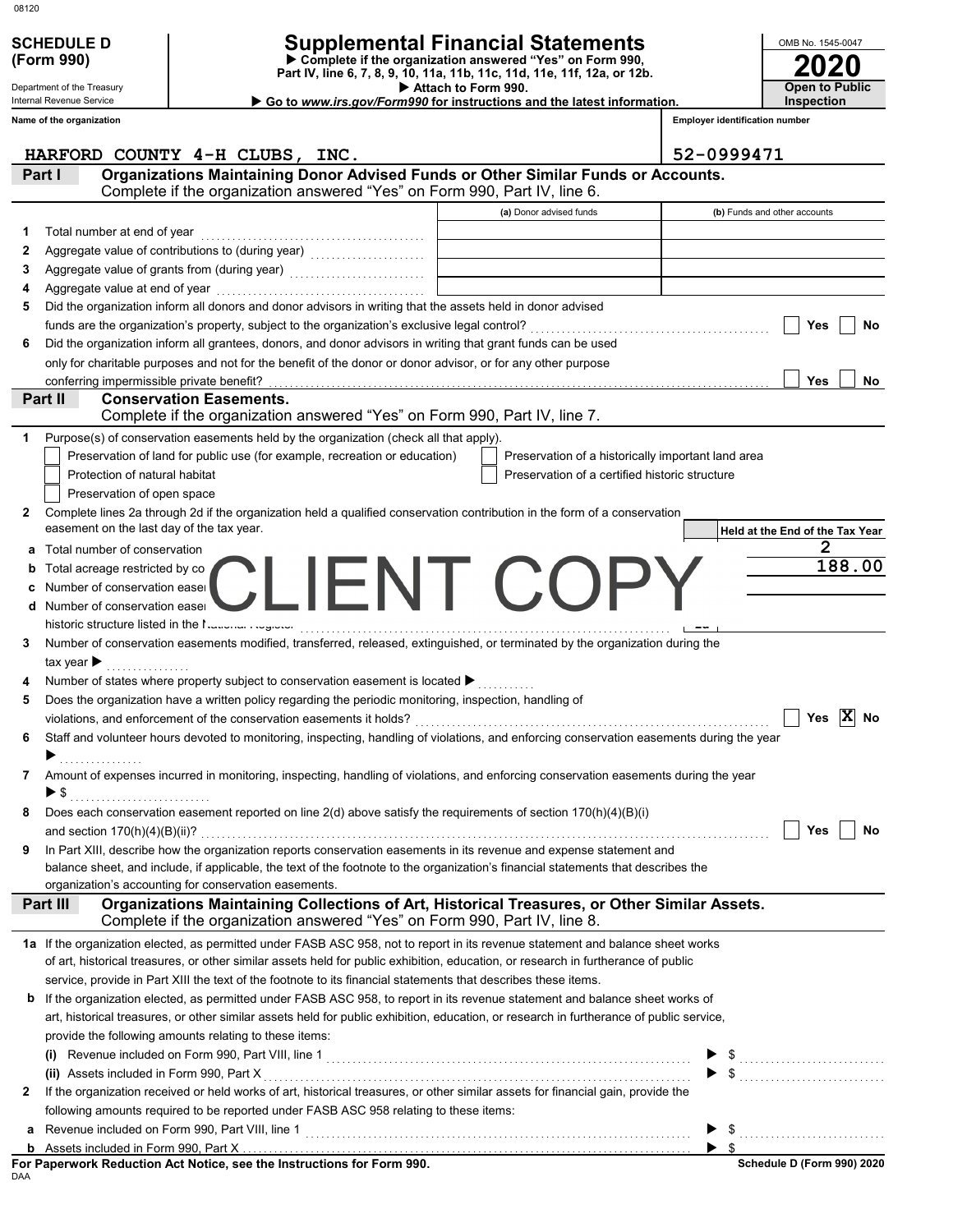|    | Schedule D (Form 990) 2020                                                                                                                                                                                                     | HARFORD COUNTY 4-H CLUBS, INC. |                          |                    | 52-0999471      |                      |                     |     | Page 2  |
|----|--------------------------------------------------------------------------------------------------------------------------------------------------------------------------------------------------------------------------------|--------------------------------|--------------------------|--------------------|-----------------|----------------------|---------------------|-----|---------|
|    | Organizations Maintaining Collections of Art, Historical Treasures, or Other Similar Assets (continued)<br>Part III                                                                                                            |                                |                          |                    |                 |                      |                     |     |         |
| 3  | Using the organization's acquisition, accession, and other records, check any of the following that make significant use of its<br>collection items (check all that apply):                                                    |                                |                          |                    |                 |                      |                     |     |         |
| а  | Public exhibition                                                                                                                                                                                                              | d                              | Loan or exchange program |                    |                 |                      |                     |     |         |
| b  | Scholarly research                                                                                                                                                                                                             | е                              |                          |                    |                 |                      |                     |     |         |
| с  | Preservation for future generations                                                                                                                                                                                            |                                |                          |                    |                 |                      |                     |     |         |
|    | Provide a description of the organization's collections and explain how they further the organization's exempt purpose in Part                                                                                                 |                                |                          |                    |                 |                      |                     |     |         |
|    | XIII.                                                                                                                                                                                                                          |                                |                          |                    |                 |                      |                     |     |         |
| 5  | During the year, did the organization solicit or receive donations of art, historical treasures, or other similar                                                                                                              |                                |                          |                    |                 |                      |                     |     |         |
|    | assets to be sold to raise funds rather than to be maintained as part of the organization's collection?                                                                                                                        |                                |                          |                    |                 |                      | Yes                 |     | No      |
|    | <b>Part IV</b><br><b>Escrow and Custodial Arrangements.</b>                                                                                                                                                                    |                                |                          |                    |                 |                      |                     |     |         |
|    | Complete if the organization answered "Yes" on Form 990, Part IV, line 9, or reported an amount on Form<br>990, Part X, line 21.                                                                                               |                                |                          |                    |                 |                      |                     |     |         |
|    | 1a Is the organization an agent, trustee, custodian or other intermediary for contributions or other assets not                                                                                                                |                                |                          |                    |                 |                      |                     |     |         |
|    | included on Form 990, Part X?                                                                                                                                                                                                  |                                |                          |                    |                 |                      | Yes                 |     | No      |
|    | <b>b</b> If "Yes," explain the arrangement in Part XIII and complete the following table:                                                                                                                                      |                                |                          |                    |                 |                      |                     |     |         |
|    |                                                                                                                                                                                                                                |                                |                          |                    |                 |                      | Amount              |     |         |
| c  | Beginning balance <b>construction and the construction of the construction of the construction</b>                                                                                                                             |                                |                          |                    |                 | 1c                   |                     |     |         |
| d  | Additions during the year with the continuum control of the year with the year with the set of the set of the set of the set of the set of the set of the set of the set of the set of the set of the set of the set of the se |                                |                          |                    |                 | 1d                   |                     |     |         |
| е  | Distributions during the year [1, 1, 2010] [1, 2010] [1, 2010] [1, 2010] [1, 2010] [1, 2010] [1, 2010] [1, 2010                                                                                                                |                                |                          |                    |                 | 1e                   |                     |     |         |
| f. | Ending balance <b>construction and the construction of the construction of the construction</b>                                                                                                                                |                                |                          |                    |                 | 1f                   |                     |     |         |
|    | 2a Did the organization include an amount on Form 990, Part X, line 21, for escrow or custodial account liability?                                                                                                             |                                |                          |                    |                 |                      | <b>Yes</b>          |     | No      |
|    |                                                                                                                                                                                                                                |                                |                          |                    |                 |                      |                     |     |         |
|    | Part V<br><b>Endowment Funds.</b><br>Complete if the organization answered "Yes" on Form 990, Part IV, line 10.                                                                                                                |                                |                          |                    |                 |                      |                     |     |         |
|    |                                                                                                                                                                                                                                | (a) Current year               | (b) Prior year           | (c) Two years back |                 | (d) Three years back | (e) Four years back |     |         |
|    | 1a Beginning of year balance                                                                                                                                                                                                   |                                |                          |                    |                 |                      |                     |     |         |
| b  | Contributions                                                                                                                                                                                                                  |                                |                          |                    |                 |                      |                     |     |         |
|    | c Net investment earnings, gain                                                                                                                                                                                                |                                | NI CO                    |                    |                 |                      |                     |     |         |
|    |                                                                                                                                                                                                                                |                                |                          |                    |                 |                      |                     |     |         |
|    | <b>d</b> Grants or scholarships                                                                                                                                                                                                |                                |                          |                    |                 |                      |                     |     |         |
|    | e Other expenditures for facilities and                                                                                                                                                                                        |                                |                          |                    |                 |                      |                     |     |         |
|    |                                                                                                                                                                                                                                |                                |                          |                    |                 |                      |                     |     |         |
|    | f Administrative expenses                                                                                                                                                                                                      |                                |                          |                    |                 |                      |                     |     |         |
| g  | End of year balance                                                                                                                                                                                                            |                                |                          |                    |                 |                      |                     |     |         |
|    | Provide the estimated percentage of the current year end balance (line 1g, column (a)) held as:                                                                                                                                |                                |                          |                    |                 |                      |                     |     |         |
|    | a Board designated or quasi-endowment $\blacktriangleright$ %                                                                                                                                                                  |                                |                          |                    |                 |                      |                     |     |         |
| b  |                                                                                                                                                                                                                                |                                |                          |                    |                 |                      |                     |     |         |
| c  | Term endowment ▶<br>$\ldots \ldots \ldots$ %                                                                                                                                                                                   |                                |                          |                    |                 |                      |                     |     |         |
|    | The percentages on lines 2a, 2b, and 2c should equal 100%.                                                                                                                                                                     |                                |                          |                    |                 |                      |                     |     |         |
|    | 3a Are there endowment funds not in the possession of the organization that are held and administered for the                                                                                                                  |                                |                          |                    |                 |                      |                     |     |         |
|    | organization by:                                                                                                                                                                                                               |                                |                          |                    |                 |                      |                     | Yes | No.     |
|    | (i) Unrelated organizations entertainment and all the contract of the contract of the contract of the contract of the contract of the contract of the contract of the contract of the contract of the contract of the contract |                                |                          |                    |                 |                      | 3a(i)               |     |         |
|    | (ii) Related organizations                                                                                                                                                                                                     |                                |                          |                    |                 |                      | 3a(ii)              |     |         |
|    | b If "Yes" on line 3a(ii), are the related organizations listed as required on Schedule R? [[[[[[[[[[[[[[[[[[[                                                                                                                 |                                |                          |                    |                 |                      | 3b                  |     |         |
| 4  | Describe in Part XIII the intended uses of the organization's endowment funds.                                                                                                                                                 |                                |                          |                    |                 |                      |                     |     |         |
|    | Land, Buildings, and Equipment.<br><b>Part VI</b>                                                                                                                                                                              |                                |                          |                    |                 |                      |                     |     |         |
|    | Complete if the organization answered "Yes" on Form 990, Part IV, line 11a. See Form 990, Part X, line 10.                                                                                                                     |                                |                          |                    |                 |                      |                     |     |         |
|    | Description of property                                                                                                                                                                                                        | (a) Cost or other basis        | (b) Cost or other basis  |                    | (c) Accumulated |                      | (d) Book value      |     |         |
|    |                                                                                                                                                                                                                                | (investment)                   | (other)                  |                    | depreciation    |                      |                     |     |         |
|    | <b>1a</b> Land                                                                                                                                                                                                                 |                                |                          | 1,800              |                 |                      |                     |     | 1,800   |
|    |                                                                                                                                                                                                                                |                                |                          | 11,621             |                 | 3,486                |                     |     | 8,135   |
|    | c Leasehold improvements                                                                                                                                                                                                       |                                |                          | 84,006             |                 | 5,625                |                     |     | 78,381  |
|    |                                                                                                                                                                                                                                |                                |                          | 13,296             |                 | 7,150                |                     |     | 6,146   |
|    |                                                                                                                                                                                                                                |                                |                          | 1,540,452          |                 | 692,973              |                     |     | 847,479 |
|    | Total. Add lines 1a through 1e. (Column (d) must equal Form 990, Part X, column (B), line 10c.)                                                                                                                                |                                |                          | .                  |                 |                      |                     |     | 941,941 |

**Schedule D (Form 990) 2020**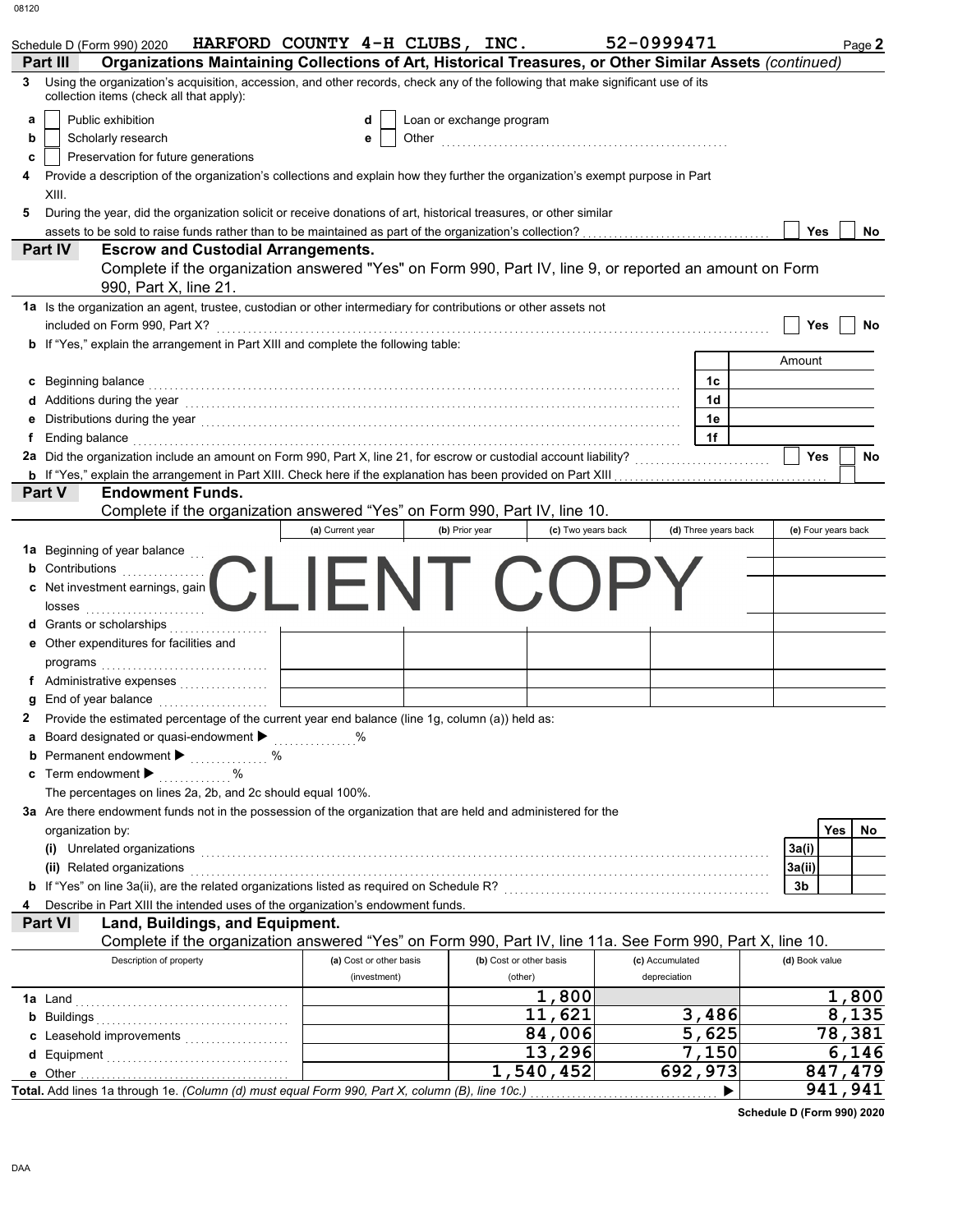| HARFORD COUNTY 4-H CLUBS, INC.<br>Schedule D (Form 990) 2020                                                                                                                                                                   |                | 52-0999471                       | Page 3                          |
|--------------------------------------------------------------------------------------------------------------------------------------------------------------------------------------------------------------------------------|----------------|----------------------------------|---------------------------------|
| <b>Investments - Other Securities.</b><br><b>Part VII</b>                                                                                                                                                                      |                |                                  |                                 |
| Complete if the organization answered "Yes" on Form 990, Part IV, line 11b. See Form 990, Part X, line 12.                                                                                                                     |                |                                  |                                 |
| (a) Description of security or category                                                                                                                                                                                        | (b) Book value | (c) Method of valuation:         |                                 |
| (including name of security)                                                                                                                                                                                                   |                | Cost or end-of-year market value |                                 |
| (1) Financial derivatives                                                                                                                                                                                                      |                |                                  |                                 |
| (2) Closely held equity interests                                                                                                                                                                                              |                |                                  |                                 |
| $(3)$ Other                                                                                                                                                                                                                    |                |                                  |                                 |
| $(A)$ . The contract of the contract of the contract of the contract of the contract of the contract of the contract of the contract of the contract of the contract of the contract of the contract of the contract of the co |                |                                  |                                 |
|                                                                                                                                                                                                                                |                |                                  |                                 |
| $(D)$ . The contract of the contract of the contract of the contract of the contract of the contract of the contract of the contract of the contract of the contract of the contract of the contract of the contract of the co |                |                                  |                                 |
|                                                                                                                                                                                                                                |                |                                  |                                 |
|                                                                                                                                                                                                                                |                |                                  |                                 |
| (G)                                                                                                                                                                                                                            |                |                                  |                                 |
| (H)                                                                                                                                                                                                                            |                |                                  |                                 |
| Total. (Column (b) must equal Form 990, Part X, col. (B) line 12.)                                                                                                                                                             |                |                                  |                                 |
| <b>Investments - Program Related.</b><br><b>Part VIII</b>                                                                                                                                                                      |                |                                  |                                 |
| Complete if the organization answered "Yes" on Form 990, Part IV, line 11c. See Form 990, Part X, line 13.                                                                                                                     |                |                                  |                                 |
| (a) Description of investment                                                                                                                                                                                                  | (b) Book value | (c) Method of valuation:         |                                 |
|                                                                                                                                                                                                                                |                | Cost or end-of-year market value |                                 |
| (1)                                                                                                                                                                                                                            |                |                                  |                                 |
| (2)                                                                                                                                                                                                                            |                |                                  |                                 |
| (3)                                                                                                                                                                                                                            |                |                                  |                                 |
| (4)                                                                                                                                                                                                                            |                |                                  |                                 |
| (5)<br>(6)                                                                                                                                                                                                                     |                |                                  |                                 |
| (7)                                                                                                                                                                                                                            |                |                                  |                                 |
| (8)                                                                                                                                                                                                                            |                |                                  |                                 |
| CLIENT COPY<br>(9)                                                                                                                                                                                                             |                |                                  |                                 |
| Total. (Column (b) must equal Form                                                                                                                                                                                             |                |                                  |                                 |
| <b>Other Assets.</b><br>Part IX                                                                                                                                                                                                |                |                                  |                                 |
| Complete if the organization answered "Yes" on Form 990, Part IV, line 11d. See Form 990, Part X, line 15.                                                                                                                     |                |                                  |                                 |
| (a) Description                                                                                                                                                                                                                |                |                                  | (b) Book value                  |
| JUDGMENT NOTE RECEIVABLE<br>(1)                                                                                                                                                                                                |                |                                  | 218,105                         |
| JUDGMENT INTEREST RECEIVABLE<br>(2)<br>CONSTRUCTION IN PROGRESS                                                                                                                                                                |                |                                  | $\overline{82}$ , 947<br>43,705 |
| (3)                                                                                                                                                                                                                            |                |                                  |                                 |
| (4)                                                                                                                                                                                                                            |                |                                  |                                 |
| (5)                                                                                                                                                                                                                            |                |                                  |                                 |
| (6)<br>(7)                                                                                                                                                                                                                     |                |                                  |                                 |
| (8)                                                                                                                                                                                                                            |                |                                  |                                 |
| (9)                                                                                                                                                                                                                            |                |                                  |                                 |
| Total. (Column (b) must equal Form 990, Part X, col. (B) line 15.)                                                                                                                                                             |                |                                  | 344,757                         |
| <b>Other Liabilities.</b><br>Part X                                                                                                                                                                                            |                |                                  |                                 |
| Complete if the organization answered "Yes" on Form 990, Part IV, line 11e or 11f. See Form 990, Part X,                                                                                                                       |                |                                  |                                 |
| line $25$ .                                                                                                                                                                                                                    |                |                                  |                                 |
| (a) Description of liability<br>1.                                                                                                                                                                                             |                |                                  | (b) Book value                  |
| Federal income taxes<br>(1)                                                                                                                                                                                                    |                |                                  |                                 |
| PAYROLL LIABILITIES<br>(2)                                                                                                                                                                                                     |                |                                  | 668                             |
| (3)                                                                                                                                                                                                                            |                |                                  |                                 |
| (4)                                                                                                                                                                                                                            |                |                                  |                                 |
| (5)                                                                                                                                                                                                                            |                |                                  |                                 |
| (6)                                                                                                                                                                                                                            |                |                                  |                                 |
| (7)                                                                                                                                                                                                                            |                |                                  |                                 |
| (8)                                                                                                                                                                                                                            |                |                                  |                                 |
| (9)                                                                                                                                                                                                                            |                |                                  | 668                             |
| Total. (Column (b) must equal Form 990, Part X, col. (B) line 25.)<br>2. Liability for uncertain tax positions. In Part XIII, provide the text of the footnote to the organization's financial statements that reports the     |                |                                  |                                 |
| organization's liability for uncertain tax positions under FASB ASC 740. Check here if the text of the footnote has been provided in Part XIII                                                                                 |                |                                  |                                 |
|                                                                                                                                                                                                                                |                |                                  |                                 |

DAA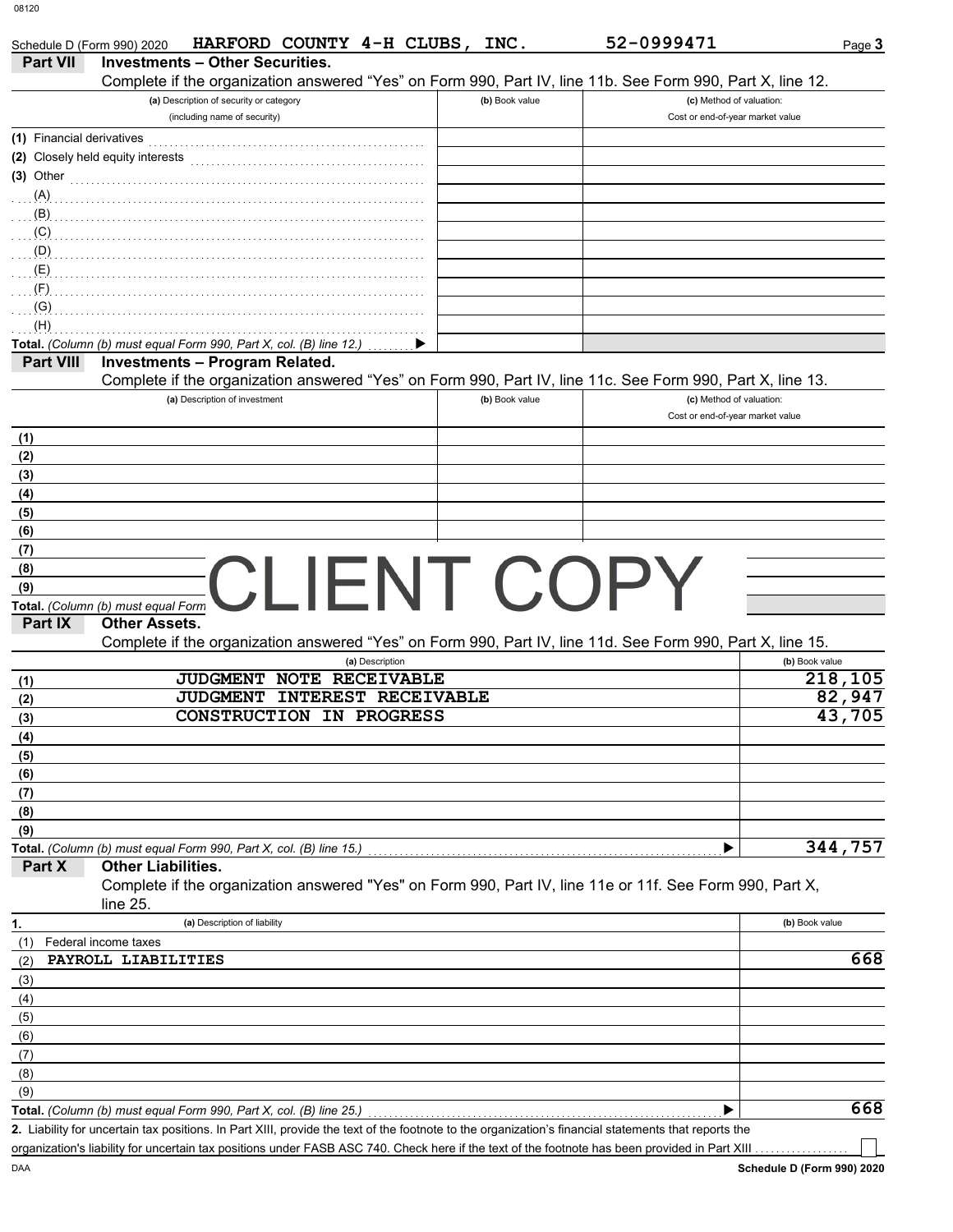| HARFORD COUNTY 4-H CLUBS, INC.<br>Schedule D (Form 990) 2020<br><b>Part XI</b><br>Reconciliation of Revenue per Audited Financial Statements With Revenue per Return.                                                                                                            | 52-0999471     |             |  |
|----------------------------------------------------------------------------------------------------------------------------------------------------------------------------------------------------------------------------------------------------------------------------------|----------------|-------------|--|
| Complete if the organization answered "Yes" on Form 990, Part IV, line 12a.                                                                                                                                                                                                      |                |             |  |
| Total revenue, gains, and other support per audited financial statements [[11][11][11][11][11][11][11][11][11]                                                                                                                                                                   |                | $\mathbf 1$ |  |
| Amounts included on line 1 but not on Form 990, Part VIII, line 12:<br>2                                                                                                                                                                                                         |                |             |  |
| a                                                                                                                                                                                                                                                                                | 2a             |             |  |
| b                                                                                                                                                                                                                                                                                | 2 <sub>b</sub> |             |  |
| c                                                                                                                                                                                                                                                                                | 2c             |             |  |
| Other (Describe in Part XIII.) [11] [2010] [2010] [2010] [2010] [2010] [2010] [2010] [2010] [2010] [2010] [2010] [2010] [2010] [2010] [2010] [2010] [2010] [2010] [2010] [2010] [2010] [2010] [2010] [2010] [2010] [2010] [201<br>d                                              | 2d             |             |  |
| Add lines 2a through 2d<br>е                                                                                                                                                                                                                                                     |                | 2e          |  |
| 3                                                                                                                                                                                                                                                                                |                | 3           |  |
| Amounts included on Form 990, Part VIII, line 12, but not on line 1:<br>4                                                                                                                                                                                                        |                |             |  |
| а                                                                                                                                                                                                                                                                                | 4a             |             |  |
| b                                                                                                                                                                                                                                                                                | 4 <sub>b</sub> |             |  |
| c Add lines 4a and 4b                                                                                                                                                                                                                                                            |                | 4с          |  |
|                                                                                                                                                                                                                                                                                  |                | 5           |  |
| Reconciliation of Expenses per Audited Financial Statements With Expenses per Return.<br><b>Part XII</b>                                                                                                                                                                         |                |             |  |
| Complete if the organization answered "Yes" on Form 990, Part IV, line 12a.                                                                                                                                                                                                      |                |             |  |
| Total expenses and losses per audited financial statements<br>Amounts included on line 1 but not on Form 990, Part IX, line 25:<br>2                                                                                                                                             |                | $\mathbf 1$ |  |
| a                                                                                                                                                                                                                                                                                | 2a             |             |  |
|                                                                                                                                                                                                                                                                                  | 2 <sub>b</sub> |             |  |
| Prior year adjustments [11, 11] All the contract of the contract of the contract of the contract of the contract of the contract of the contract of the contract of the contract of the contract of the contract of the contra<br>b<br>Other losses                              | 2c             |             |  |
|                                                                                                                                                                                                                                                                                  | 2d             |             |  |
| Other (Describe in Part XIII.) [11] [2010] [2010] [2010] [2010] [2010] [2010] [2010] [2010] [2010] [2010] [2010] [2010] [2010] [2010] [2010] [2010] [2010] [2010] [2010] [2010] [2010] [2010] [2010] [2010] [2010] [2010] [201<br>d                                              |                | 2е          |  |
| 3                                                                                                                                                                                                                                                                                |                | 3           |  |
| Amounts included on Form 990, Part IX, line 25, but not on line 1:<br>4                                                                                                                                                                                                          |                |             |  |
| Investment expenses not inclu                                                                                                                                                                                                                                                    |                |             |  |
| а<br>Other (Describe in Part XIII.)                                                                                                                                                                                                                                              |                |             |  |
| $\left( \begin{array}{cc} \cdot & \cdot \\ \cdot & \cdot \end{array} \right)$                                                                                                                                                                                                    |                |             |  |
|                                                                                                                                                                                                                                                                                  |                |             |  |
| c Add lines 4a and 4b                                                                                                                                                                                                                                                            | N I ( ) ( )    |             |  |
| Total expenses. Add lines 3 a<br>5.                                                                                                                                                                                                                                              |                |             |  |
| Part XIII Supplemental                                                                                                                                                                                                                                                           |                |             |  |
|                                                                                                                                                                                                                                                                                  |                |             |  |
|                                                                                                                                                                                                                                                                                  |                |             |  |
|                                                                                                                                                                                                                                                                                  |                |             |  |
|                                                                                                                                                                                                                                                                                  |                |             |  |
|                                                                                                                                                                                                                                                                                  |                |             |  |
|                                                                                                                                                                                                                                                                                  |                |             |  |
|                                                                                                                                                                                                                                                                                  |                |             |  |
|                                                                                                                                                                                                                                                                                  |                |             |  |
|                                                                                                                                                                                                                                                                                  |                |             |  |
|                                                                                                                                                                                                                                                                                  |                |             |  |
|                                                                                                                                                                                                                                                                                  |                |             |  |
|                                                                                                                                                                                                                                                                                  |                |             |  |
|                                                                                                                                                                                                                                                                                  |                |             |  |
|                                                                                                                                                                                                                                                                                  |                |             |  |
|                                                                                                                                                                                                                                                                                  |                |             |  |
|                                                                                                                                                                                                                                                                                  |                |             |  |
|                                                                                                                                                                                                                                                                                  |                |             |  |
|                                                                                                                                                                                                                                                                                  |                |             |  |
|                                                                                                                                                                                                                                                                                  |                |             |  |
|                                                                                                                                                                                                                                                                                  |                |             |  |
|                                                                                                                                                                                                                                                                                  |                |             |  |
|                                                                                                                                                                                                                                                                                  |                |             |  |
|                                                                                                                                                                                                                                                                                  |                |             |  |
|                                                                                                                                                                                                                                                                                  |                |             |  |
| Provide the descriptions required for Part II, lines 3, 5, and 9; Part III, lines 1a and 4; Part IV, lines 1b and 2b; Part V, line 4; Part X, line<br>2; Part XI, lines 2d and 4b; and Part XII, lines 2d and 4b. Also complete this part to provide any additional information. |                |             |  |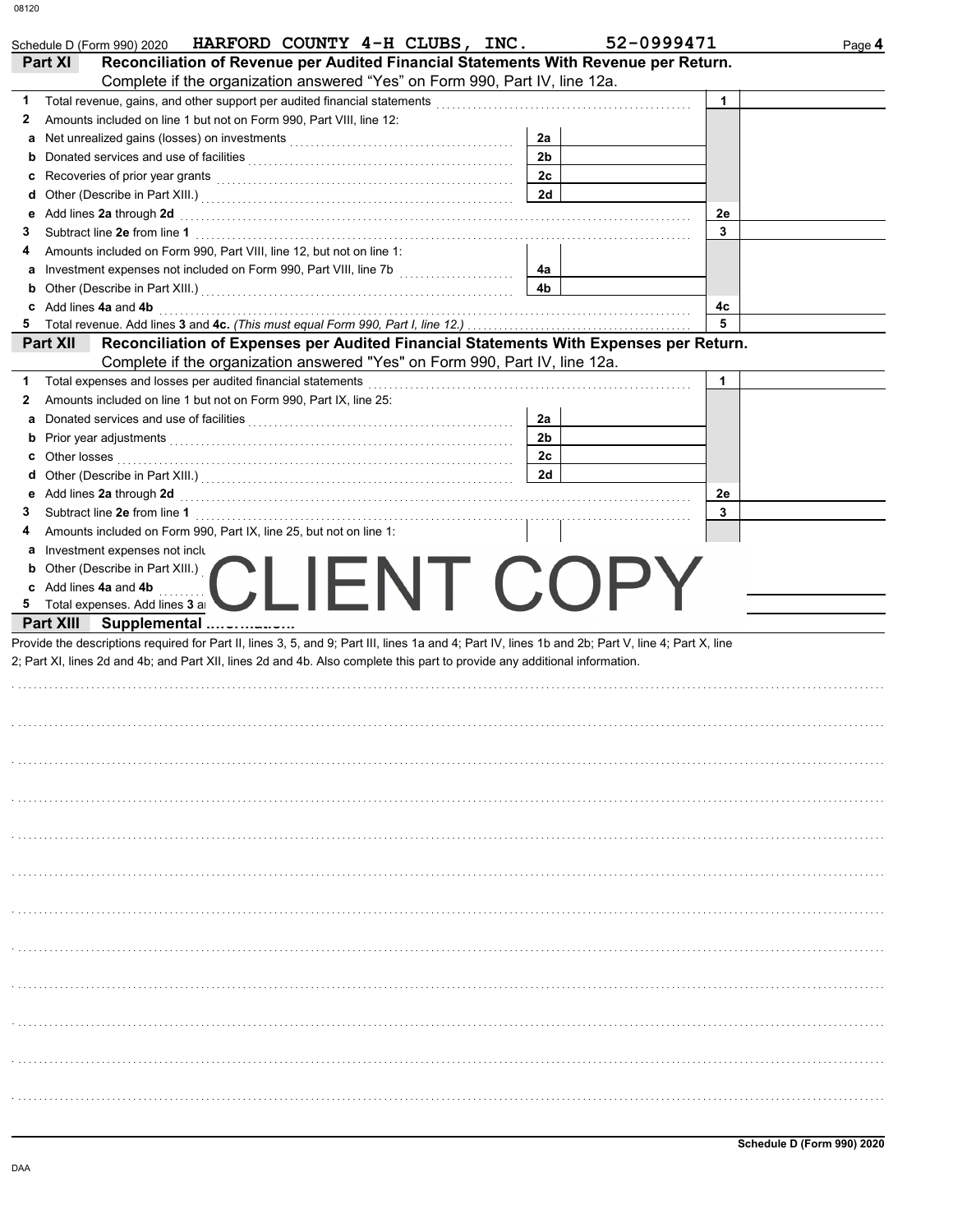Schedule D (Form 990) 2020

**Part XIII** Supplemental Information (continued)

| CLIENT COPY |
|-------------|
|             |
|             |
|             |
|             |
|             |
|             |
|             |
|             |
|             |
|             |
| .           |
| .           |
|             |

HARFORD COUNTY 4-H CLUBS, INC.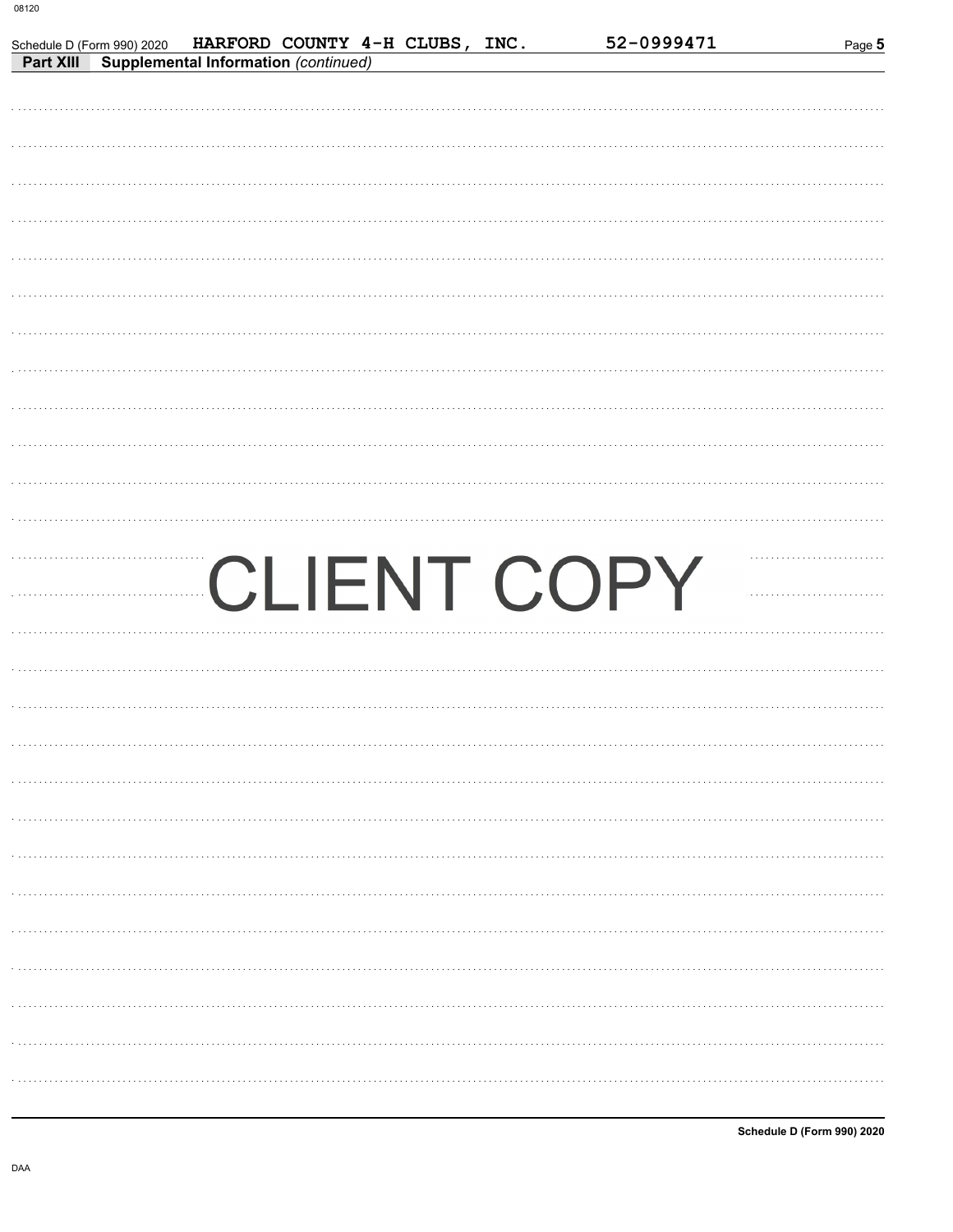| 08120                                     |                                                                                                                                                                                                                                                                                                                     |                                    |                                            |                                                                        |                                                      |                                  |
|-------------------------------------------|---------------------------------------------------------------------------------------------------------------------------------------------------------------------------------------------------------------------------------------------------------------------------------------------------------------------|------------------------------------|--------------------------------------------|------------------------------------------------------------------------|------------------------------------------------------|----------------------------------|
| <b>SCHEDULE G</b><br>(Form 990 or 990-EZ) | <b>Supplemental Information Regarding Fundraising or Gaming Activities</b><br>Complete if the organization answered "Yes" on Form 990, Part IV, line 17, 18, or 19, or if the                                                                                                                                       |                                    |                                            |                                                                        |                                                      | OMB No. 1545-0047                |
| Department of the Treasury                |                                                                                                                                                                                                                                                                                                                     | Attach to Form 990 or Form 990-EZ. |                                            | organization entered more than \$15,000 on Form 990-EZ, line 6a.       |                                                      | <b>Open to Public</b>            |
| Internal Revenue Service                  |                                                                                                                                                                                                                                                                                                                     |                                    |                                            | Go to www.irs.gov/Form990 for instructions and the latest information. |                                                      | Inspection                       |
| Name of the organization                  | HARFORD COUNTY 4-H CLUBS,                                                                                                                                                                                                                                                                                           |                                    | INC.                                       |                                                                        | <b>Employer identification number</b><br>52-0999471  |                                  |
| Part I                                    | Fundraising Activities. Complete if the organization answered "Yes" on Form 990, Part IV, line 17.<br>Form 990-EZ filers are not required to complete this part.                                                                                                                                                    |                                    |                                            |                                                                        |                                                      |                                  |
| 1.                                        | Indicate whether the organization raised funds through any of the following activities. Check all that apply.                                                                                                                                                                                                       |                                    |                                            |                                                                        |                                                      |                                  |
| Mail solicitations<br>a                   |                                                                                                                                                                                                                                                                                                                     | e                                  |                                            | Solicitation of non-government grants                                  |                                                      |                                  |
| Internet and email solicitations<br>b     |                                                                                                                                                                                                                                                                                                                     | f                                  | Solicitation of government grants          |                                                                        |                                                      |                                  |
| Phone solicitations<br>c                  |                                                                                                                                                                                                                                                                                                                     | q                                  | Special fundraising events                 |                                                                        |                                                      |                                  |
| In-person solicitations<br>d              | 2a Did the organization have a written or oral agreement with any individual (including officers, directors, trustees,                                                                                                                                                                                              |                                    |                                            |                                                                        |                                                      |                                  |
|                                           | or key employees listed in Form 990, Part VII) or entity in connection with professional fundraising services?<br><b>b</b> If "Yes," list the 10 highest paid individuals or entities (fundraisers) pursuant to agreements under which the fundraiser is to be<br>compensated at least \$5,000 by the organization. |                                    |                                            |                                                                        |                                                      | Yes<br>No                        |
|                                           |                                                                                                                                                                                                                                                                                                                     |                                    | (iii) Did fund-<br>raiser have             |                                                                        | (v) Amount paid to                                   | (vi) Amount paid to              |
|                                           | (i) Name and address of individual<br>or entity (fundraiser)                                                                                                                                                                                                                                                        | (ii) Activity                      | custody or<br>control of<br>contributions? | (iv) Gross receipts<br>from activity                                   | (or retained by)<br>fundraiser listed in<br>col. (i) | (or retained by)<br>organization |
|                                           |                                                                                                                                                                                                                                                                                                                     |                                    | Yes   No                                   |                                                                        |                                                      |                                  |
| 1                                         |                                                                                                                                                                                                                                                                                                                     |                                    |                                            |                                                                        |                                                      |                                  |
| $\overline{2}$                            |                                                                                                                                                                                                                                                                                                                     |                                    |                                            |                                                                        |                                                      |                                  |
|                                           |                                                                                                                                                                                                                                                                                                                     |                                    |                                            |                                                                        |                                                      |                                  |
| 3                                         |                                                                                                                                                                                                                                                                                                                     |                                    |                                            |                                                                        |                                                      |                                  |
|                                           | <b>CLIENT COPY</b>                                                                                                                                                                                                                                                                                                  |                                    |                                            |                                                                        |                                                      |                                  |
| 4                                         |                                                                                                                                                                                                                                                                                                                     |                                    |                                            |                                                                        |                                                      |                                  |
| 5                                         |                                                                                                                                                                                                                                                                                                                     |                                    |                                            |                                                                        |                                                      |                                  |
|                                           |                                                                                                                                                                                                                                                                                                                     |                                    |                                            |                                                                        |                                                      |                                  |
|                                           |                                                                                                                                                                                                                                                                                                                     |                                    |                                            |                                                                        |                                                      |                                  |
|                                           |                                                                                                                                                                                                                                                                                                                     |                                    |                                            |                                                                        |                                                      |                                  |
| 7                                         |                                                                                                                                                                                                                                                                                                                     |                                    |                                            |                                                                        |                                                      |                                  |
| 8                                         |                                                                                                                                                                                                                                                                                                                     |                                    |                                            |                                                                        |                                                      |                                  |
|                                           |                                                                                                                                                                                                                                                                                                                     |                                    |                                            |                                                                        |                                                      |                                  |
| 9                                         |                                                                                                                                                                                                                                                                                                                     |                                    |                                            |                                                                        |                                                      |                                  |
|                                           |                                                                                                                                                                                                                                                                                                                     |                                    |                                            |                                                                        |                                                      |                                  |
| 10                                        |                                                                                                                                                                                                                                                                                                                     |                                    |                                            |                                                                        |                                                      |                                  |
| Total                                     |                                                                                                                                                                                                                                                                                                                     |                                    |                                            |                                                                        |                                                      |                                  |
| 3<br>registration or licensing.           | List all states in which the organization is registered or licensed to solicit contributions or has been notified it is exempt from                                                                                                                                                                                 |                                    |                                            |                                                                        |                                                      |                                  |
|                                           |                                                                                                                                                                                                                                                                                                                     |                                    |                                            |                                                                        |                                                      |                                  |
|                                           |                                                                                                                                                                                                                                                                                                                     |                                    |                                            |                                                                        |                                                      |                                  |
|                                           |                                                                                                                                                                                                                                                                                                                     |                                    |                                            |                                                                        |                                                      |                                  |
|                                           |                                                                                                                                                                                                                                                                                                                     |                                    |                                            |                                                                        |                                                      |                                  |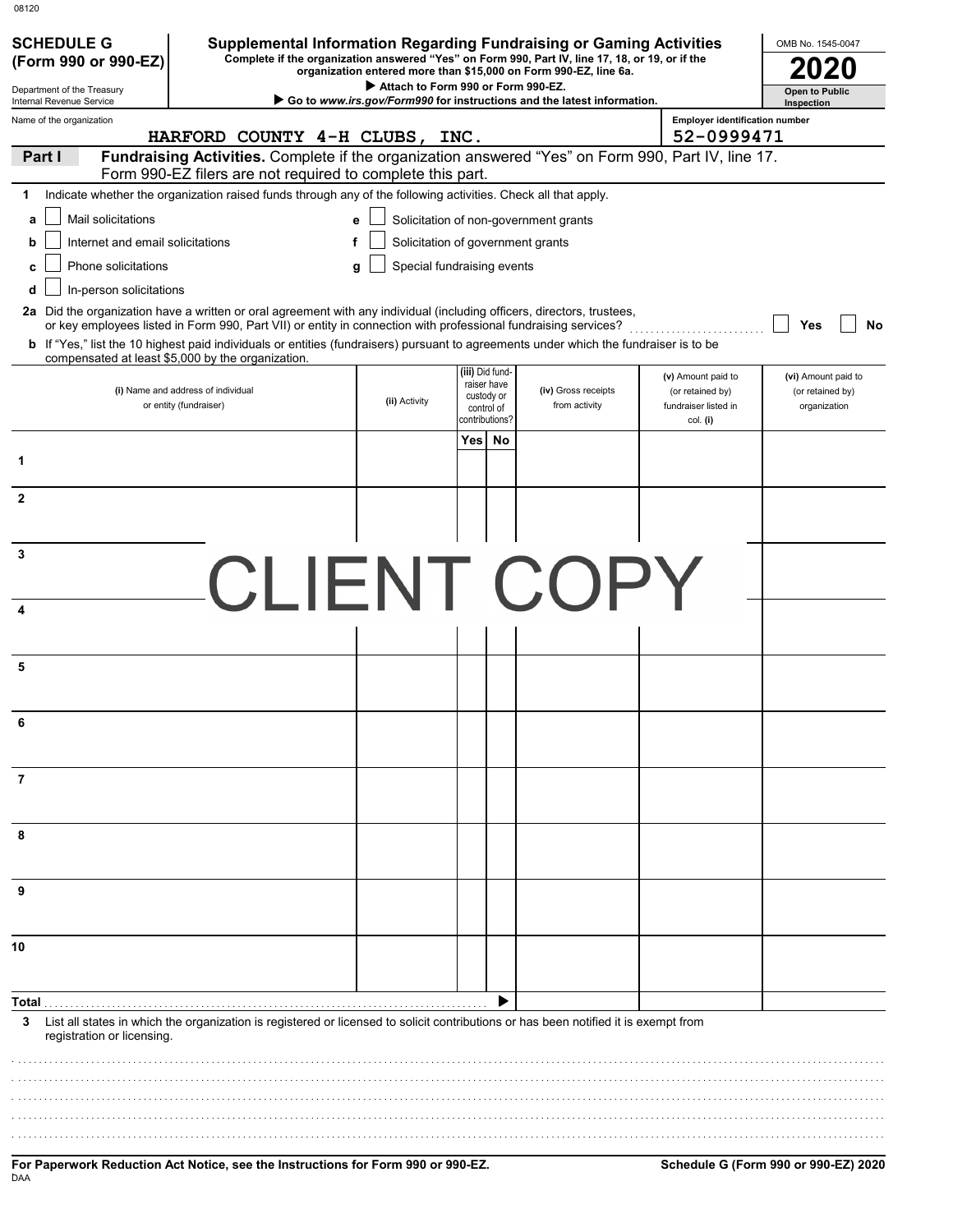|                 | Schedule G (Form 990 or 990-EZ) 2020 |                                                                                                                                                                                                                        | HARFORD COUNTY 4-H CLUBS, INC.                   |                  | 52-0999471<br>Page 2                                |
|-----------------|--------------------------------------|------------------------------------------------------------------------------------------------------------------------------------------------------------------------------------------------------------------------|--------------------------------------------------|------------------|-----------------------------------------------------|
|                 | Part II                              | Fundraising Events. Complete if the organization answered "Yes" on Form 990, Part IV, line 18, or reported more                                                                                                        |                                                  |                  |                                                     |
|                 |                                      | than \$15,000 of fundraising event contributions and gross income on Form 990-EZ, lines 1 and 6b. List events with<br>gross receipts greater than \$5,000.                                                             |                                                  |                  |                                                     |
|                 |                                      | (a) Event $#1$                                                                                                                                                                                                         | $(b)$ Event #2                                   | (c) Other events |                                                     |
|                 |                                      |                                                                                                                                                                                                                        |                                                  |                  | (d) Total events                                    |
|                 |                                      | <b>FUNDRAISERS</b>                                                                                                                                                                                                     |                                                  | <b>NONE</b>      | (add col. (a) through                               |
|                 |                                      | (event type)                                                                                                                                                                                                           | (event type)                                     | (total number)   | col. (c)                                            |
| Revenue         |                                      | 16,932                                                                                                                                                                                                                 |                                                  |                  | 16,932                                              |
|                 | 1 Gross receipts                     |                                                                                                                                                                                                                        |                                                  |                  |                                                     |
|                 | 2 Less: Contributions                |                                                                                                                                                                                                                        |                                                  |                  |                                                     |
|                 | 3 Gross income (line 1 minus         |                                                                                                                                                                                                                        |                                                  |                  |                                                     |
|                 |                                      | 16,932                                                                                                                                                                                                                 |                                                  |                  | 16,932                                              |
|                 |                                      |                                                                                                                                                                                                                        |                                                  |                  |                                                     |
|                 | 4 Cash prizes                        |                                                                                                                                                                                                                        |                                                  |                  |                                                     |
|                 | 5 Noncash prizes                     |                                                                                                                                                                                                                        |                                                  |                  |                                                     |
|                 |                                      |                                                                                                                                                                                                                        |                                                  |                  |                                                     |
|                 | 6 Rent/facility costs                |                                                                                                                                                                                                                        |                                                  |                  |                                                     |
| Direct Expenses | 7 Food and beverages                 |                                                                                                                                                                                                                        |                                                  |                  |                                                     |
|                 |                                      |                                                                                                                                                                                                                        |                                                  |                  |                                                     |
|                 | 8 Entertainment                      |                                                                                                                                                                                                                        |                                                  |                  |                                                     |
|                 |                                      |                                                                                                                                                                                                                        |                                                  |                  |                                                     |
|                 | <b>9</b> Other direct expenses       | 9,127                                                                                                                                                                                                                  |                                                  |                  | 9,127                                               |
|                 | 10 Direct expense summary. /         |                                                                                                                                                                                                                        |                                                  |                  |                                                     |
|                 | 11 Net income summary. Sub           |                                                                                                                                                                                                                        |                                                  |                  | $\frac{9,127}{7,805}$                               |
|                 | Gaming. Comp<br>Part III             | <b>COPY</b>                                                                                                                                                                                                            |                                                  |                  | d more than                                         |
|                 | \$15,000 on For                      |                                                                                                                                                                                                                        |                                                  |                  |                                                     |
|                 |                                      | (a) Bingo                                                                                                                                                                                                              | (w) I un tawo/motarit<br>bingo/progressive bingo | (c) Other gaming | (d) Total gaming (add<br>col. (a) through col. (c)) |
| Revenue         |                                      |                                                                                                                                                                                                                        |                                                  |                  |                                                     |
|                 | 1 Gross revenue                      |                                                                                                                                                                                                                        |                                                  |                  |                                                     |
|                 |                                      |                                                                                                                                                                                                                        |                                                  |                  |                                                     |
|                 | 2 Cash prizes                        |                                                                                                                                                                                                                        |                                                  |                  |                                                     |
| Direct Expenses | 3 Noncash prizes                     |                                                                                                                                                                                                                        |                                                  |                  |                                                     |
|                 |                                      |                                                                                                                                                                                                                        |                                                  |                  |                                                     |
|                 | 4 Rent/facility costs                |                                                                                                                                                                                                                        |                                                  |                  |                                                     |
|                 |                                      |                                                                                                                                                                                                                        |                                                  |                  |                                                     |
|                 | 5 Other direct expenses              | %                                                                                                                                                                                                                      | Yes $%$                                          | %                |                                                     |
|                 | 6 Volunteer labor                    | <b>Yes</b><br>No                                                                                                                                                                                                       | No                                               | <b>Yes</b><br>No |                                                     |
|                 |                                      |                                                                                                                                                                                                                        |                                                  |                  |                                                     |
|                 |                                      |                                                                                                                                                                                                                        |                                                  | ▶                |                                                     |
|                 |                                      |                                                                                                                                                                                                                        |                                                  |                  |                                                     |
|                 |                                      |                                                                                                                                                                                                                        |                                                  |                  |                                                     |
| 9               |                                      |                                                                                                                                                                                                                        |                                                  |                  |                                                     |
|                 |                                      |                                                                                                                                                                                                                        |                                                  |                  | Yes<br>No                                           |
|                 | b If "No," explain:                  |                                                                                                                                                                                                                        |                                                  |                  |                                                     |
|                 |                                      |                                                                                                                                                                                                                        |                                                  |                  |                                                     |
|                 |                                      |                                                                                                                                                                                                                        |                                                  |                  |                                                     |
|                 |                                      |                                                                                                                                                                                                                        |                                                  |                  | Yes<br>No                                           |
|                 | <b>b</b> If "Yes," explain:          | 10a Were any of the organization's gaming licenses revoked, suspended, or terminated during the tax year?<br>10a Were any of the organization's gaming licenses revoked, suspended, or terminated during the tax year? |                                                  |                  |                                                     |
|                 |                                      |                                                                                                                                                                                                                        |                                                  |                  |                                                     |

| TIRS.<br>CT.<br>ulu |  |
|---------------------|--|
|                     |  |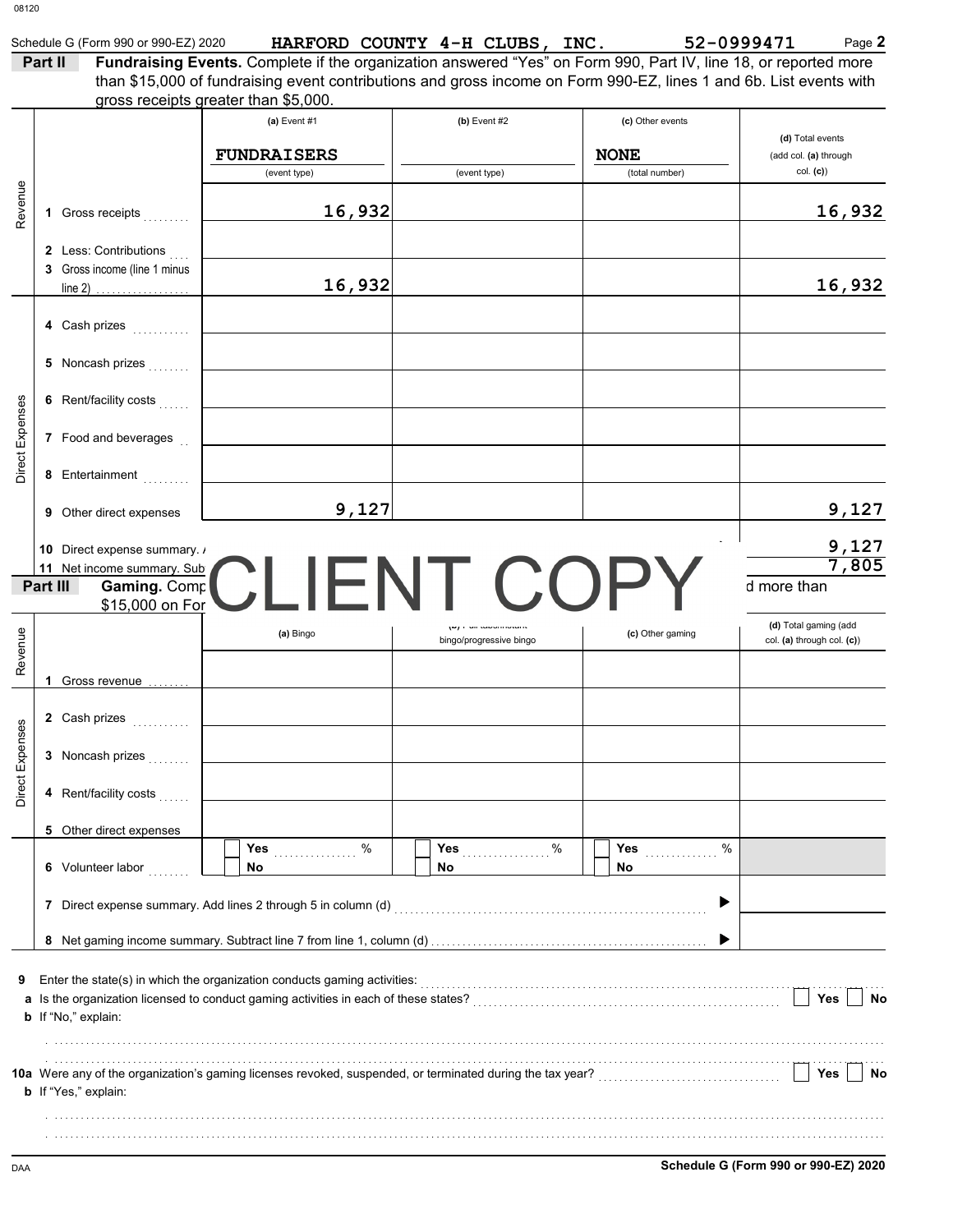|         | 52-0999471<br>Schedule G (Form 990 or 990-EZ) 2020<br>HARFORD COUNTY 4-H CLUBS, INC.                                                                                                                                                                                                                                                                             |                 |                      | Page 3 |
|---------|------------------------------------------------------------------------------------------------------------------------------------------------------------------------------------------------------------------------------------------------------------------------------------------------------------------------------------------------------------------|-----------------|----------------------|--------|
| 11      |                                                                                                                                                                                                                                                                                                                                                                  |                 | Yes                  | No     |
| 12      | Is the organization a grantor, beneficiary or trustee of a trust, or a member of a partnership or other entity                                                                                                                                                                                                                                                   |                 |                      |        |
|         |                                                                                                                                                                                                                                                                                                                                                                  |                 | <b>Yes</b>           | No     |
| 13<br>a | Indicate the percentage of gaming activity conducted in:                                                                                                                                                                                                                                                                                                         | 13a             |                      | %      |
| b       | The organization's facility [11] The organization's facility [11] The organization's facility [11] The organization's facility<br>An outside facility with an account of the contract of the contract of the contract of the contract of the contract of the contract of the contract of the contract of the contract of the contract of the contract of the con | 13 <sub>b</sub> |                      | $\%$   |
| 14      | Enter the name and address of the person who prepares the organization's gaming/special events books and                                                                                                                                                                                                                                                         |                 |                      |        |
|         | records:                                                                                                                                                                                                                                                                                                                                                         |                 |                      |        |
|         |                                                                                                                                                                                                                                                                                                                                                                  |                 |                      |        |
|         | Name <b>Decision Constitution Constitution</b> Constant Constant Constant Constant Constant Constant Constant Constant Constant Constant Constant Constant Constant Constant Constant Constant Constant Constant Constant Constant                                                                                                                               |                 |                      |        |
|         |                                                                                                                                                                                                                                                                                                                                                                  |                 |                      |        |
|         | Address $\blacktriangleright$                                                                                                                                                                                                                                                                                                                                    |                 |                      |        |
|         |                                                                                                                                                                                                                                                                                                                                                                  |                 |                      |        |
|         | <b>15a</b> Does the organization have a contract with a third party from whom the organization receives gaming<br>revenue?                                                                                                                                                                                                                                       |                 |                      |        |
| b       |                                                                                                                                                                                                                                                                                                                                                                  |                 | Yes                  | No     |
|         |                                                                                                                                                                                                                                                                                                                                                                  |                 |                      |        |
|         | If "Yes," enter name and address of the third party:                                                                                                                                                                                                                                                                                                             |                 |                      |        |
|         |                                                                                                                                                                                                                                                                                                                                                                  |                 |                      |        |
|         | Name $\blacktriangleright$ [[1] $\ldots$ [1] $\ldots$ [1] $\ldots$ [1] $\ldots$ [1] $\ldots$ [1] $\ldots$ [1] $\ldots$ [1] $\ldots$ [1] $\ldots$ [1] $\ldots$ [1] $\ldots$ [1] $\ldots$ [1] $\ldots$ [1] $\ldots$ [1] $\ldots$ [1] $\ldots$ [1] $\ldots$ [1] $\ldots$ [1] $\ldots$ [1] $\ldots$ [1] $\ldots$                                                     |                 |                      |        |
|         |                                                                                                                                                                                                                                                                                                                                                                  |                 |                      |        |
|         | Address > material contracts and contracts are contracted and contract of the contract of the contract of the contract of the contract of the contract of the contract of the contract of the contract of the contract of the                                                                                                                                    |                 |                      |        |
|         |                                                                                                                                                                                                                                                                                                                                                                  |                 |                      |        |
| 16      | Gaming manager information:                                                                                                                                                                                                                                                                                                                                      |                 |                      |        |
|         |                                                                                                                                                                                                                                                                                                                                                                  |                 |                      |        |
|         | Name $\blacktriangleright$ [1] $\ldots$ [1] $\ldots$ [1] $\ldots$ [1] $\ldots$ [1] $\ldots$ [1] $\ldots$ [1] $\ldots$ [1] $\ldots$ [1] $\ldots$ [1] $\ldots$ [1] $\ldots$ [1] $\ldots$ [1] $\ldots$ [1] $\ldots$ [1] $\ldots$ [1] $\ldots$ [1] $\ldots$ [1] $\ldots$ [1] $\ldots$ [1] $\ldots$ [1] $\ldots$                                                      |                 |                      |        |
|         | Gaming manager compensati                                                                                                                                                                                                                                                                                                                                        |                 |                      |        |
|         | $-N$ $\vdash$ $C$ $\vdash$ $\vdash$ $\vdash$                                                                                                                                                                                                                                                                                                                     |                 |                      |        |
|         | Description of services provide                                                                                                                                                                                                                                                                                                                                  |                 |                      |        |
|         |                                                                                                                                                                                                                                                                                                                                                                  |                 |                      |        |
|         | Director/officer<br>Employee<br>Independent contractor                                                                                                                                                                                                                                                                                                           |                 |                      |        |
|         |                                                                                                                                                                                                                                                                                                                                                                  |                 |                      |        |
|         |                                                                                                                                                                                                                                                                                                                                                                  |                 |                      |        |
| 17      | Mandatory distributions:                                                                                                                                                                                                                                                                                                                                         |                 |                      |        |
| а       | Is the organization required under state law to make charitable distributions from the gaming proceeds to                                                                                                                                                                                                                                                        |                 |                      |        |
|         | retain the state gaming license?                                                                                                                                                                                                                                                                                                                                 |                 | $\Box$ Yes $\Box$ No |        |
|         | Enter the amount of distributions required under state law to be distributed to other exempt organizations or                                                                                                                                                                                                                                                    |                 |                      |        |
|         | spent in the organization's own exempt activities during the tax year $\blacktriangleright$                                                                                                                                                                                                                                                                      |                 |                      |        |
| Part IV | Supplemental Information. Provide the explanations required by Part I, line 2b, columns (iii) and (v); and                                                                                                                                                                                                                                                       |                 |                      |        |
|         | Part III, lines 9, 9b, 10b, 15b, 15c, 16, and 17b, as applicable. Also provide any additional information.<br>See instructions.                                                                                                                                                                                                                                  |                 |                      |        |
|         |                                                                                                                                                                                                                                                                                                                                                                  |                 |                      |        |
|         |                                                                                                                                                                                                                                                                                                                                                                  |                 |                      |        |
|         |                                                                                                                                                                                                                                                                                                                                                                  |                 |                      |        |
|         |                                                                                                                                                                                                                                                                                                                                                                  |                 |                      |        |
|         |                                                                                                                                                                                                                                                                                                                                                                  |                 |                      |        |
|         |                                                                                                                                                                                                                                                                                                                                                                  |                 |                      |        |
|         |                                                                                                                                                                                                                                                                                                                                                                  |                 |                      |        |
|         |                                                                                                                                                                                                                                                                                                                                                                  |                 |                      |        |
|         |                                                                                                                                                                                                                                                                                                                                                                  |                 |                      |        |
|         |                                                                                                                                                                                                                                                                                                                                                                  |                 |                      |        |
|         |                                                                                                                                                                                                                                                                                                                                                                  |                 |                      |        |
|         |                                                                                                                                                                                                                                                                                                                                                                  |                 |                      |        |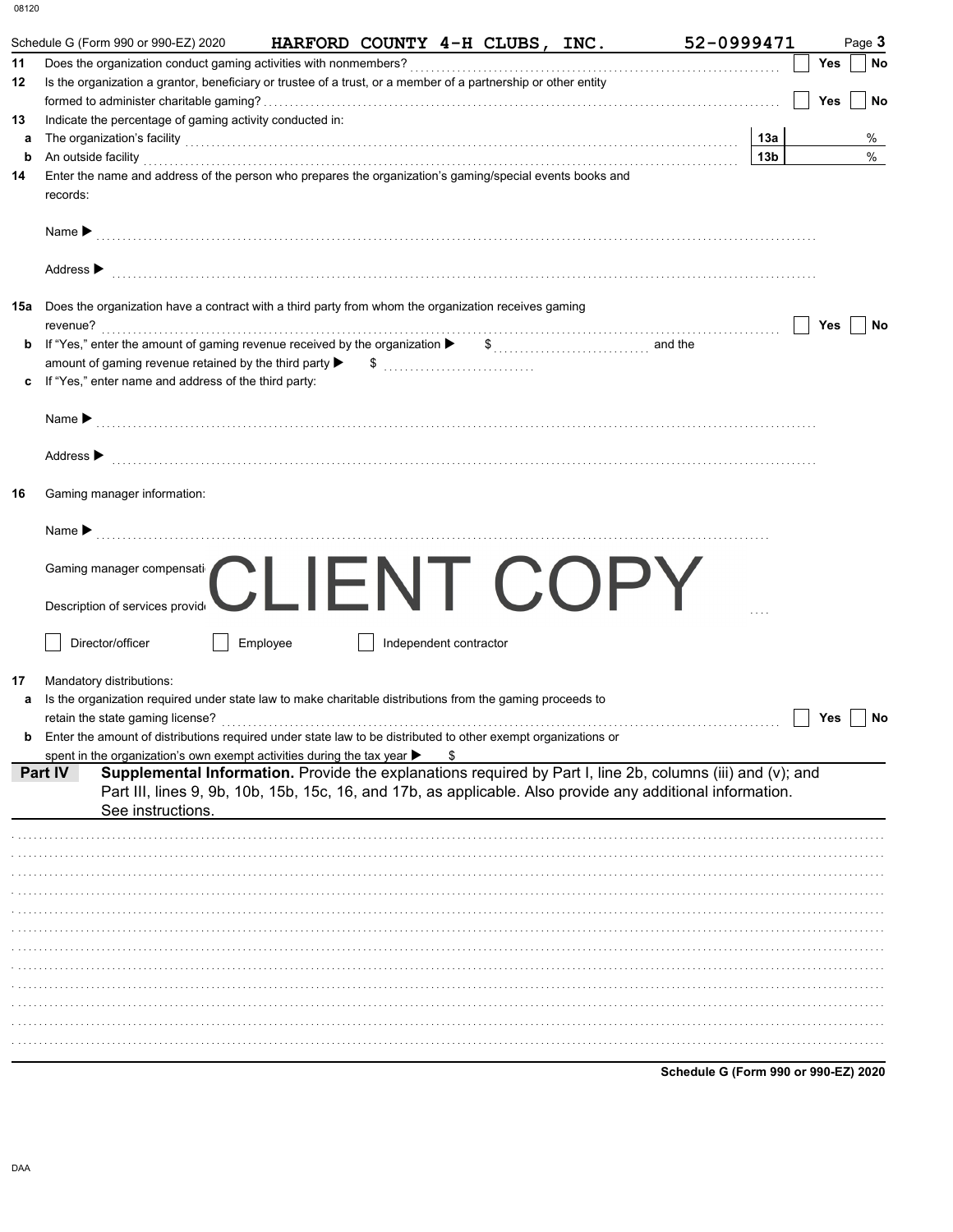|                                                      |                               |                                                                                                                                        |                                         |            | OMB No. 1545-0047                                          |
|------------------------------------------------------|-------------------------------|----------------------------------------------------------------------------------------------------------------------------------------|-----------------------------------------|------------|------------------------------------------------------------|
| <b>SCHEDULE O</b><br>(Form 990 or 990-EZ)            |                               | Supplemental Information to Form 990 or 990-EZ<br>Complete to provide information for responses to specific questions on               |                                         |            | 2020                                                       |
| Department of the Treasury                           |                               | Form 990 or 990-EZ or to provide any additional information.                                                                           | Attach to Form 990 or 990-EZ.           |            | <b>Open to Public</b>                                      |
| Internal Revenue Service<br>Name of the organization |                               | Go to www.irs.gov/Form990 for the latest information.                                                                                  |                                         |            | <b>Inspection</b><br><b>Employer identification number</b> |
|                                                      |                               | HARFORD COUNTY 4-H CLUBS,                                                                                                              | INC.                                    | 52-0999471 |                                                            |
|                                                      |                               | FORM 990, PART VI, LINE 3 - MANAGEMENT DELEGATED<br>PAYROLL PROCESSING IS DELEGATED TO AN OUTSIDE PAYROLL COMPANY.                     |                                         |            |                                                            |
|                                                      |                               | FORM 990, PART VI, LINE 11B - ORGANIZATION'S PROCESS TO REVIEW FORM 990<br>FORM 990 IS REVIEWED BY THE TREASURER PRIOR TO FILING.      |                                         |            |                                                            |
|                                                      |                               | FORM 990, PART VI, LINE 12C - ENFORCEMENT OF CONFLICTS POLICY<br>THE BOARD REVIEWS ANNUALLY THE COMPLIANCE TO THE CONFLICT OF INTEREST |                                         |            |                                                            |
| POLICY.                                              |                               |                                                                                                                                        |                                         |            |                                                            |
| <b>GOVERNING DOCUMEL</b>                             |                               | FORM 990, PART VCLIENT COPY                                                                                                            |                                         |            | <b>INATION</b>                                             |
| FORM 990, PART XI,                                   | LINE                          | 9                                                                                                                                      | OTHER CHANGES IN NET ASSETS EXPLANATION |            |                                                            |
|                                                      | SPECIAL EVENT DIRECT EXPENSES |                                                                                                                                        |                                         |            | O                                                          |
|                                                      | SPECIAL EVENT DIRECT EXPENSES |                                                                                                                                        |                                         | \$         | $\mathbf 0$                                                |
|                                                      |                               |                                                                                                                                        |                                         |            |                                                            |
|                                                      |                               |                                                                                                                                        |                                         |            |                                                            |
|                                                      |                               |                                                                                                                                        |                                         |            |                                                            |
|                                                      |                               |                                                                                                                                        |                                         |            |                                                            |
|                                                      |                               |                                                                                                                                        |                                         |            |                                                            |
|                                                      |                               |                                                                                                                                        |                                         |            |                                                            |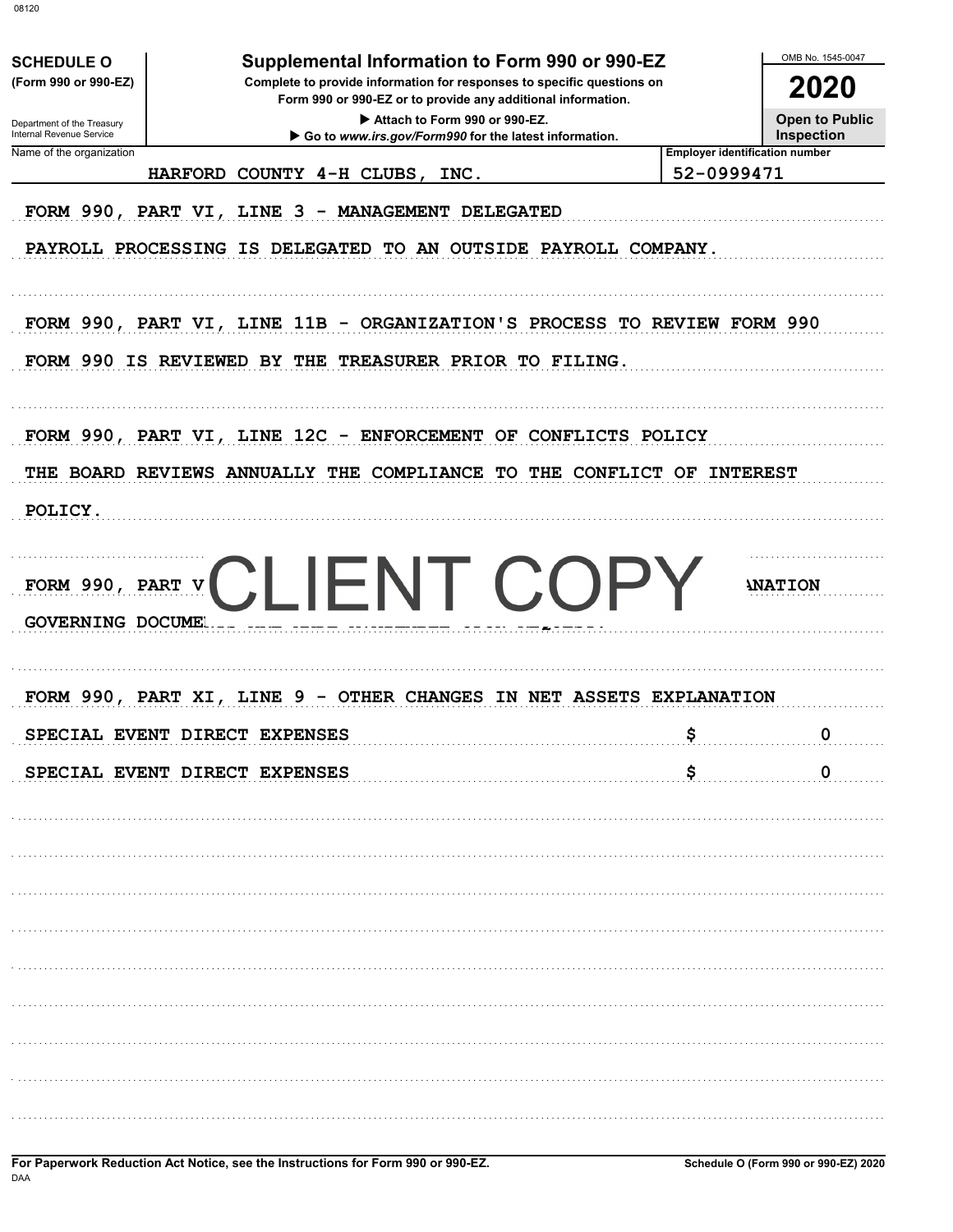|                                          | Form 4562                                                      |                                                                                                                                                                        | <b>Depreciation and Amortization</b><br>(Including Information on Listed Property)<br>Attach to your tax return. |                              |                |                  |                                                    | OMB No. 1545-0172<br>20    |        |
|------------------------------------------|----------------------------------------------------------------|------------------------------------------------------------------------------------------------------------------------------------------------------------------------|------------------------------------------------------------------------------------------------------------------|------------------------------|----------------|------------------|----------------------------------------------------|----------------------------|--------|
|                                          | Department of the Treasury<br>(99)<br>Internal Revenue Service |                                                                                                                                                                        | Go to www.irs.gov/Form4562 for instructions and the latest information.                                          |                              |                |                  |                                                    | Attachment<br>Sequence No. | 179    |
|                                          | Name(s) shown on return                                        | HARFORD COUNTY 4-H CLUBS, INC.                                                                                                                                         |                                                                                                                  |                              |                |                  | Identifying number<br>52-0999471                   |                            |        |
|                                          | Business or activity to which this form relates                |                                                                                                                                                                        |                                                                                                                  |                              |                |                  |                                                    |                            |        |
|                                          | INDIRECT DEPRECIATION                                          |                                                                                                                                                                        |                                                                                                                  |                              |                |                  |                                                    |                            |        |
| Part I                                   |                                                                | <b>Election To Expense Certain Property Under Section 179</b>                                                                                                          |                                                                                                                  |                              |                |                  |                                                    |                            |        |
|                                          |                                                                | Note: If you have any listed property, complete Part V before you complete Part I.                                                                                     |                                                                                                                  |                              |                |                  |                                                    |                            |        |
| 1                                        | Maximum amount (see instructions)                              |                                                                                                                                                                        |                                                                                                                  |                              |                |                  | $\mathbf{1}$                                       | 1,040,000                  |        |
| 2                                        |                                                                |                                                                                                                                                                        |                                                                                                                  |                              |                |                  | $\mathbf{2}$                                       |                            |        |
| 3                                        |                                                                |                                                                                                                                                                        |                                                                                                                  |                              |                |                  | $\overline{\mathbf{3}}$<br>$\overline{\mathbf{4}}$ | 2,590,000                  |        |
| 4                                        |                                                                | Reduction in limitation. Subtract line 3 from line 2. If zero or less, enter -0-                                                                                       |                                                                                                                  |                              |                |                  | 5                                                  |                            |        |
| 5<br>6                                   |                                                                | Dollar limitation for tax year. Subtract line 4 from line 1. If zero or less, enter -0-. If married filing separately, see instructions<br>(a) Description of property |                                                                                                                  | (b) Cost (business use only) |                | (c) Elected cost |                                                    |                            |        |
|                                          |                                                                |                                                                                                                                                                        |                                                                                                                  |                              |                |                  |                                                    |                            |        |
|                                          |                                                                |                                                                                                                                                                        |                                                                                                                  |                              |                |                  |                                                    |                            |        |
| 7                                        |                                                                |                                                                                                                                                                        |                                                                                                                  |                              | $\overline{7}$ |                  |                                                    |                            |        |
| 8                                        |                                                                | Total elected cost of section 179 property. Add amounts in column (c), lines 6 and 7 [[[[[[[[[[[[[[[[[[[[[[[[                                                          |                                                                                                                  |                              |                |                  | 8                                                  |                            |        |
| 9                                        |                                                                |                                                                                                                                                                        |                                                                                                                  |                              |                |                  | 9                                                  |                            |        |
| 10                                       |                                                                |                                                                                                                                                                        |                                                                                                                  |                              |                |                  | 10                                                 |                            |        |
| 11                                       |                                                                | Business income limitation. Enter the smaller of business income (not less than zero) or line 5. See instructions                                                      |                                                                                                                  |                              |                |                  | 11                                                 |                            |        |
| 12                                       |                                                                | Section 179 expense deduction. Add lines 9 and 10, but don't enter more than line 11                                                                                   |                                                                                                                  |                              |                |                  | 12                                                 |                            |        |
| 13                                       |                                                                | Carryover of disallowed deduction to 2021. Add lines 9 and 10, less line 12                                                                                            |                                                                                                                  |                              | 13             |                  |                                                    |                            |        |
|                                          |                                                                | Note: Don't use Part II or Part III below for listed property. Instead, use Part V.                                                                                    |                                                                                                                  |                              |                |                  |                                                    |                            |        |
|                                          | Part II                                                        | Special Depreciation Allowance and Other Depreciation (Don't include listed property. See instructions.)                                                               |                                                                                                                  |                              |                |                  |                                                    |                            |        |
|                                          | Special depreciation allowanc                                  |                                                                                                                                                                        |                                                                                                                  |                              |                |                  |                                                    |                            |        |
| 14                                       |                                                                |                                                                                                                                                                        |                                                                                                                  |                              |                |                  |                                                    |                            |        |
|                                          | during the tax year. See instru                                |                                                                                                                                                                        |                                                                                                                  |                              |                |                  |                                                    |                            |        |
|                                          | Property subject to section 16                                 |                                                                                                                                                                        |                                                                                                                  |                              |                |                  |                                                    |                            |        |
| 15<br>16                                 | Other depreciation (including /                                |                                                                                                                                                                        |                                                                                                                  |                              |                |                  |                                                    |                            |        |
|                                          | Part III                                                       | MACRS Depresianon pour enforcement proporty. Soo increasions,                                                                                                          |                                                                                                                  |                              |                |                  |                                                    |                            |        |
|                                          |                                                                |                                                                                                                                                                        | <b>Section A</b>                                                                                                 |                              |                |                  |                                                    |                            | 47,440 |
|                                          |                                                                |                                                                                                                                                                        |                                                                                                                  |                              |                |                  | 17                                                 |                            | 514    |
|                                          |                                                                | If you are electing to group any assets placed in service during the tax year into one or more general asset accounts, check here entitled to group.                   |                                                                                                                  |                              |                |                  |                                                    |                            |        |
|                                          | (a) Classification of property                                 | Section B-Assets Placed in Service During 2020 Tax Year Using the General Depreciation System<br>(b) Month and year<br>placed in                                       | (c) Basis for depreciation<br>(business/investment use                                                           | (d) Recovery                 | (e) Convention | (f) Method       |                                                    | (g) Depreciation deduction |        |
|                                          |                                                                | service                                                                                                                                                                | only-see instructions)                                                                                           | period                       |                |                  |                                                    |                            |        |
|                                          | 3-year property                                                |                                                                                                                                                                        |                                                                                                                  |                              |                |                  |                                                    |                            |        |
| b                                        | 5-year property                                                |                                                                                                                                                                        |                                                                                                                  |                              |                |                  |                                                    |                            |        |
| c<br>d                                   | 7-year property                                                |                                                                                                                                                                        |                                                                                                                  |                              |                |                  |                                                    |                            |        |
|                                          | 10-year property                                               |                                                                                                                                                                        |                                                                                                                  |                              |                |                  |                                                    |                            |        |
| е<br>f                                   | 15-year property<br>20-year property                           |                                                                                                                                                                        |                                                                                                                  |                              |                |                  |                                                    |                            |        |
| g                                        | 25-year property                                               |                                                                                                                                                                        |                                                                                                                  | 25 yrs.                      |                | S/L              |                                                    |                            |        |
|                                          | <b>h</b> Residential rental                                    |                                                                                                                                                                        |                                                                                                                  | 27.5 yrs.                    | MМ             | S/L              |                                                    |                            |        |
|                                          | property                                                       |                                                                                                                                                                        |                                                                                                                  |                              | MМ             | S/L              |                                                    |                            |        |
|                                          | <i>i</i> Nonresidential real                                   |                                                                                                                                                                        |                                                                                                                  | 27.5 yrs.<br>39 yrs.         | MМ             | S/L              |                                                    |                            |        |
|                                          | property                                                       |                                                                                                                                                                        |                                                                                                                  |                              | MМ             | S/L              |                                                    |                            |        |
|                                          |                                                                | Section C-Assets Placed in Service During 2020 Tax Year Using the Alternative Depreciation System                                                                      |                                                                                                                  |                              |                |                  |                                                    |                            |        |
|                                          | Class life                                                     |                                                                                                                                                                        |                                                                                                                  |                              |                | S/L              |                                                    |                            |        |
| b                                        | 12-year                                                        |                                                                                                                                                                        |                                                                                                                  | 12 yrs.                      |                | S/L              |                                                    |                            |        |
| c                                        | 30-year                                                        |                                                                                                                                                                        |                                                                                                                  | 30 yrs.                      | МM             | S/L              |                                                    |                            |        |
| d                                        | 40-year                                                        |                                                                                                                                                                        |                                                                                                                  | 40 yrs.                      | МM             | S/L              |                                                    |                            |        |
|                                          | Part IV                                                        | <b>Summary (See instructions.)</b>                                                                                                                                     |                                                                                                                  |                              |                |                  |                                                    |                            |        |
|                                          | Listed property. Enter amount from line 28                     |                                                                                                                                                                        |                                                                                                                  |                              |                |                  | 21                                                 |                            |        |
|                                          |                                                                | Total. Add amounts from line 12, lines 14 through 17, lines 19 and 20 in column (g), and line 21. Enter                                                                |                                                                                                                  |                              |                |                  |                                                    |                            |        |
|                                          |                                                                |                                                                                                                                                                        |                                                                                                                  |                              |                |                  | 22                                                 |                            | 47,954 |
| 17<br>18<br>19a<br>20a<br>21<br>22<br>23 |                                                                | For assets shown above and placed in service during the current year, enter the                                                                                        |                                                                                                                  |                              | 23             |                  |                                                    |                            |        |

TO AMOUNTS FOR PAGE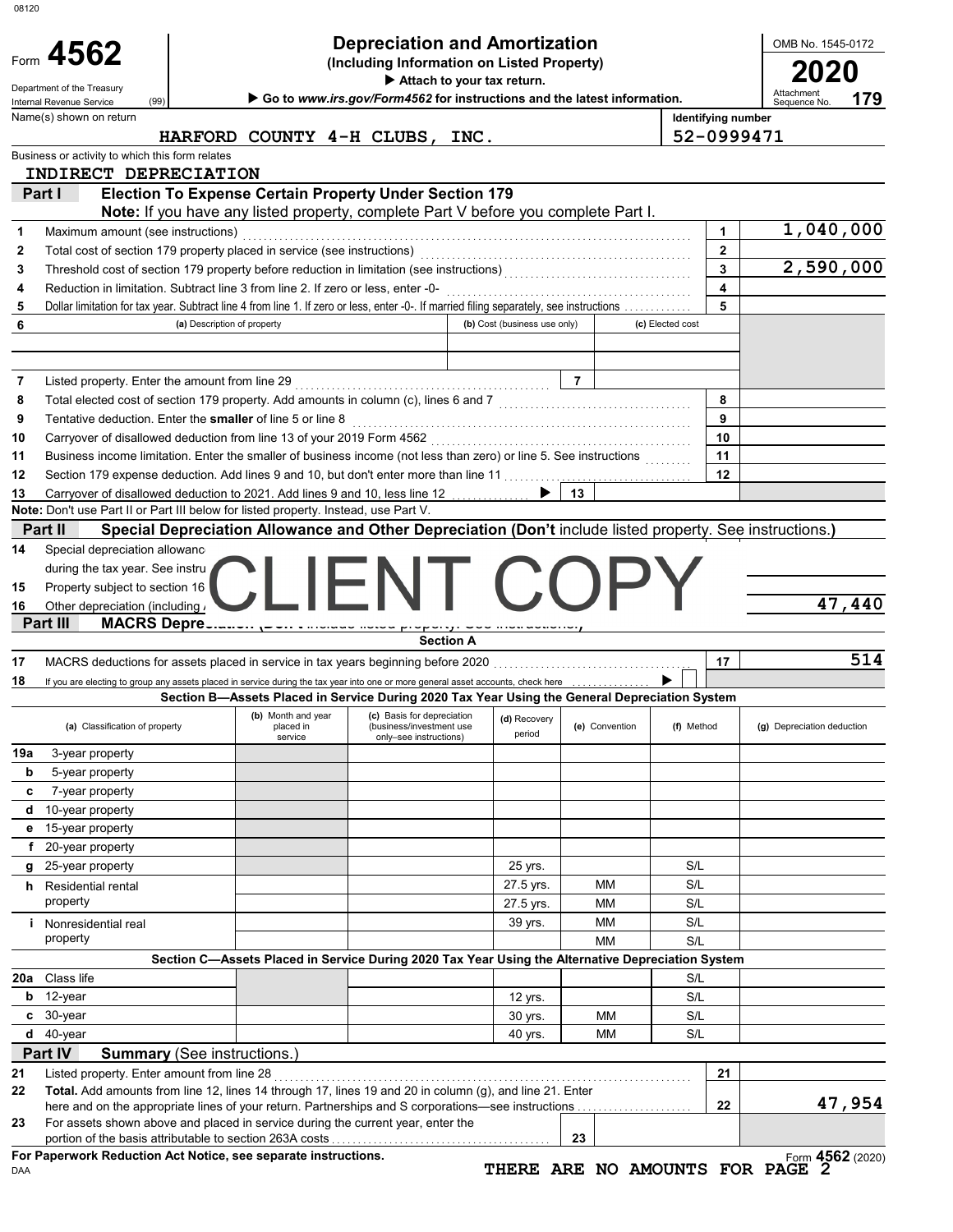| Form $990$ | <b>Event Income and Deduction Worksheet</b> | 2020 |
|------------|---------------------------------------------|------|
|            | Description <b>FUNDRAISERS</b>              |      |

**9,127 9,127**

Name **Taxpayer Identification Number** Number 1, 1999, 1999, 1999, 1999, 1999, 1999, 1999, 1999, 1999, 1999, 1999, 1999, 1999, 1999, 1999, 1999, 1999, 1999, 1999, 1999, 1999, 1999, 1999, 1999, 1999, 1999, 1999, 1999, 1999,

#### **HARFORD COUNTY 4-H CLUBS, INC. 52-0999471**

Use this worksheet to verify data entered for a specific activity on your form 990/990EZ

#### **Income & Expense Summary:**

| 1. Gross receipts or sales                                       |    | 16,932 |
|------------------------------------------------------------------|----|--------|
|                                                                  |    |        |
| 3. Circulation income $\begin{array}{ccc} \hline \end{array}$ 3. |    |        |
| 4. Other income                                                  |    |        |
| 5. Returns and allowances $\ldots$ , $\ldots$ , $\ldots$         |    |        |
| 6. Contributions received                                        | 6. |        |
| 7. Total revenue. Add lines 1 through 6 7.                       |    | 16,932 |
| 8. Cost of Goods Sold 8.                                         |    |        |
| 9. Employment Expense <b>19.</b> 9.                              |    |        |
|                                                                  |    |        |
| <b>11.</b> Indirect Expense <b>constructs</b> 11.                |    |        |
| 12. Depreciation Expense 12.                                     |    |        |
|                                                                  |    | 9,127  |
| <b>14. Fundraising Expense 14.</b>                               |    |        |
| 15. Total expenses. Add lines 8 through 14 15.                   |    |        |
| 16. Net Income/Loss. Line 7 minus Line 15 16.                    |    |        |

### **Expense Details - Indirect Expense:**

| Travel & Repairs <sub>…………………………<b>…</b>———————————</sub>                                                      |  |
|----------------------------------------------------------------------------------------------------------------|--|
|                                                                                                                |  |
|                                                                                                                |  |
|                                                                                                                |  |
|                                                                                                                |  |
| Total Indirect Expense [11] Martin Martin Martin Martin Martin Martin Martin Martin Martin Martin Martin Marti |  |
|                                                                                                                |  |

#### **Expense Details - Depreciation Expense:**

**Expense Details - Exempt Activity Expense:**

Bad debts . . . . . . . . . . . . . . . . . . . . . . . . . . . . . . . .

 $\overline{\phantom{a}}$ 

Taxes/licenses . . . . . . . . . . . . . . . . . . . . . . . . . . . Charitable contributions . . . . . . . . . . . . . . . . . . Dividend recd deductions . . . . . . . . . . . . . . . . Readership costs . . . . . . . . . . . . . . . . . . . . . . . .

**Total Depreciation Expense** . . . . . . . . . . .

**Expense Details - Fundraising Expense:**

**Total Exempt Activity Expense** . . . . . . . .

Other expenses . . . . . . . . . . . . . . . . . . . . . . . . . .

Cash prizes . . . . . . . . . . . . . . . . . . . . . . . . . . . . . . . . Non-cash prizes . . . . . . . . . . . . . . . . . . . . . . . . . . . Rent and facility costs . . . . . . . . . . . . . . . . . . . . . .

| On investment property<br>the contract of the contract of the contract of the contract of the contract of |  |
|-----------------------------------------------------------------------------------------------------------|--|
| On non-investment property                                                                                |  |
| Amortization                                                                                              |  |
| Depletion                                                                                                 |  |

#### **Expense Details - Cost of Good**

| Beginning inventory             |  |  |
|---------------------------------|--|--|
| Purchases                       |  |  |
| Labor                           |  |  |
| Section 263A costs              |  |  |
| Other costs                     |  |  |
| <b>Ending inventory</b>         |  |  |
| <b>Total Cost of Goods Sold</b> |  |  |

#### **Expense Details - Employment Expense:**

| <b>Total Employment Expense</b> | . <u>.</u> |  |
|---------------------------------|------------|--|
| Payroll taxes                   |            |  |
| Other employee benefits         |            |  |
| Pension plan contributions      |            |  |
| Other salaries and wages        |            |  |
| Compensation of officers        |            |  |
|                                 |            |  |

#### **Expense Details - Fees for Services:**

#### **Information is indicated for use on Form 990-T, Schedule A:**



## **Allocation of Expense to Program Service Accomplishments:**

**Total Fundraising Expense** . . . . . . . . . . . . . .

Food & beverages (Part II only) . . . . . . . . . . . .

Other direct expenses . . . . . . . . . . . . . . . . . . . . .

Entertainment (Part II only) . . . . . . . . . . . . . . . .

| First     |  |
|-----------|--|
| Second    |  |
| Third     |  |
| All other |  |
|           |  |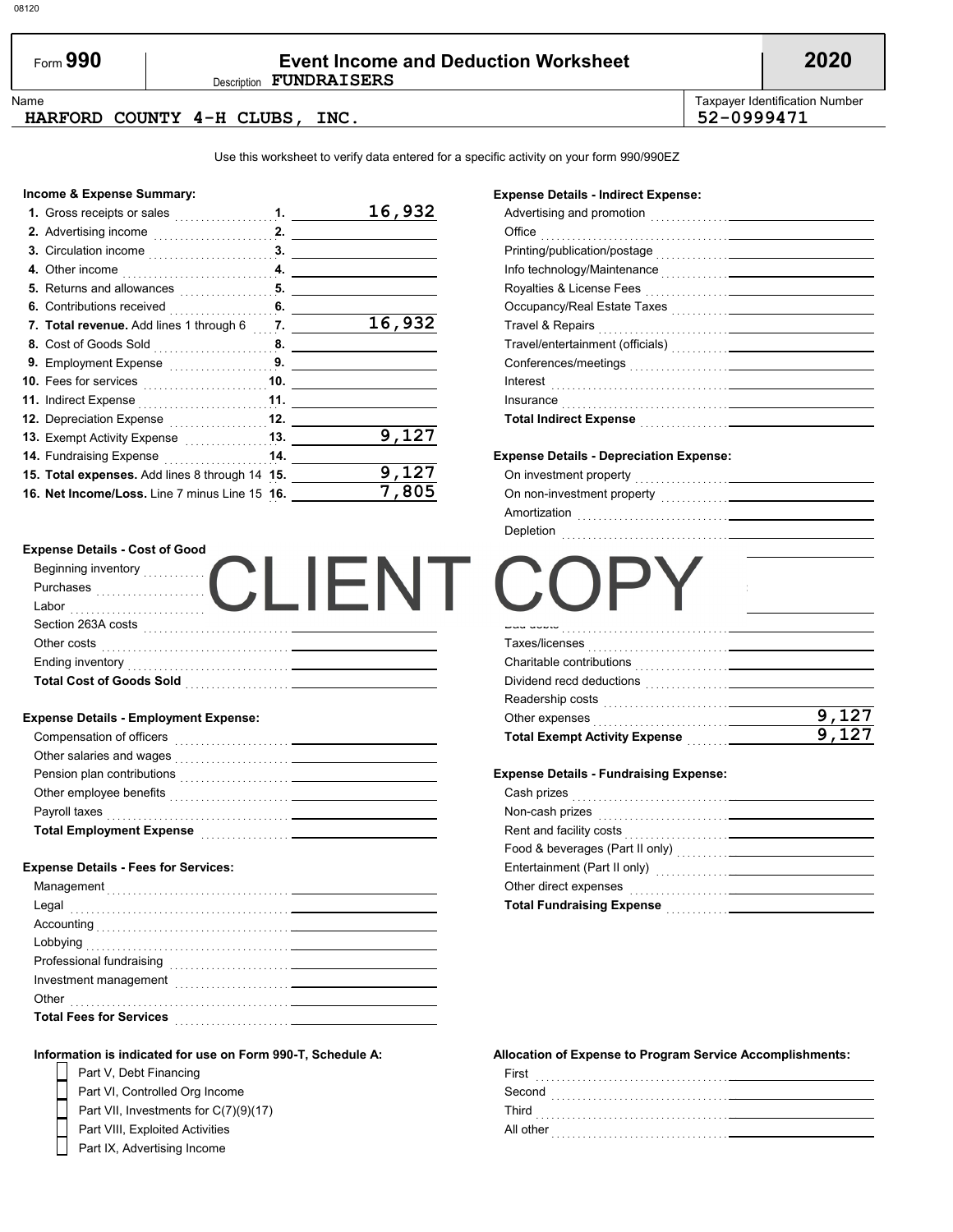|                          |                                     |                                                                                                                       |                         | <b>Two Year Comparison Report</b> |                        |                                       |
|--------------------------|-------------------------------------|-----------------------------------------------------------------------------------------------------------------------|-------------------------|-----------------------------------|------------------------|---------------------------------------|
|                          | Form 990                            | For calendar year 2020, or tax year beginning                                                                         |                         | ending                            |                        | 2019 & 2020                           |
| Name                     |                                     |                                                                                                                       |                         |                                   |                        | <b>Taxpayer Identification Number</b> |
|                          |                                     |                                                                                                                       |                         |                                   |                        |                                       |
|                          |                                     | HARFORD COUNTY 4-H CLUBS, INC.                                                                                        |                         |                                   |                        | 52-0999471                            |
|                          |                                     |                                                                                                                       |                         | 2019                              | 2020                   | <b>Differences</b>                    |
|                          |                                     |                                                                                                                       | 1.                      | 7,535                             | 14,868                 | 7,333                                 |
|                          |                                     |                                                                                                                       | 2.                      |                                   |                        |                                       |
|                          |                                     |                                                                                                                       | 3.                      |                                   |                        |                                       |
| Φ<br>$\Rightarrow$       |                                     |                                                                                                                       | $\overline{\mathbf{4}}$ | 171,437                           | 53,288                 | $-118,149$                            |
| $\mathbf{r}$             | 5. Investment income                |                                                                                                                       | 5.                      | 36,941                            | 33,739                 | $-3,202$                              |
| $\pmb{\omega}$<br>$\geq$ |                                     | 6. Proceeds from tax exempt bonds                                                                                     | 6.                      |                                   |                        |                                       |
| $\mathbf{o}$<br>$\alpha$ |                                     | 7. Net gain or (loss) from sale of assets other than inventory                                                        | 7.                      | 2,703                             | 8,699                  | 5,996                                 |
|                          |                                     |                                                                                                                       | 8.                      | 11,693                            | 7,805                  | $-3,888$                              |
|                          |                                     |                                                                                                                       | 9.                      |                                   |                        |                                       |
|                          |                                     | 10. Net gain or (loss) on sales of inventory $\begin{array}{ccc} \dots & \dots & \dots & \dots \end{array}$           | 10.                     |                                   |                        |                                       |
|                          |                                     |                                                                                                                       | 11.                     |                                   | 105,345                | 105,345                               |
|                          |                                     | 12. Total revenue. Add lines 1 through 11                                                                             | 12.                     | 230,309                           | 223,744                | $-6,565$                              |
|                          |                                     |                                                                                                                       | 13.                     |                                   |                        |                                       |
|                          | 14. Benefits paid to or for members |                                                                                                                       | 14.                     |                                   |                        |                                       |
| <b>S</b>                 |                                     | 15. Compensation of officers, directors, trustees, etc.                                                               | 15.                     |                                   |                        |                                       |
| Φ<br><b>S</b>            |                                     | 16. Salaries, other compensation, and employee benefits                                                               | 16.                     | 74,899                            | 46,328                 | $-28,571$                             |
| $\mathbf{r}$<br>Φ        |                                     | 17. Professional fundraising fees <b>constructs</b> and the result of the set of the set of the set of the set of the | 17.                     |                                   |                        |                                       |
| $\mathbf{a}$<br>×        | 18. Other professional fees         |                                                                                                                       | 18.                     | 7,227                             | 3,015                  | $-4,212$                              |
| ш                        |                                     | 19. Occupancy, rent, utilities, and maintenance <i>millionering</i>                                                   | 19.                     | 9,328                             | 6,504                  | $-2,824$                              |
|                          |                                     | 20. Depreciation and Depletion                                                                                        | 20.                     | 44,146                            | 47,954                 | 3,808                                 |
|                          | 21. Other expenses                  |                                                                                                                       |                         |                                   |                        | $-61,257$                             |
|                          | 22. Total expenses. Add lines       |                                                                                                                       |                         |                                   |                        | $-93,056$                             |
|                          | 23. Excess or (Deficit). Subtra     | CI IFN LI                                                                                                             |                         |                                   |                        | 86,491                                |
|                          | 24. Total exempt revenue            |                                                                                                                       |                         |                                   |                        | $-6,565$                              |
|                          | 25. Total unrelated revenue         |                                                                                                                       |                         |                                   |                        |                                       |
|                          | 26. Total excludable revenue        |                                                                                                                       | 26.                     | 211,081                           | 201,071                | $-10,010$                             |
|                          | 27. Total assets                    |                                                                                                                       | 27.                     | 1,407,271                         | $\overline{1,479,883}$ | 72,612                                |
|                          | 28. Total liabilities               |                                                                                                                       | 28.                     | 13,775                            | 20,894                 | 7,119                                 |
| Other Information        |                                     |                                                                                                                       | 29.                     | 1,393,496                         | $\overline{1,458,989}$ | 65,493                                |
|                          |                                     | 30. Number of voting members of governing body                                                                        | 30.                     | 11                                | 11                     |                                       |
|                          |                                     | 31. Number of independent voting members of governing body                                                            | 31.                     | 11                                | 11                     |                                       |
|                          | 32. Number of employees             |                                                                                                                       | 32.                     | $\overline{21}$                   | $\overline{17}$        |                                       |
|                          | 33. Number of volunteers            |                                                                                                                       | 33.                     | 20                                | 20                     |                                       |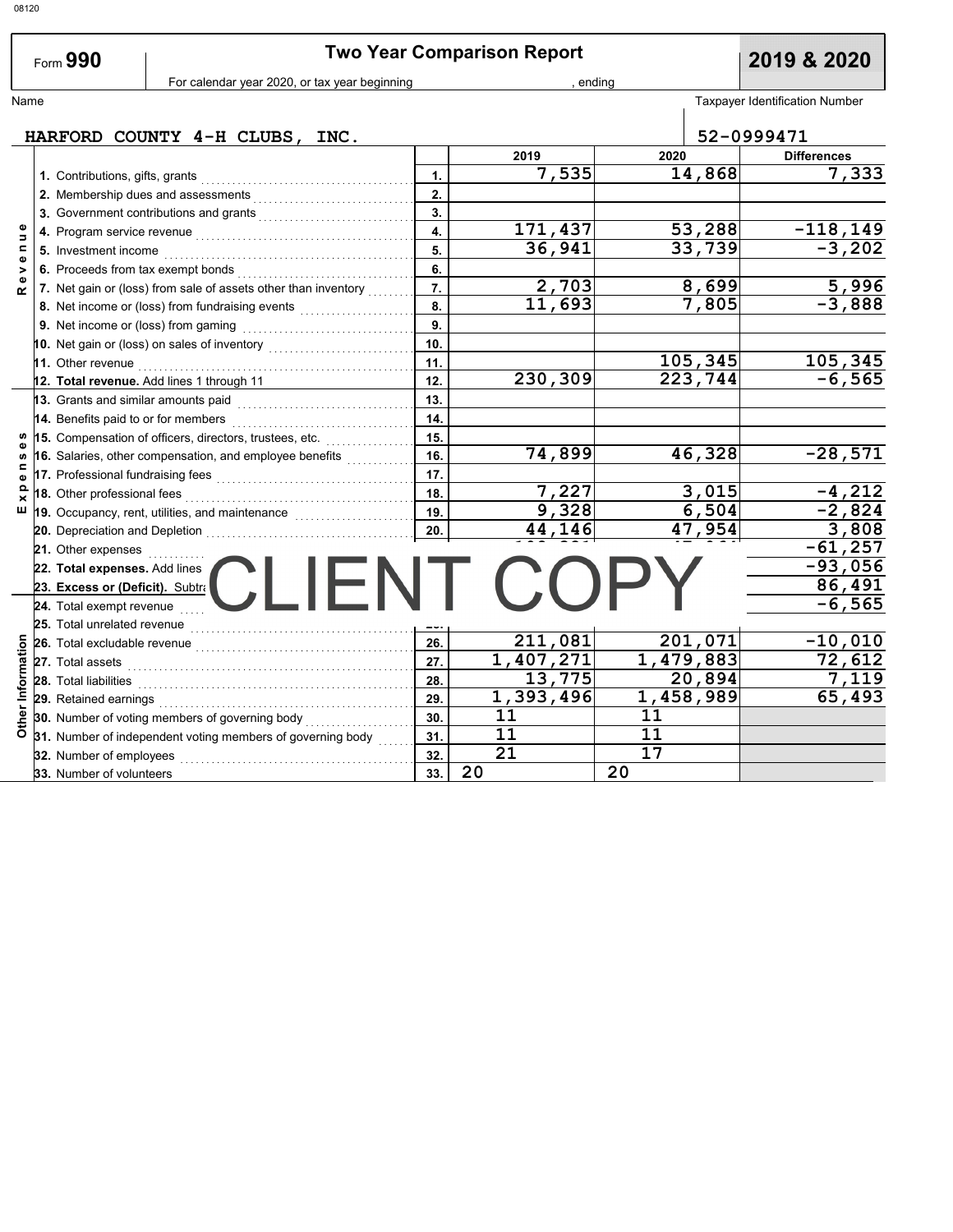# Form 990

# **990 Tax Return History 2020**

Name

#### **HARFORD COUNTY 4-H CLUBS, INC.**

Employer Identification Number<br>52-0999471

|                                                                                                                 | 2016                       | 2017                             | 2018          | 2019                               | 2020      | 2021 |
|-----------------------------------------------------------------------------------------------------------------|----------------------------|----------------------------------|---------------|------------------------------------|-----------|------|
| Contributions, gifts, grants                                                                                    | 14,435                     | 1,685                            | 13,473        | 7,535                              | 14,868    |      |
| Membership dues                                                                                                 |                            |                                  |               |                                    |           |      |
| Program service revenue                                                                                         | 131,662                    | 106,180                          | 146,761       | 171,437                            | 53,288    |      |
| Capital gain or loss <sub>………</sub>                                                                             | 7,102                      | 8,722                            |               | 2,703                              | 8,699     |      |
| Investment income                                                                                               | 25, 254                    | 32,366                           | 37,533        | 36,941                             | 33,739    |      |
| Fundraising revenue (income/loss) <sub>……</sub> _                                                               | 626                        | 9,414                            | 10,504        | 11,693                             | 7,805     |      |
| Gaming revenue (income/loss) <sub>.</sub>                                                                       |                            |                                  |               |                                    |           |      |
| Other revenue with an architecture of the control of the control of the control of the control of the control o |                            |                                  |               |                                    | 105,345   |      |
|                                                                                                                 | 179,079                    | 158,367                          | 208,271       | 230,309                            | 223,744   |      |
| Grants and similar amounts paid                                                                                 |                            |                                  |               |                                    |           |      |
| Benefits paid to or for members weed                                                                            |                            |                                  |               |                                    |           |      |
| Compensation of officers, etc.                                                                                  |                            |                                  |               |                                    |           |      |
| Other compensation <sub></sub>                                                                                  | $\sim$ $\sim$ $\sim$<br>47 | $\overline{17}$ $\overline{200}$ | $\sim$ $\sim$ | $\mathbf{a} \mathbf{b} \mathbf{c}$ | 46,328    |      |
| Professional fees <sub>……………………</sub>                                                                           |                            |                                  |               |                                    | 3,015     |      |
| Occupancy costs                                                                                                 | $\frac{19}{38}$            |                                  |               |                                    | 6,504     |      |
| Depreciation and depletion $\frac{1}{2}$                                                                        |                            |                                  |               |                                    | 47,954    |      |
| Other expenses <sub>……………………</sub>                                                                              | $\overline{67}$            |                                  |               |                                    | 47,064    |      |
| Total expenses <sub>………………</sub> ……                                                                             | 182,705                    | 199,454                          | 210,131       | 243,921                            | 150,865   |      |
| Excess or (Deficit) <b>Excess</b>                                                                               | $-3,626$                   | $-41,087$                        | $-1,860$      | $-13,612$                          | 72,879    |      |
|                                                                                                                 |                            |                                  |               |                                    |           |      |
| Total exempt revenue                                                                                            | 179,079                    | 158,367                          | 208,271       | 230,309                            | 223,744   |      |
|                                                                                                                 |                            |                                  |               |                                    |           |      |
| Total excludable revenue $\mathcal{L}_{\text{max}}$                                                             | 164,018                    | 147,268                          | 184,294       | 211,081                            | 201,071   |      |
| Total Assets <sub>…………………………</sub>                                                                              | 1,449,448                  | 1,423,559                        | 1,400,158     | 1,407,271                          | 1,479,883 |      |
| Total Liabilities <sub>……………………</sub>                                                                           | 1,428                      | 9,193                            | 12,292        | 13,775                             | 20,894    |      |
| Net Fund Balances                                                                                               | 1,448,020                  | 1,414,366                        | 1,387,866     | 1,393,496                          | 1,458,989 |      |
|                                                                                                                 |                            |                                  |               |                                    |           |      |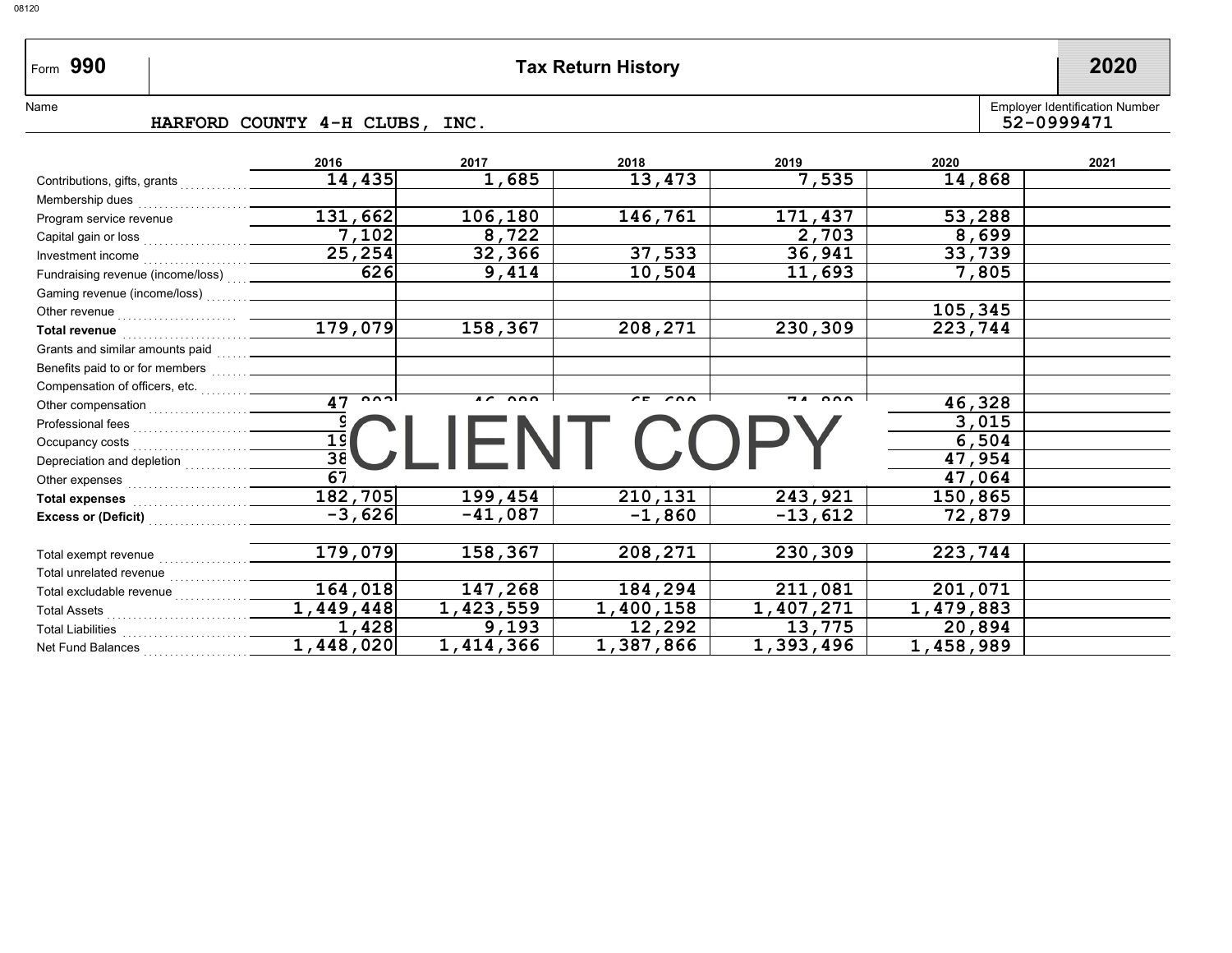### **Taxable Interest on Investments**

| Description |  |
|-------------|--|
|             |  |

|                               |        | Unrelated Exclusion Postal Acquired after |           |  | US      |                    |
|-------------------------------|--------|-------------------------------------------|-----------|--|---------|--------------------|
|                               | Amount | Business                                  | Code Code |  | 6/30/75 | Obs $(\$$ or $%$ ) |
| INVESTMENT INC ON BROKERAGE   |        |                                           |           |  |         |                    |
|                               | 4,951  |                                           |           |  |         |                    |
| INT ON CONFESSED JUDGEMENT NO |        |                                           |           |  |         |                    |
|                               | 28,788 |                                           |           |  |         |                    |
| TOTAL                         | 33,739 |                                           |           |  |         |                    |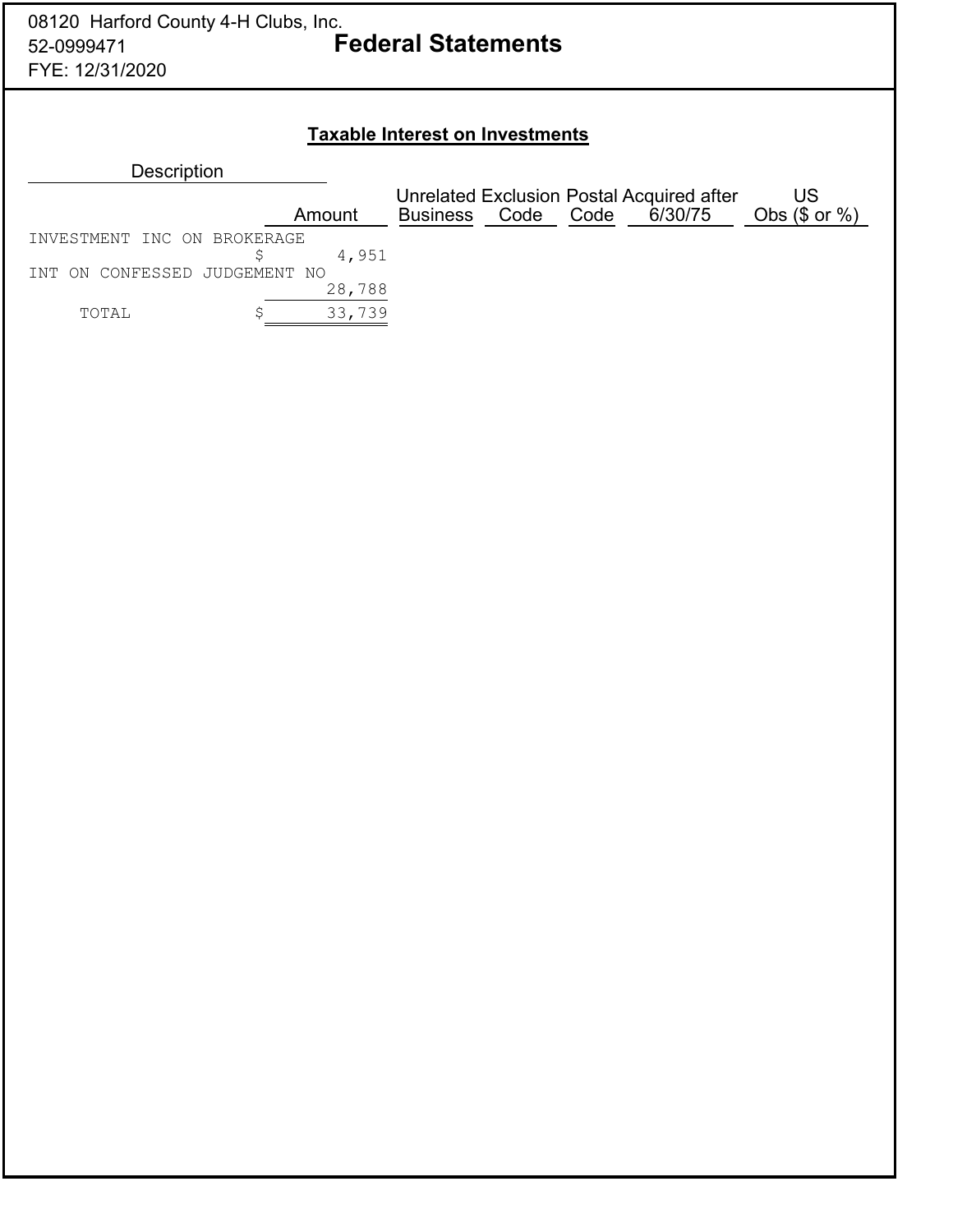### 08120 Harford County 4-H Clubs, Inc. 52-0999471FYE: 12/31/2020

# **Federal Statements**

### **Form 990, Part IX, Line 24e - All Other Expenses**

| <b>Description</b>             | Total<br>Expenses | Program<br>Service |  | Management &<br>′∋eneral |     | Fund<br>Raising |  |
|--------------------------------|-------------------|--------------------|--|--------------------------|-----|-----------------|--|
| SCHOLARSHIPS<br>AND<br>GT FTS. | 500               |                    |  |                          | 500 |                 |  |
| TOTAL                          | 500               |                    |  |                          | 500 |                 |  |